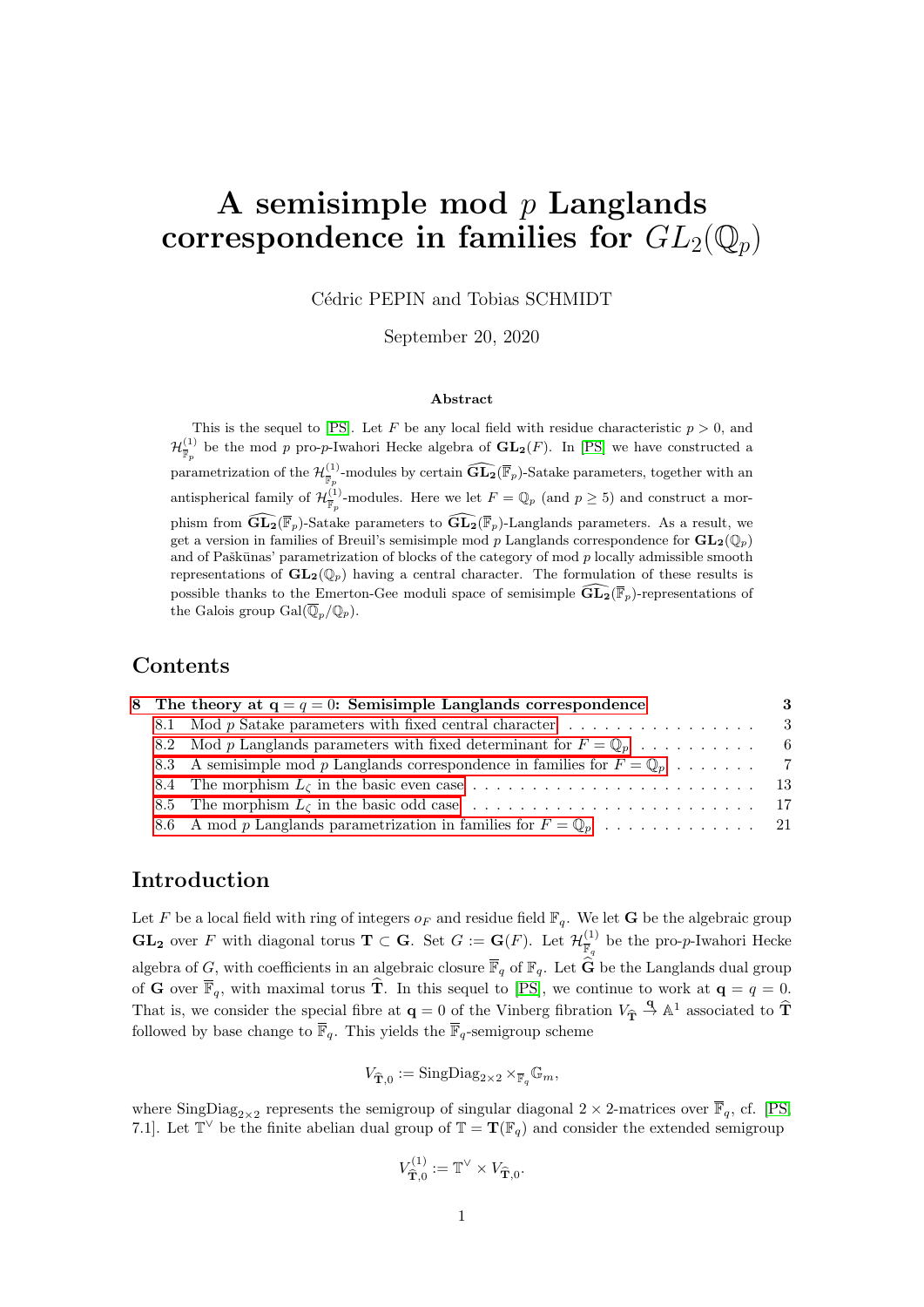It has a natural  $W_0$ -action. In [\[PS,](#page-22-0) 7.2.2] we established the mod p pro-p-Iwahori Satake isomorphism

$$
\mathscr{S}^{(1)}_{\overline{\mathbb{F}}_q}:Z(\mathcal{H}^{(1)}_{\overline{\mathbb{F}}_q})\xrightarrow{\;\sim\;} \mathcal{O}(V^{(1)}_{\widehat{\mathbf{T}},0}/W_0)
$$

identifying the center  $Z(\mathcal{H}_{\overline{m}}^{(1)})$  $(\mathcal{F}_{\overline{\mathbb{F}}_q}^{(1)}) \subset \mathcal{H}_{\overline{\mathbb{F}}_q}^{(1)}$  with the ring of regular functions on the quotient  $V_{\hat{\mathbf{T}},0}^{(1)}$  $\hat{\mathbf{T}}_{0,0}^{(1)}/W_{0}.$ The resulting Satake equivalence S identifies the category of  $Z(\mathcal{H}_{\overline{v}}^{(1)})$  $(\frac{1}{\mathbb{F}_q})$ -modules with the category of  $\widehat{G}$ -Satake parameters, i.e. the category of quasi-coherent sheaves on  $V_{\widehat{T},0}^{(1)}$  $T_{\hat{\mathbf{T}},0}^{(1)}/W_0$ , cf. [\[PS,](#page-22-0) 7.3.2].

We also constructed the mod p antispherical module  $\mathcal{M}_{\bar{\mathbb{F}}_q}^{(1)}$ , cf. [\[PS,](#page-22-0) 7.4.1]. This is a distinguished  $\mathcal{H}^{(1)}_{\overline{w}}$  $\frac{1}{\mathbb{F}_q}$ -action on the maximal commutative subring  $\mathcal{A}_{\overline{\mathbb{F}}_q}^{(1)}$  $\frac{(1)}{\overline{\mathbb{F}}_q}$  of  $\mathcal{H}^{(1)}_{\overline{\mathbb{F}}_q}$  $\overline{\mathbb{F}}_q^{\left(1\right)}$ . The sheaf  $S(\mathcal{M}_{\overline{\mathbb{F}}_q}^{(1)}),$ when specialized at closed points of  $V_{\widehat{\mathfrak{m}}}^{(1)}$  $\hat{\mathbf{T}}_{,0}^{(1)}/W_0$ , gives rise to a dual parametrization of *all* irreducible  $\mathcal{H}^{(1)}_{\scriptscriptstyle \overline{\mathfrak{m}}}$  $\frac{N^{1}}{\mathbb{F}_q}$ -modules in terms of **G**-Satake parameters [\[PS,](#page-22-0) 7.4.9/7.4.15].

In this sequel to [\[PS\]](#page-22-0) we construct, in the case  $F = \mathbb{Q}_p$  and  $p \ge 5$ , a morphism L from the space of  $\hat{G}$ -Satake parameters to the space of  $\hat{G}$ -Langlands parameters, and prove that the push-forward  $L_*S(\mathcal{M}_{\overline{\mathbb{F}}_q}^{(1)})$  interpolates the semisimple mod p local Langlands correspondence  $\rho \mapsto \pi(\rho)$  for the group  $G$ .

To be more precise, let  $\zeta: Z(G) \to \overline{\mathbb{F}}_q^{\times}$  be a central character of G. There is a natural fibration  $\theta: V_{\widehat{\mathbf{m}} \, \alpha}^{(1)}$  $T_{\hat{T},0}^{(1)}/W_0 \to Z(G)^\vee$  where  $Z(G)^\vee$  is the group scheme of characters of  $Z(G)$ , and we put

$$
(V_{\hat{\mathbf{T}},0}^{(1)}/W_0)_{\zeta} := \theta^{-1}(\zeta).
$$

We let from now on  $F = \mathbb{Q}_p$  with  $p \geq 5$ . As a space of  $\hat{G}$ -Langlands parameters, we may then consider the Emerton-Gee moduli curve  $X_{\zeta}$ , cf. [\[Em19\]](#page-21-0), parametrizing (isomorphism classes of) two-dimensional semisimple continuous Galois representations over  $\overline{\mathbb{F}}_p$  with determinant  $\omega \zeta$ :

$$
X_{\zeta}(\overline{\mathbb{F}}_p) \cong \left\{ \text{semisimple continuous } \rho : \text{Gal}(\overline{\mathbb{Q}}_p/\mathbb{Q}_p) \to \widehat{\mathbf{G}}(\overline{\mathbb{F}}_p) \text{ with det } \rho = \omega \zeta \right\} / \sim .
$$

Here  $\omega$  is the mod p cyclotomic character. The curve  $X_{\zeta}$  is expected to be the underlying scheme of a ringed moduli space for the stack of étale  $(\varphi, \Gamma)$ -modules  $\mathcal{X}_2^{\text{det}=\omega\zeta}$  appearing in [\[EG19\]](#page-21-1) (see also [\[CEGS19\]](#page-21-2)). At the moment, it is unclear how to define a replacement for  $X_{\zeta}$  when  $F/\mathbb{Q}_p$  is a non trivial finite extension, and this is the reason why we have to restrict to the case  $F = \mathbb{Q}_p$ (and  $p \geq 5$ ) in our construction of the morphism L. Our main result is the following (cf. Theorem [8.3.9\)](#page-10-0).

**Theorem.** Suppose  $F = \mathbb{Q}_p$  with  $p \geq 5$ . There exists a morphism of  $\overline{\mathbb{F}}_p$ -schemes

$$
L_{\zeta}: (V_{\widehat{\mathbf{T}},0}^{(1)}/W_0)_{\zeta} \longrightarrow X_{\zeta}
$$

such that the quasi-coherent  $\mathcal{O}_{X_{\zeta}}$ -module

$$
L_{\zeta*}S(\mathcal M^{(1)}_{\overline{\mathbb F}_p})|_{(V^{(1)}_{\hat{\mathbf T},0}/W_0)_{\zeta}}
$$

,

equal to the push-forward along  $L_{\zeta}$  of the restriction to  $(V_{\hat{\mathbf{T}}_0}^{(1)})$  $\hat{\mathbf{T}}_{0}^{(1)}/W_{0}$ )<sub> $\zeta \subset V_{\mathbf{\hat{T}},0}^{(1)}$ </sub>  $\hat{\mathbf{T}}_{0}^{(1)}/W_{0}$  of the Satake parameter  $S(\mathcal{M}^{(1)}_{\overline{\mathbb{F}}_p})$ , interpolates the  $I^{(1)}$ -invariants of the semisimple mod p Langlands correspondence

$$
\begin{array}{ccc}\nX_{\zeta}(\overline{\mathbb{F}}_p) & \longrightarrow & \text{Mod}_{\zeta}^{\text{ladm}}(\overline{\mathbb{F}}_p[G]) & \longrightarrow & \text{Mod}(\mathcal{H}_{\overline{\mathbb{F}}_p}^{(1)}) \\
x & \longmapsto & \pi(\rho_x) & \longmapsto & \pi(\rho_x)^{I^{(1)}},\n\end{array}
$$

in the sense: for all  $x \in X_{\zeta}(\overline{\mathbb{F}}_p)$ , one has an isomorphism of  $\mathcal{H}_{\overline{\mathbb{F}}}^{(1)}$  $\frac{1}{\mathbb{F}_p}$ -modules

$$
\left(\left(L_{\zeta*}S(\mathcal M^{(1)}_{\overline{\mathbb F}_p})\big|_{(V^{(1)}_{\widehat{\mathbf T},0}/W_0)_\zeta}\right)\otimes_{\mathcal O_{X_\zeta}}k(x)\right)^{\mathrm{ss}}=\left(\mathcal M^{(1)}_{\overline{\mathbb F}_p}\otimes_{Z(\mathcal H^{(1)}_{\overline{\mathbb F}_p})}(\mathscr S^{(1)}_{\overline{\mathbb F}_p})^{-1}(\mathcal O_{L_\zeta^{-1}(x)})\right)^{\mathrm{ss}}\cong\pi(\rho_x)^{I^{(1)}}.
$$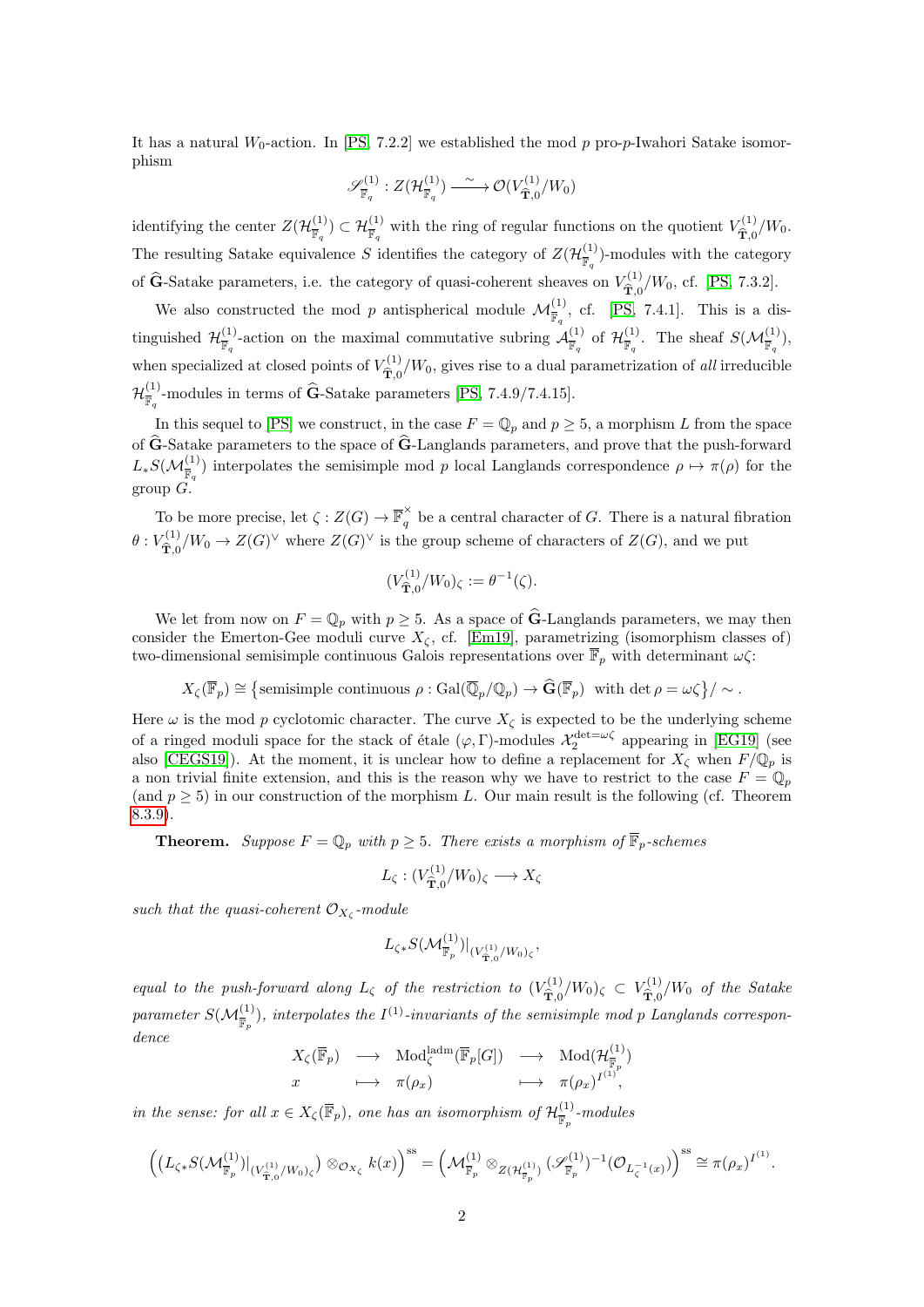Here,  $\text{Mod}_{\zeta}^{\text{ladm}}(\overline{\mathbb{F}}_p[G])$  denotes the category of locally admissible smooth G-representations over  $\overline{\mathbb{F}}_p$  with central character  $\zeta$ . The group  $I^{(1)} \subset G$  is the standard pro-p Iwahori subgroup and  $(\cdot)^{I^{(1)}}$ denotes the functor of  $I^{(1)}$ -invariants.

As a byproduct of our constructions, we also obtain a version in families of Paškūnas' parametrization of the blocks of the category  $\text{Mod}_{\zeta}^{\text{ladm}}(\overline{\mathbb{F}}_p[G])$ , cf. [\[Pas13\]](#page-22-1). See [8.6.3](#page-21-3) for the precise statement.

## <span id="page-2-0"></span>8 The theory at  $q = q = 0$ : Semisimple Langlands correspondence

We keep the notation from the introduction. In particular,  $F$  denotes a local field with ring of integers  $o_F$  and residue field  $\mathbb{F}_q$  (we switch to  $F = \mathbb{Q}_p$  starting from [8.2\)](#page-5-0). We also let  $k := \overline{\mathbb{F}}_q$ .

#### <span id="page-2-1"></span>8.1 Mod *p* Satake parameters with fixed central character

<span id="page-2-2"></span>**8.1.1.** Let  $\omega : \mathbb{F}_q^{\times} \to k^{\times}$  be induced by the inclusion  $\mathbb{F}_q \subset k$ . Then  $(\mathbb{F}_q^{\times})^{\vee} = \langle \omega \rangle$  is a cyclic group of order  $q-1$ . An element  $\omega^r$  defines a non-regular character of  $\mathbb{T}$ :

$$
\omega^r(t_1, t_2) := \omega^r(t_1)\omega^r(t_2)
$$

for all  $(t_1, t_2) \in \mathbb{T} = \mathbb{F}_q^{\times} \times \mathbb{F}_q^{\times}$ . Composing with multiplication in  $\mathbb{T}^{\vee}$ , we get an action of  $(\mathbb{F}_q^{\times})^{\vee}$  on  $\mathbb{T}^{\vee}$ , which factors on the quotient set  $\mathbb{T}^{\vee}/W_0$ :

$$
\mathbb{T}^\vee/W_0\times (\mathbb{F}_q^\times)^\vee\longrightarrow \mathbb{T}^\vee/W_0,\ (\gamma,\omega^r)\mapsto \gamma\omega^r.
$$

If  $\gamma \in \mathbb{T}^{\vee}/W_0$  is regular (non-regular), then  $\gamma \omega^r$  is regular (non-regular).

<span id="page-2-3"></span>**8.1.2.** Restricting characters of  $\mathbb{T}$  to the subgroup  $\mathbb{F}_q^{\times} \simeq \{ \text{diag}(a, a) : a \in \mathbb{F}_q^{\times} \}$  induces a homomorphism  $\mathbb{T}^{\vee} \to (\mathbb{F}_q^{\times})^{\vee}$  which factors into a restriction map

$$
\mathbb{T}^\vee/W_0 \to (\mathbb{F}_q^\times)^\vee, \ \gamma \mapsto \gamma|_{\mathbb{F}_q^\times}.
$$

The relation to the  $(\mathbb{F}_q^{\times})^{\vee}$ -action on the source  $\mathbb{T}^{\vee}/W_0$  is given by the formula

$$
(\gamma\omega^r)|_{\mathbb{F}_q^{\times}} = \gamma|_{\mathbb{F}_q^{\times}} \omega^{2r}.
$$

We describe the fibers of the restriction map  $\gamma \mapsto \gamma|_{\mathbb{F}_q^{\times}}$ .

Let  $(\cdot)|_{\mathbb{F}_q^{\times}}^{-1}(\omega^{2r})$  be the fibre at a square element  $\omega^{2r}$ . By the above formula, the action of  $\omega^{-r}$ on  $\mathbb{T}^{\vee}/W_0$  induces a bijection with the fibre  $(\cdot)|_{\mathbb{F}_q^{\times}}^{-1}(1)$ . The fibre

$$
(\cdot)|_{\mathbb{F}_q^\times}^{-1}(1)=\{1\otimes 1\}\coprod \{\omega\otimes \omega^{-1}, \omega^2\otimes \omega^{-2},...,\omega^{\frac{q-3}{2}}\otimes \omega^{-\frac{q-3}{2}}\}\coprod \{\omega^{\frac{q-1}{2}}\otimes \omega^{-\frac{q-1}{2}}\}
$$

has cardinality  $\frac{q+1}{2}$  and, in the above list, we have chosen a representative in  $\mathbb{T}^{\vee}$  for each element in the fibre. The  $\frac{q-3}{2}$  elements in the middle of this list, i.e. the W<sub>0</sub>-orbits represented by the characters  $\omega^r \otimes \omega^{-r}$  for  $r = 1, ..., \frac{q-3}{2}$ , are all regular  $W_0$ -orbits. The two orbits at the two ends of the list are non-regular orbits (note that  $\frac{q-1}{2} \equiv -\frac{q-1}{2} \mod (q-1)$ ). Since the action of  $\omega^{-r}$ preserves regular (non-regular) orbits, any fibre at a square element (there are  $\frac{q-1}{2}$  such fibres) has the same structure.

On the other hand, let  $(\cdot)|_{\mathbb{F}_q^{\times}}^{-1}(\omega^{2r-1})$  be the fibre at a non-square element  $\omega^{2r-1}$ . The action of  $\omega^{-r}$  induces a bijection with the fibre  $(\cdot)|_{\mathbb{F}_q^{\times}}^{-1}(\omega^{-1})$ . The fibre

$$
(\cdot)|_{\mathbb{F}_q^\times}^{-1}(\omega^{-1}) = \{1 \otimes \omega^{-1}, \omega \otimes \omega^{-2}, ..., \omega^{\frac{q-1}{2}-1} \otimes \omega^{-\frac{q-1}{2}}\}
$$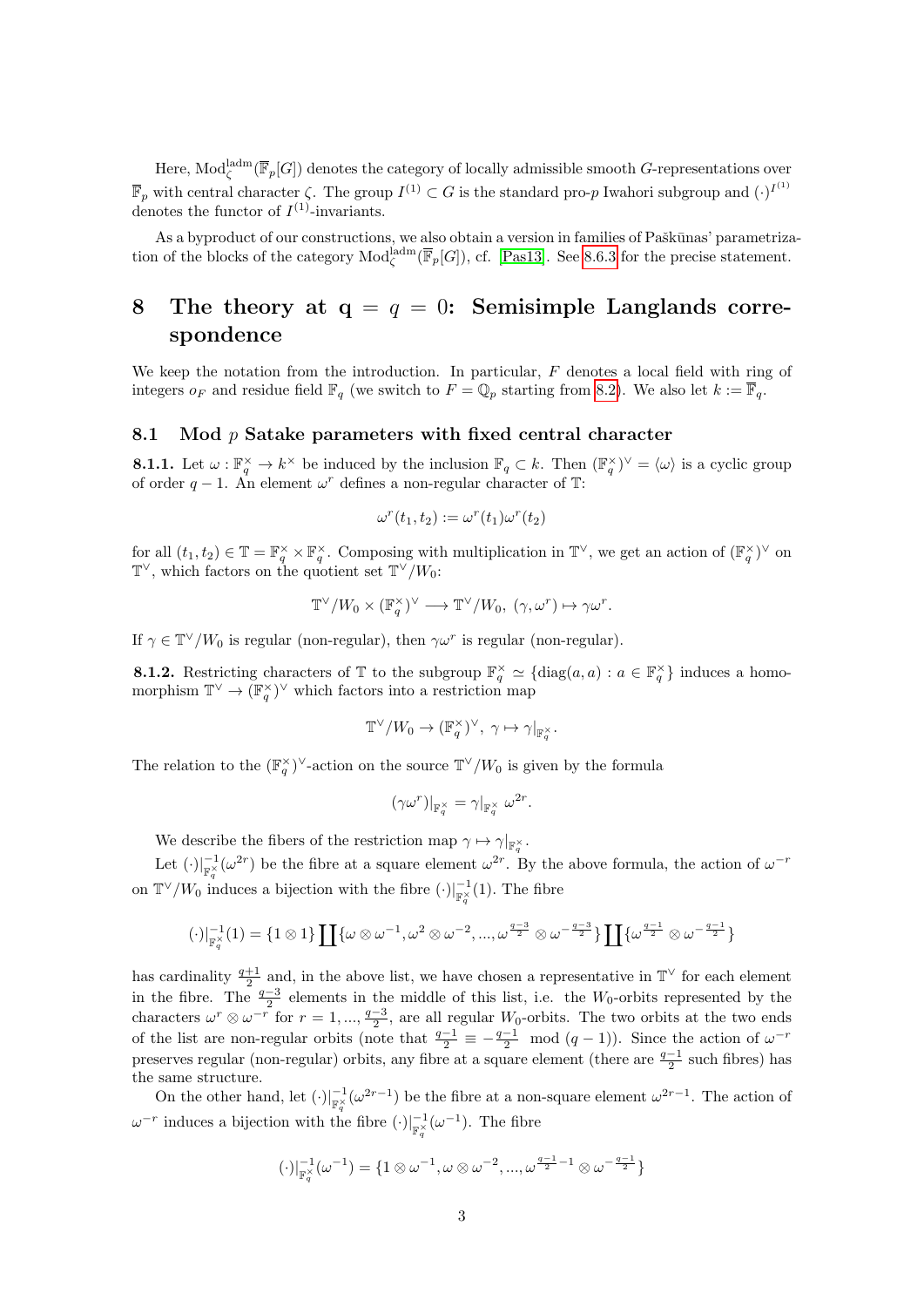has cardinality  $\frac{q-1}{2}$  and we have chosen a representative in  $\mathbb{T}^{\vee}$  for each element in the fibre. All elements of the fibre are regular  $W_0$ -orbits. Since the action of  $\omega^{-r}$  preserves regular (non-regular) orbits, any fibre at a non-square element (there are  $\frac{q-1}{2}$  such fibres) has the same structure.

Note that  $\frac{q-1}{2}(\frac{q+1}{2}+\frac{q-1}{2})=\frac{q^2-q}{2}$  is the cardinality of the set  $\mathbb{T}^{\vee}/W_0$ .

<span id="page-3-0"></span>**8.1.3.** Recall the commutative  $k$ -semigroup scheme

$$
V_{\widehat{\mathbf{T}},0}^{(1)} = \mathbb{T}^{\vee} \times V_{\widehat{\mathbf{T}},0} = \mathbb{T}^{\vee} \times \text{SingDiag}_{2 \times 2} \times \mathbb{G}_m
$$

together with its W<sub>0</sub>-action, cf. [\[PS,](#page-22-0) 6.2.15]: the natural action of W<sub>0</sub> on the factors  $\mathbb{T}^{\vee}$  and SingDiag<sub>2×2</sub> and the trivial one on  $\mathbb{G}_m$ . There is a commuting action of the k-group scheme

$$
\mathcal{Z}^{\vee} := (\mathbb{F}_q^{\times})^{\vee} \times \mathbb{G}_m
$$

on  $V_{\hat{\mathbf{T}}^0}^{(1)}$ : the (constant finite diagonalizable) group  $(\mathbb{F}_q^{\times})^{\vee}$  acts only on the factor  $\mathbb{T}^{\vee}$  and in the way described in [8.1.1;](#page-2-2) an element  $z_0 \in \mathbb{G}_m$  acts trivially on  $\mathbb{T}^\vee$ , by multiplication with the diagonal matrix diag( $z_0, z_0$ ) on  $\text{SingDiag}_{2\times 2}$  and by multiplication with the square  $z_0^2$  on  $\mathbb{G}_m$ . Therefore the quotient  $V_{\widehat{\mathbf{\hat{m}}}_{\widehat{\alpha}}}^{(1)}$  $\hat{\tau}_{0}^{(1)}/W_0$  inherits a  $\mathcal{Z}^{\vee}$ -action. Now, according to [\[PS,](#page-22-0) 7.4.7], one has the decomposition

$$
V_{\widehat{\mathbf{T}},0}^{(1)}/W_0 = \coprod_{\gamma \in (\mathbb{T}^\vee/W_0)_{\text{reg}}} V_{\widehat{\mathbf{T}},0} \coprod_{\gamma \in (\mathbb{T}^\vee/W_0)_{\text{non-reg}}} V_{\widehat{\mathbf{T}},0}/W_0.
$$

Then the  $(\mathbb{F}_q^{\times})^{\vee}$ -action is by permutations on the index set  $\mathbb{T}^{\vee}/W_0$ , i.e. on the set of connected components of  $V_{\hat{\mathbf{T}}_0}^{(1)}/W_0$ ; as observed above, it preserves the subsets of regular and non-regular  $\mathbf{T},0$ components. The  $\mathbb{G}_m$ -action on  $V_{\widehat{\mathbf{\pi}}_0}^{(1)}$  $\hat{\mathbf{T}}_{0}^{(1)}/W_{0}$  preserves each connected component.

<span id="page-3-1"></span>8.1.4. Recall from [\[PS,](#page-22-0) 7.4.7] the antispherical map

$$
\text{ASph} : (V_{\widehat{\mathbf{T}},0}^{(1)}/W_0)(k) \longrightarrow \{\text{left } \mathcal{H}_{\overline{\mathbb{F}}_q}^{(1)}\text{-modules}\}/\sim.
$$

The modules in the image of this map are standard modules of length 1 or 2, cf. [\[PS,](#page-22-0) 7.4.9] and [\[PS,](#page-22-0) 7.4.15].

Let  $(\omega^r, z_0) \in \mathcal{Z}^{\vee}(k)$ . Then recall that the standard  $\mathcal{H}_{\overline{\mathbb{R}}}^{(1)}$  $\frac{N}{\mathbb{F}_q}$ -modules and their simple constituents may be 'twisted by the character  $(\omega^r, z_0)$ ': in the regular case, the actions of  $X, Y, U^2$  get multiplied by  $z_0, z_0, z_0^2$  respectively and the component  $\gamma$  gets multiplied by  $\omega^r$ , cf. [\[V04,](#page-22-2) 2.4]; in the nonregular case, the action of  $U$  gets multiplied by  $z_0$ , the action of  $S$  remains unchanged and the component  $\gamma$  gets multiplied by  $\omega^r$ , cf. [\[V04,](#page-22-2) 1.6]. This gives an action of the group of k-points of  $\mathcal{Z}^{\vee}$  on the standard  $\mathcal{H}^{(1)}_{\overline{w}}$  $\frac{N}{\mathbb{F}_q}$ -modules and their simple constituents.

<span id="page-3-2"></span>**8.1.5. Lemma.** The map ASph is  $\mathcal{Z}^{\vee}(k)$ -equivariant.

*Proof.* Let  $(\omega^r, z_0) \in \mathcal{Z}^{\vee}(k)$ . Let  $v \in (V_{\hat{\mathcal{T}}_0}^{(1)}/W_0)(k)$  and let its connected component be indexed by  $\gamma \in \mathbb{T}^{\vee}/W_0$ . Suppose that  $\gamma$  is regular, choose an ordering  $\gamma = (\chi, \chi^s)$  on the set  $\gamma$  and standard coordinates. Then  $\text{ASph}(v) = \text{ASph}^{\gamma}(v)$  is a simple two-dimensional standard  $\mathcal{H}^{\gamma}_{\overline{\mathbb{F}}_p}$ -module, cf. [\[PS,](#page-22-0) 7.4.9], i.e. of the form  $M(x, y, z_2, \chi)$  [\[V04,](#page-22-2) 3.2]. Then

$$
\text{ASph}(v.(\omega^r, z_0)) \simeq M(z_0x, z_0y, z_0^2z_2, \chi.\omega^r) \simeq \text{ASph}(v).(\omega^r, z_0).
$$

Suppose that  $\gamma = \{\chi\}$  is non-regular and choose Steinberg coordinates. (a) If  $v \in D(2)_{\gamma}(k)$ , then  $\text{ASph}(v) = \text{ASph}^{\gamma}(2)(v)$  is a simple two-dimensional  $\mathcal{H}^{\gamma}_{\overline{\mathbb{F}}_p}$ -module, cf. [\[PS,](#page-22-0) 7.4.15], i.e. of the form  $M(z_1, z_2, \chi)$  [\[V04,](#page-22-2) 3.2]. Then

$$
\mathrm{ASph}(v.(\omega^r, z_0)) \simeq M(z_0 z_1, z_0^2 z_2, \chi. \omega^r) \simeq \mathrm{ASph}(v).(\omega^r, z_0).
$$

(b) If  $v \in D(1)_{\gamma}(k)$ , then the semisimplified module ASph $(v)$ <sup>ss</sup> is the direct sum of the two characters in the antispherical pair  $\text{ASph}^{\gamma}(1)(v) = \{(0, z_1), (-1, -z_1)\}\$  where  $z_2 = z_1^2$ . Similarly ASph $(v.(\omega^r, z_0))$ <sup>ss</sup> is the direct sum of the characters  $\{(0, z_0z_1), (-1, -z_0z_1)\}\$ in the component  $\gamma \cdot \omega^r$ , and hence is isomorphic to  $\text{ASph}(v)$ <sup>ss</sup>. $(\omega^r, z_0)$ .  $\Box$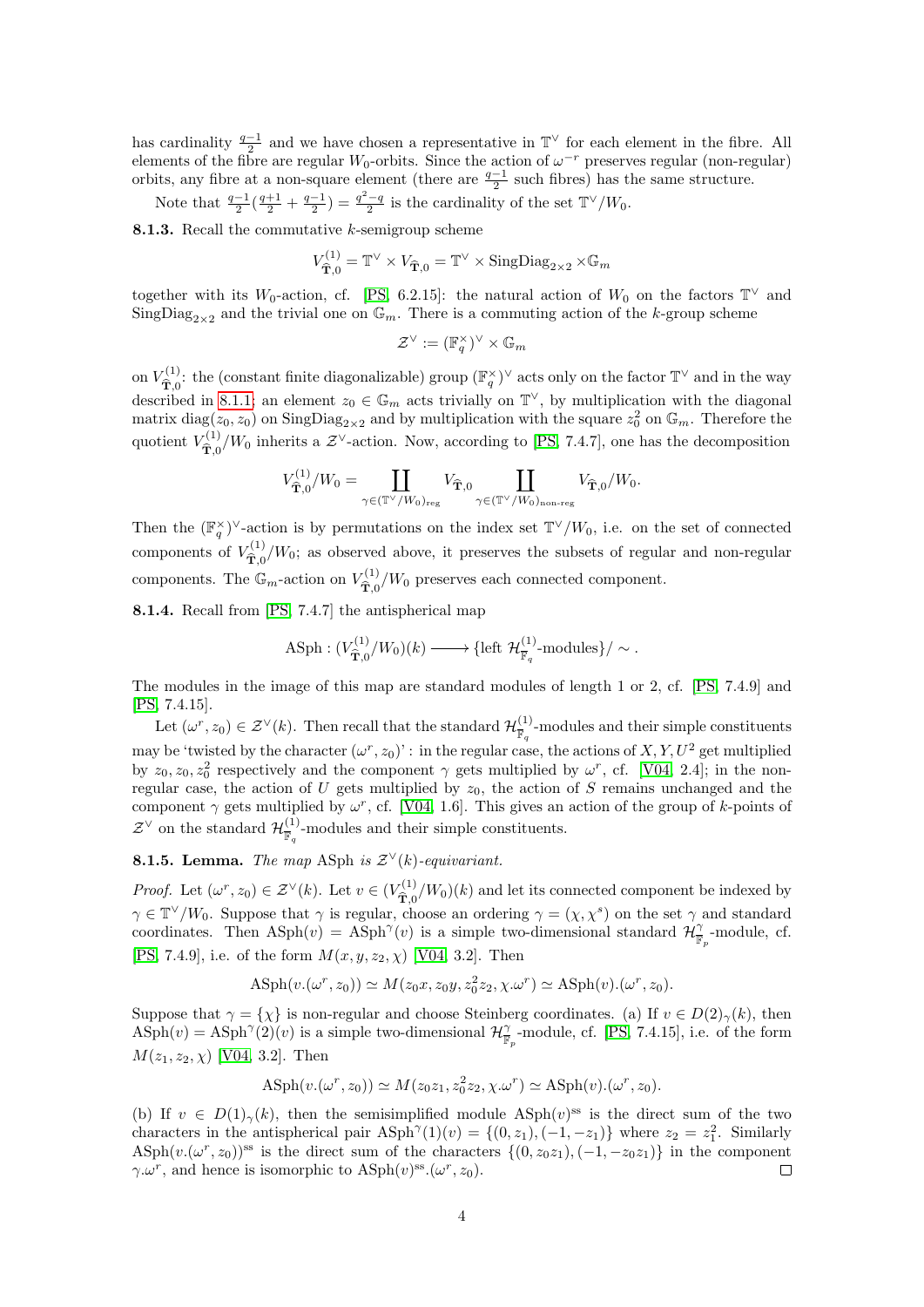<span id="page-4-0"></span>**8.1.6.** The two canonical projections from  $V_{\widehat{\mathfrak{m}}}^{(1)}$  $T_{\hat{\mathbf{T}},0}^{(1)}$  to  $\mathbb{T}^{\vee}$  and  $\mathbb{G}_{m}$  respectively induce two projection morphisms



Then we may compose the map  $\mathrm{pr}_{\mathbb{T}^\vee/W_0}$  with the restriction map  $(\cdot)|_{\mathbb{F}_q^\times} : \mathbb{T}^\vee/W_0 \to (\mathbb{F}_q^\times)^\vee$ , set

$$
\theta:=\left((\cdot)|_{{\mathbb{F}}_q^\times}\circ \operatorname{pr}_{\mathbb{T}^\vee/W_0}\right)\times \operatorname{pr}_{\mathbb{G}_m}
$$

and view  $V_{\widehat{\mathbf{\hat{m}}}_{\beta}}^{(1)}$  $\hat{\mathbf{T}}_{0}^{(1)}/W_{0}$  as fibered over the space  $\mathcal{Z}^{\vee}$ :

$$
V^{(1)}_{\widehat{\mathbf{T}},0}/W_0\n\downarrow^{\theta}\n\downarrow^{\theta}\n\mathcal{Z}^{\vee}.
$$

The relation to the  $\mathcal{Z}^{\vee}$ -action on the source  $V_{\widehat{\sigma}, \sigma}^{(1)}$  $T_{\hat{\mathbf{T}},0}^{(1)}/W_0$  is given by the formula

$$
\theta(x.(\omega^r,z_0))=\theta(x)(\omega^{2r},z_0^2)=\theta(x)(\omega^r,z_0)^2
$$

for  $x \in V_{\widehat{\mathbf{m}}_{\geq 0}}^{(1)}$  $\hat{T}_{c}^{(1)}/W_0$  and  $(\omega^r, z_0) \in \mathcal{Z}^{\vee}$ . This formula follows from the formula in [8.1.2](#page-2-3) and the definition of the  $\mathbb{G}_m$ -action in [8.1.3.](#page-3-0)

**8.1.7. Definition.** Let  $\zeta \in \mathcal{Z}^{\vee}$ . The space of mod p Satake parameters with central character  $\zeta$ is the k-scheme

$$
(V_{\widehat{\mathbf{T}},0}^{(1)}/W_0)_{\zeta} := \theta^{-1}(\zeta).
$$

**8.1.8.** Let  $\zeta = (\zeta|_{\mathbb{F}_q^{\times}}, z_2) \in \mathcal{Z}^{\vee}(k) = (\mathbb{F}_q^{\times})^{\vee} \times k^{\times}$ . Denote by  $(V_{\widehat{\mathbf{T}},0}^{(1)})$  $(\hat{\mathbf{T}}_{0}^{(1)}/W_{0})_{z_{2}}$  the fibre of  $\mathrm{pr}_{\mathbb{G}_{m}}$  at  $z_2 \in k^{\times}$ . Then by [\[PS,](#page-22-0) 7.4.7] we have

$$
(V_{\widehat{\mathbf{T}},0}^{(1)}/W_0)_{\zeta}=\coprod_{\gamma\in (\mathbb{T}^{\vee}/W_0)_{\text{reg}}, \gamma|_{\mathbb{F}_q^{\times}}=\zeta|_{\mathbb{F}_q^{\times}}} V_{\widehat{\mathbf{T}},0,z_2} \coprod_{\gamma\in (\mathbb{T}^{\vee}/W_0)_{\text{non-reg}}, \gamma|_{\mathbb{F}_q^{\times}}=\zeta|_{\mathbb{F}_q^{\times}}} V_{\widehat{\mathbf{T}},0,z_2}/W_0.
$$

Recall that the choice of standard coordinates  $x, y$  identifies

$$
V_{\widehat{\mathbf{T}},0,z_2} \simeq \mathbb{A}^1 \cup_0 \mathbb{A}^1
$$

with two affine lines over  $k$ , intersecting at the origin, cf.  $[PS, 7.4.8]$ . On the other hand, the choice of the Steinberg coordinate  $z_1$  identifies

$$
V_{\widehat{\mathbf{T}},0,z_2}/W_0\simeq \mathbb{A}^1
$$

with a single affine line over  $k$ , cf. [\[PS,](#page-22-0) 7.4.10].

<span id="page-4-1"></span>**8.1.9. Lemma.** Let  $\zeta, \eta \in \mathcal{Z}^{\vee}$ . The action of  $\eta$  on  $V_{\widehat{\mathfrak{D}}}^{(1)}$  $\hat{\mathbf{T}}_{0}^{(1)}/W_{0}$  induces an isomorphism of k-schemes  $(V_{\widehat{\mathbf{m}}_{\geq 0}}^{(1)}$  $\hat{\mathbf{T}}_{0}^{(1)}/W_{0}$ )<sub> $\zeta \simeq (V_{\mathbf{\hat{T}},0}^{(1)})$ </sub>  $\hat{\hat{\mathbf{T}}}_{0}^{(1)}/W_{0}\right)_{\zeta\eta^{2}}$ .

Proof. Follows from the last formula in [8.1.6.](#page-4-0)

 $\Box$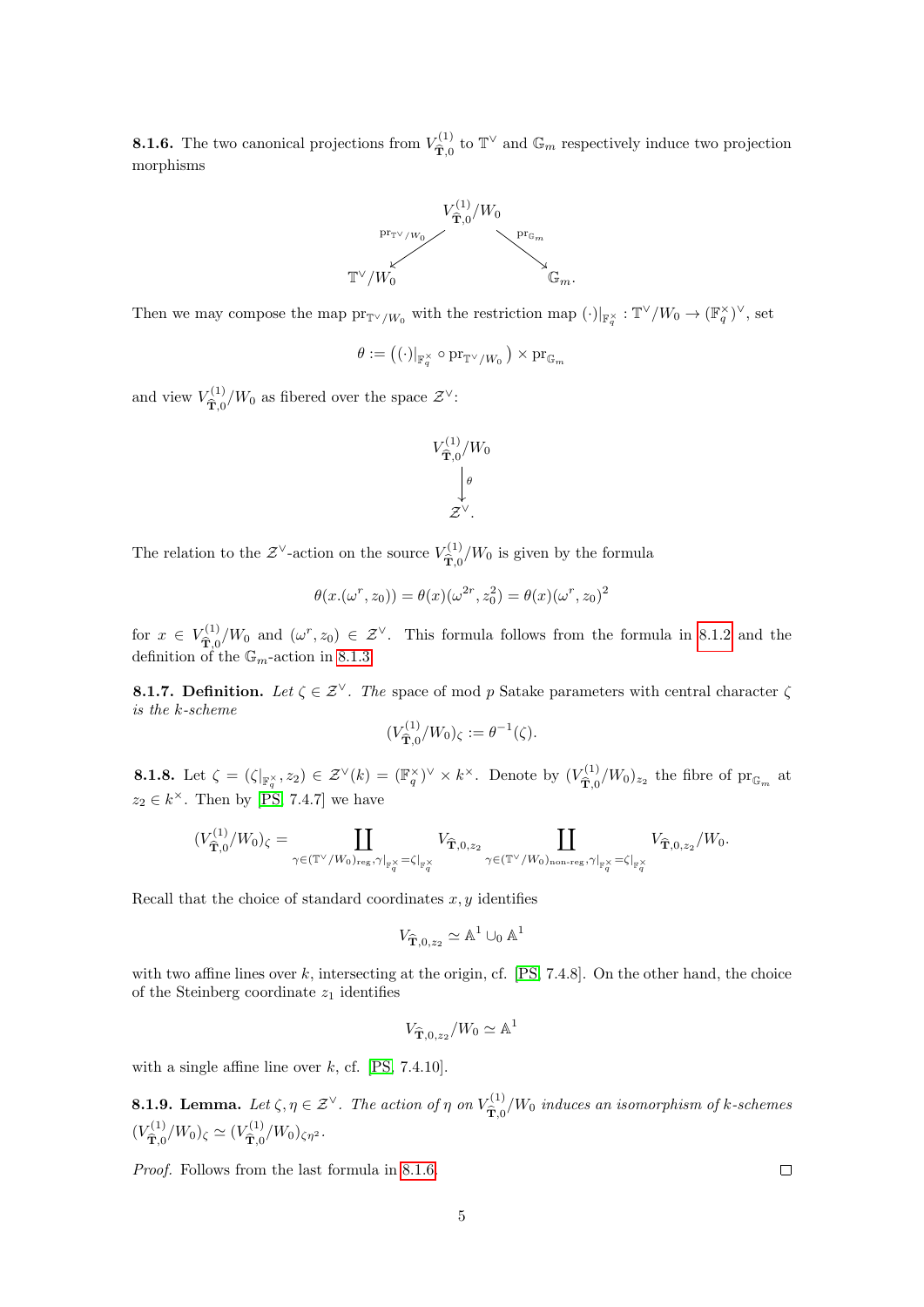#### <span id="page-5-0"></span>8.2 Mod p Langlands parameters with fixed determinant for  $F = \mathbb{Q}_p$

**8.2.1.** Notation. In this section, we let  $F = \mathbb{Q}_p$  with  $p \geq 5$ . We fix an algebraic closure  $\mathbb{Q}_p$ and let  $Gal(\overline{\mathbb{Q}}_p/\mathbb{Q}_p)$  be the absolute Galois group. We normalize local class field theory  $\mathbb{Q}_p^{\times} \to$  $Gal(\overline{\mathbb{Q}}_p/\mathbb{Q}_p)^{ab}$  by sending p to a geometric Frobenius. In this way, we identify the k-valued smooth characters of  $Gal(\overline{\mathbb{Q}}_p/\mathbb{Q}_p)$  and of  $\mathbb{Q}_p^{\times}$ . Finally,  $\omega:\mathbb{Q}_p^{\times} \to k^{\times}$  denotes the extension of the character  $\omega: \mathbb{F}_p^{\times} \to k^{\times}$  to  $\mathbb{Q}_p^{\times}$  satisfying  $\omega(p) = 1$ , and  $\text{unr}(x): \mathbb{Q}_p^{\times} \to k^{\times}$  denotes the character trivial on  $\mathbb{F}_p^{\times}$  and sending p to x.

<span id="page-5-1"></span>**8.2.2.** Let  $\zeta : \mathbb{Q}_p^{\times} \to k^{\times}$  be a character. Recall from [\[Em19\]](#page-21-0) that the *Emerton-Gee moduli curve* with character  $\zeta$  is a certain projective curve  $X_{\zeta}$  over k whose points parametrize (isomorphism classes of) two-dimensional semisimple continuous Galois representations over  $k$  with determinant ωζ:

 $X_{\zeta}(k) \cong \left\{\text{semisimple continuous } \rho : \text{Gal}(\overline{\mathbb{Q}}_p/\mathbb{Q}_p) \to \widehat{\mathbf{G}}(k) \text{ with } \det \rho = \omega \zeta\right\}/\sim.$ 

The curve  $X_{\zeta}$  is a chain of projective lines over k of length  $\frac{p\pm 1}{2}$ , whose irreducible components intersect at ordinary double points. The sign  $\pm 1$  is equal to  $-\zeta(-1)$ . We refer to  $\zeta$  in the case  $-\zeta(-1) = -1$  resp.  $-\zeta(-1) = +1$  as an even character resp. odd character. There is a finite set of closed points  $X_{\zeta}^{\text{irred}} \subset X_{\zeta}$  which correspond to the classes of irreducible representations. Its open complement  $X_{\zeta}^{\text{red}} = X_{\zeta} \setminus X_{\zeta}^{\text{irred}}$  parametrizes the reducible representations (i.e. direct sums of characters). Let  $\eta : \text{Gal}(\overline{\mathbb{Q}}_p/\mathbb{Q}_p) \to k^\times$  be a character. Since  $\det(\rho \otimes \eta) = (\det \rho)\eta^2$ , twisting representations with  $\eta$  induces an isomorphism

$$
(\cdot) \otimes \eta : X_{\zeta} \xrightarrow{\sim} X_{\zeta \eta^2}.
$$

Hence one is reduced to consider only two 'basic' cases: the even case where  $\zeta(p) = 1$  and  $\zeta|_{\mathbb{F}_p^{\times}} = 1$ and the odd case where  $\zeta(p) = 1$  and  $\zeta|_{\mathbb{F}_p^{\times}} = \omega^{-1}$ . Indeed, if  $\zeta|_{\mathbb{F}_p^{\times}} = \omega^r$  for some even r, then choosing  $\eta$  with  $\eta(p)^2 = \zeta(p)^{-1}$  and  $\eta|_{\mathbb{F}_p^{\times}} = \omega^{-\frac{r}{2}}$ , one finds that  $(\zeta \eta^2)(p) = 1$  and  $(\zeta \eta^2)|_{\mathbb{F}_p^{\times}} = 1$ ; if  $\zeta|_{\mathbb{F}_p^\times} = \omega^r$  for some odd r, then choosing  $\eta$  with  $\eta(p)^2 = \zeta(p)^{-1}$  and  $\eta|_{\mathbb{F}_p^\times} = \omega^{-\frac{r+1}{2}}$ , one finds that  $(\zeta \eta^2)(p) = 1$  and  $(\zeta \eta^2)|_{\mathbb{F}_p^{\times}} = \omega^{-1}$ .

<span id="page-5-2"></span>**8.2.3.** We make explicit some structure elements of  $X_{\zeta}$  in the even case  $\zeta(p) = 1$  and  $\zeta|_{\mathbb{F}_p^{\times}} = 1$ . Every irreducible component of  $X_{\zeta}$  is isomorphic to  $\mathbb{P}^{1}$  and there are  $\frac{p-1}{2}$  components. They are labelled by pairs of Serre weights of the following form:

$$
Sym^{0} \qquad \qquad \left| \qquad Sym^{p-3} \otimes \det^{-1} \right|
$$
\n
$$
Sym^{2} \otimes \det^{-1} \qquad \qquad \left| \qquad Sym^{p-5} \otimes \det^{2} \right|
$$
\n
$$
Sym^{4} \otimes \det^{-2} \qquad \qquad \left| \qquad Sym^{p-7} \otimes \det^{3} \right|
$$
\n
$$
Sym^{p-3} \otimes \det^{\frac{p+1}{2}} \qquad \qquad \left| \quad Sym^{0} \otimes \det^{\frac{p-1}{2}} \right|.
$$

The component with label " $\text{Sym}^0$ |  $\text{Sym}^{p-3}$  ⊗ det" intersects the next component at the point of  $X_{\zeta}^{\text{irred}}$  parametrizing the irreducible Galois representation whose associated Serre weights are  $\{\text{Sym}^2 \otimes \det^{-1}, \text{Sym}^{p-3} \otimes \det\}.$  The component with label " $\text{Sym}^2 \otimes \det^{-1}$  |  $\text{Sym}^{p-5} \otimes \det^{2}$ " intersects the next component at the point of  $X_{\zeta}^{\text{irred}}$  parametrizing the irreducible Galois representation whose associated Serre weights are  $\{\text{Sym}^4 \otimes \det^{-2}, \text{Sym}^{p-5} \otimes \det^2\}$ . Continuing in this way, one finds  $\frac{p-3}{2}$  points of  $X_{\zeta}^{\text{irred}}$ , which correspond to the  $\frac{p-3}{2}$  double points of the chain  $X_{\zeta}$ . There are two more points in  $X_{\zeta}^{\text{irred}}$ : they are smooth points, each one lies on one of the two 'exterior' components and corresponds there to the irreducible Galois representation whose associated Serre weights are  $\{\text{Sym}^0, \text{Sym}^{p-1}\}\$  and  $\{\text{Sym}^0 \otimes \det^{\frac{p-1}{2}}, \text{Sym}^{p-1} \otimes \det^{\frac{p-1}{2}}\}$  respectively. So  $X_{\zeta}^{\text{irred}}$  has cardinality  $\frac{p+1}{2}$ . Suppose we are on one of the two exterior components  $\mathbb{P}^1$ . There is a canonical affine coordinate  $z_1$  on the open complement of the double point, identifying this open complement with  $\mathbb{A}^1$ . We call the four points where  $z_1 = \pm 1$  the four exceptional points of  $X_{\zeta}$ .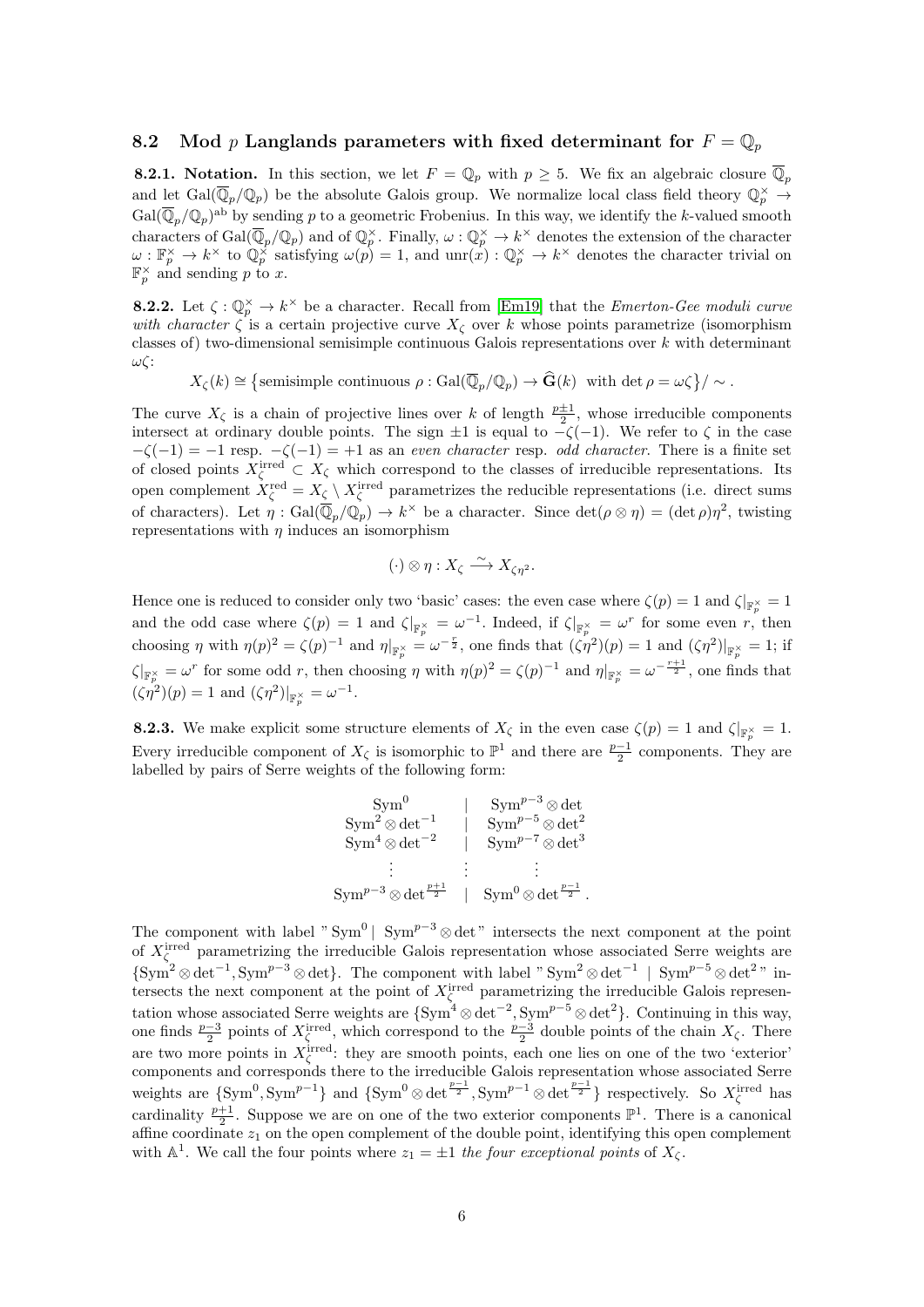<span id="page-6-4"></span>**8.2.4.** We make explicit some structure elements of  $X_{\zeta}$  in the odd case  $\zeta(p) = 1$  and  $\zeta|_{\mathbb{F}_p^{\times}} = \omega^{-1}$ . Every irreducible component of  $X_{\zeta}$  is isomorphic to  $\mathbb{P}^{1}$  and there are  $\frac{p+1}{2}$  components. They are labelled by pairs of Serre weights of the following form:

| $Sym^{p-2}$<br>$Sym^{p-4} \otimes \det$<br>$\mathrm{Sym}^{p-6} \otimes \mathrm{det}^2$ | " $Sym^{-1}$ "<br>$Sym^1 \otimes det^{-1}$<br>$Sym^3 \otimes det^{-2}$ |
|----------------------------------------------------------------------------------------|------------------------------------------------------------------------|
|                                                                                        |                                                                        |
| $Sym^1 \otimes \det^{\frac{p-3}{2}}$                                                   | $Sym^{p-4} \otimes \det^{\frac{p+1}{2}}$                               |
| " $\mathrm{Sym}^{-1}\otimes\mathrm{det}^{\frac{p-1}{2}}$ "                             | $Sym^{p-2} \otimes \det^{\frac{p-1}{2}}$ .                             |

The component with label " $\text{Sym}^{p-2}$  | " $\text{Sym}^{-1}$ "" intersects the next component at the point of  $X_{\zeta}^{\text{irred}}$  parametrizing the irreducible Galois representation whose associated Serre weights are  $\{\text{Sym}^1 \otimes \det^{-1}, \text{Sym}^{p-2}\}\.$  The component with label " $\text{Sym}^{p-4} \otimes \det | \text{Sym}^1 \otimes \det^{-1}$ " intersects the next component at the point of  $X_{\zeta}^{\text{irred}}$  parametrizing the irreducible Galois representation whose associated Serre weights are  $\{\text{Sym}^3 \otimes \det^{-2}, \text{Sym}^{p-4} \otimes \det\}$ . Continuing in this way, one finds  $\frac{p-1}{2}$  points of  $X_{\zeta}^{\text{irred}}$ , which correspond to the  $\frac{p-1}{2}$  double points of the chain  $X_{\zeta}$ . There are no more points in  $X_{\zeta}^{\text{irred}}$  and  $X_{\zeta}^{\text{irred}}$  has cardinality  $\frac{p-1}{2}$ . Suppose we are on one of the two exterior components  $\mathbb{P}^1$ . There is a canonical affine coordinate t on the open complement of the double point, identifying this open complement with  $\mathbb{A}^1$ . We call the four points where  $t = \pm 2$  the four exceptional points of  $X_{\zeta}$ .<sup>[1](#page-6-1)</sup>

<span id="page-6-5"></span>**8.2.5. Definition.** The category of quasi-coherent modules on the Emerton-Gee moduli curve  $X_{\zeta}$ will be called the category of mod p Langlands parameters with determinant  $\omega\zeta$ , and denoted by  $LP_{\widehat{\mathbf{G}},0,\omega\zeta}$ :

$$
\operatorname{LP}_{\widehat{\mathbf{G}},0,\omega \zeta}:=\operatorname{QCoh}(X_\zeta).
$$

<span id="page-6-0"></span>8.3 A semisimple mod p Langlands correspondence in families for  $F = \mathbb{Q}_p$ 

**8.3.1.** Let us consider W to be a subgroup of G, by sending s to the matrix  $\begin{pmatrix} 0 & 1 \\ 1 & 0 \end{pmatrix}$  and by identifying the group  $\Lambda$  with a subgroup of T via  $(1,0) \mapsto diag(\varpi^{-1},1)$  and  $(0,1) \mapsto diag(1,\varpi^{-1})$ . We obtain for example (recall that  $u = (1,0)s \in W$ )

$$
u = \begin{pmatrix} 0 & \varpi^{-1} \\ 1 & 0 \end{pmatrix}, \quad u^{-1} = \begin{pmatrix} 0 & 1 \\ \varpi & 0 \end{pmatrix}, \quad us = \begin{pmatrix} \varpi^{-1} & 0 \\ 0 & 1 \end{pmatrix}, \quad su = \begin{pmatrix} 1 & 0 \\ 0 & \varpi^{-1} \end{pmatrix}.
$$

Moreover,  $u^2 = \text{diag}(\varpi^{-1}, \varpi^{-1})$  $u^2 = \text{diag}(\varpi^{-1}, \varpi^{-1})$  $u^2 = \text{diag}(\varpi^{-1}, \varpi^{-1})$ .<sup>2</sup> Since

$$
\left(\begin{array}{cc} 0 & \varpi^{-1} \\ 1 & 0 \end{array}\right) \left(\begin{array}{cc} a & b \\ c & d \end{array}\right) \left(\begin{array}{cc} 0 & 1 \\ \varpi & 0 \end{array}\right) = \left(\begin{array}{cc} d & \varpi^{-1}c \\ \varpi b & a \end{array}\right)
$$

the element  $u \in G$  normalizes the group  $I^{(1)}$ .

<span id="page-6-3"></span>**8.3.2.** Let Mod<sup>sm</sup>(k[G]) be the category of smooth G-representations over k. Taking  $I^{(1)}$ -invariants yields a functor  $\pi \mapsto {\pi}^{I^{(1)}}$  from  $Mod^{sm}(k[G])$  to the category  $Mod(\mathcal{H}_{\overline{m}}^{(1)})$  $(\frac{1}{\mathbb{F}_q})$ . If  $F = \mathbb{Q}_p$ , it induces a bijection between the irreducible G-representations and the irreducible  $\mathcal{H}_{\overline{n}}^{(1)}$  $\frac{N^{(1)}}{\mathbb{F}_p}$ -modules, under which supersingular representations correspond to supersingular Hecke modules [\[V04\]](#page-22-2).

<span id="page-6-1"></span><sup>&</sup>lt;sup>1</sup>The Galois representations living on the two exterior components in the odd case are *unramified* (up to twist), i.e. of type  $\rho = \begin{pmatrix} \text{unr}(x) & 0 \\ 0 & \text{unr}(x) \end{pmatrix}$ 0  $unr(x^{-1})$  $\Big) \otimes \eta$  and t equals the 'trace of Frobenius'  $x + x^{-1}$ . Hence  $t = \pm 2$  if and only if  $x = \pm 1$ .

<span id="page-6-2"></span><sup>&</sup>lt;sup>2</sup>Note that our element u equals the element  $u^{-1}$  in [\[Be11\]](#page-21-4),[\[Br07\]](#page-21-5) and [\[V04\]](#page-22-2).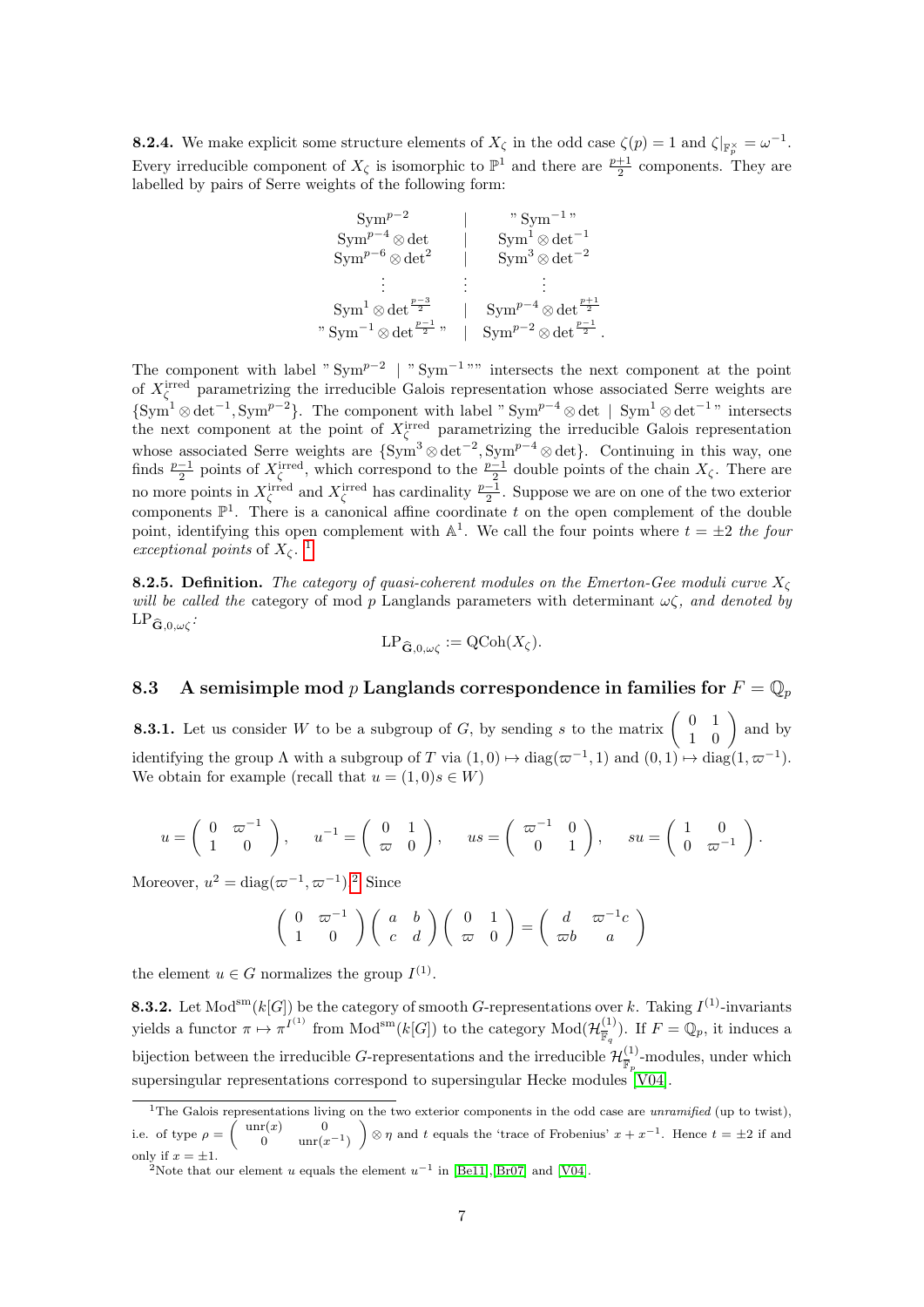For future reference, let us recall the  $I^{(1)}$ -invariants for some classes of representations. If  $\pi = \text{Ind}_{B}^{G}(\chi)$  is a principal series representation with  $\chi = \chi_1 \otimes \chi_2$ , then  $\pi^{I^{(1)}}$  is a standard module in the component  $\gamma := {\{\chi|\text{I}, \chi^s|\text{I}\}}.$ 

In the regular case, one chooses the ordering  $(\chi|_{\mathbb{T}}, \chi^s|_{\mathbb{T}})$  on the set  $\gamma$  and standard coordinates  $x, y$ . Then

$$
\operatorname{Ind}_{B}^{G}(\chi)^{I^{(1)}} = M(0, \chi(su), \chi(u^{2}), \chi|_{\mathbb{T}}) = M(0, \chi_{2}(\varpi^{-1}), \chi_{1}(\varpi^{-1})\chi_{2}(\varpi^{-1}), \chi|_{\mathbb{T}})
$$

In the non-regular case, one has

$$
\operatorname{Ind}_{B}^{G}(\chi)^{I^{(1)}} = M(\chi(su), \chi(u^{2}), \chi|\mathbf{t}) = M(\chi_{2}(\varpi^{-1}), \chi_{1}(\varpi^{-1})\chi_{2}(\varpi^{-1}), \chi|\mathbf{t}).
$$

These standard modules are irreducible if and only if  $\chi \neq \chi^s$  [\[V04,](#page-22-2) 4.2/4.[3](#page-7-0)].<sup>3</sup>

Let  $F = \mathbb{Q}_p$ . If  $\pi = \pi(r, 0, \eta)$  is a standard supersingular representation with parameter  $r=0,...,p-1$  and central character  $\eta: \mathbb{Q}_p^{\times} \to k^{\times}$ , then  $\pi^{I^{(1)}}$  is a supersingular module in the component  $\gamma = {\{\chi, \chi^s\}}$  represented by the character  $\chi := (\omega^r \otimes 1) \cdot (\eta|_{\mathbb{F}_p^{\times}})$ , cf. [\[Br07,](#page-21-5) 5.1/5.3]. If  $\pi$  is the trivial representation 1 or the Steinberg representation St, then  $\gamma = 1$  and  $\pi^{I^{(1)}}$  is the character  $(0, 1)$  or  $(-1, -1)$  respectively.

<span id="page-7-1"></span>**8.3.3.** Let  $\pi \in \text{Mod}^{\text{sm}}(k[G])$ . Since  $u \in G$  normalizes the group  $I^{(1)}$ , one has  $I^{(1)}uI^{(1)} = uI^{(1)}$ . It follows that the convolution action of the Hecke operator U (resp.  $U^2$ ) on  $\pi^{I^{(1)}}$  is therefore induced by the action of u (resp.  $u^2$  on  $\pi$ ). Similarly, the group  $I^{(1)}$  is normalized by the Iwahori subgroup I and  $I/I^{(1)} \simeq \mathbb{T}$ . It follows that the convolution action of the operators  $T_t, t \in \mathbb{T}$  on  $\pi^{I^{(1)}}$  is the factorization of the  $\mathbf{T}(o_F)$ -action on  $\pi$ .

<span id="page-7-2"></span>**8.3.4.** We identify  $F^{\times}$  with the center  $Z(G)$  via  $a \mapsto diag(a, a)$ . A (smooth) character

$$
\zeta : Z(G) = F^{\times} \longrightarrow k^{\times}
$$

is determined by its value  $\zeta(\varpi^{-1}) \in k^{\times}$  and its restriction  $\zeta|_{o_F^{\times}}$ . Since the latter is trivial on the subgroup  $1 + \varpi o_F$ , we may view it as a character of  $\mathbb{F}_q^{\times}$ ; we will write  $\zeta|_{\mathbb{F}_q^{\times}}$  for this restriction in the following. Thus the group of characters of  $Z(G)$  gets identified with the group of k-points of the group scheme  $\mathcal{Z}^{\vee} = (\mathbb{F}_q^{\times})^{\vee} \times \mathbb{G}_m$ :

$$
Z(G)^{\vee} \stackrel{\sim}{\longrightarrow} \mathcal{Z}^{\vee}(k), \ \zeta \mapsto (\zeta|_{\mathbb{F}_q^{\times}}, \zeta(\varpi^{-1})).
$$

<span id="page-7-3"></span>**8.3.5. Lemma.** Suppose that  $\pi \in Mod^{\text{sm}}(k[G])$  has a central character  $\zeta : Z(G) \to k^{\times}$ . Then the Satake parameter  $S(\pi^{I^{(1)}})$  of  $\pi^{I^{(1)}} \in Mod(\mathcal{H}_{\overline{\mathbb{R}}}^{(1)})$  $\frac{f^{(1)}}{\mathbb{F}_q}$  has central character  $\zeta$ , i.e. it is supported on the closed subscheme

$$
(V_{\widehat{\mathbf{T}},0}^{(1)}/W_0)_{(\zeta|_{\mathbb{F}_q^{\times}},\zeta(\varpi^{-1}))} \subset V_{\widehat{\mathbf{T}},0}^{(1)}/W_0.
$$

*Proof.* If M is any  $\mathcal{H}^{(1)}_{\overline{x}}$  $\frac{1}{\mathbb{F}_q}$ -module, then

$$
M=\bigoplus_{\gamma\in\mathbb{T}^\vee/W_0}\varepsilon_\gamma M=\bigoplus_{\gamma\in\mathbb{T}^\vee/W_0}\oplus_{\lambda\in\gamma}\varepsilon_\lambda M,
$$

and  $\mathbb{T} \subset \overline{\mathbb{F}}_q[\mathbb{T}] \subset \mathcal{H}_{\overline{\mathbb{F}}_q}^{(1)}$  acts on  $\varepsilon_\lambda M$  through the character  $\lambda : \mathbb{T} \to \mathbb{F}_q^\times$ . Now if  $M = \pi^{I^{(1)}}$ , then the T-action on M is the factorization of the  $\mathbf{T}(o_F)$ -action on  $\pi$ , cf. [8.3.3.](#page-7-1) In particular, the restriction of the T-action along the diagonal inclusion  $\mathbb{F}_q^{\times} \subset \mathbb{T}$  is the factorization of the action of the central subgroup  $o_F^{\times} \subset Z(G)$  on  $\pi$ , which is given by  $\zeta|_{o_F^{\times}}$  by assumption. Hence

$$
\varepsilon_\gamma M \neq 0 \quad \Longrightarrow \quad \forall \lambda \in \gamma, \ \lambda|_{\mathbb{F}_q^\times} = \zeta|_{\mathbb{F}_q^\times} \text{ i.e. } \gamma|_{\mathbb{F}_q^\times} = \zeta|_{\mathbb{F}_q^\times}.
$$

<span id="page-7-0"></span><sup>&</sup>lt;sup>3</sup>Our formulas differ from [\[V04,](#page-22-2) 4.2/4.3] by  $\chi(\cdot) \leftrightarrow \chi(\cdot)^{-1}$ , since we are working with left modules; also compare with the explicit calculation with right convolution given in [\[V04,](#page-22-2) Appendix A.5].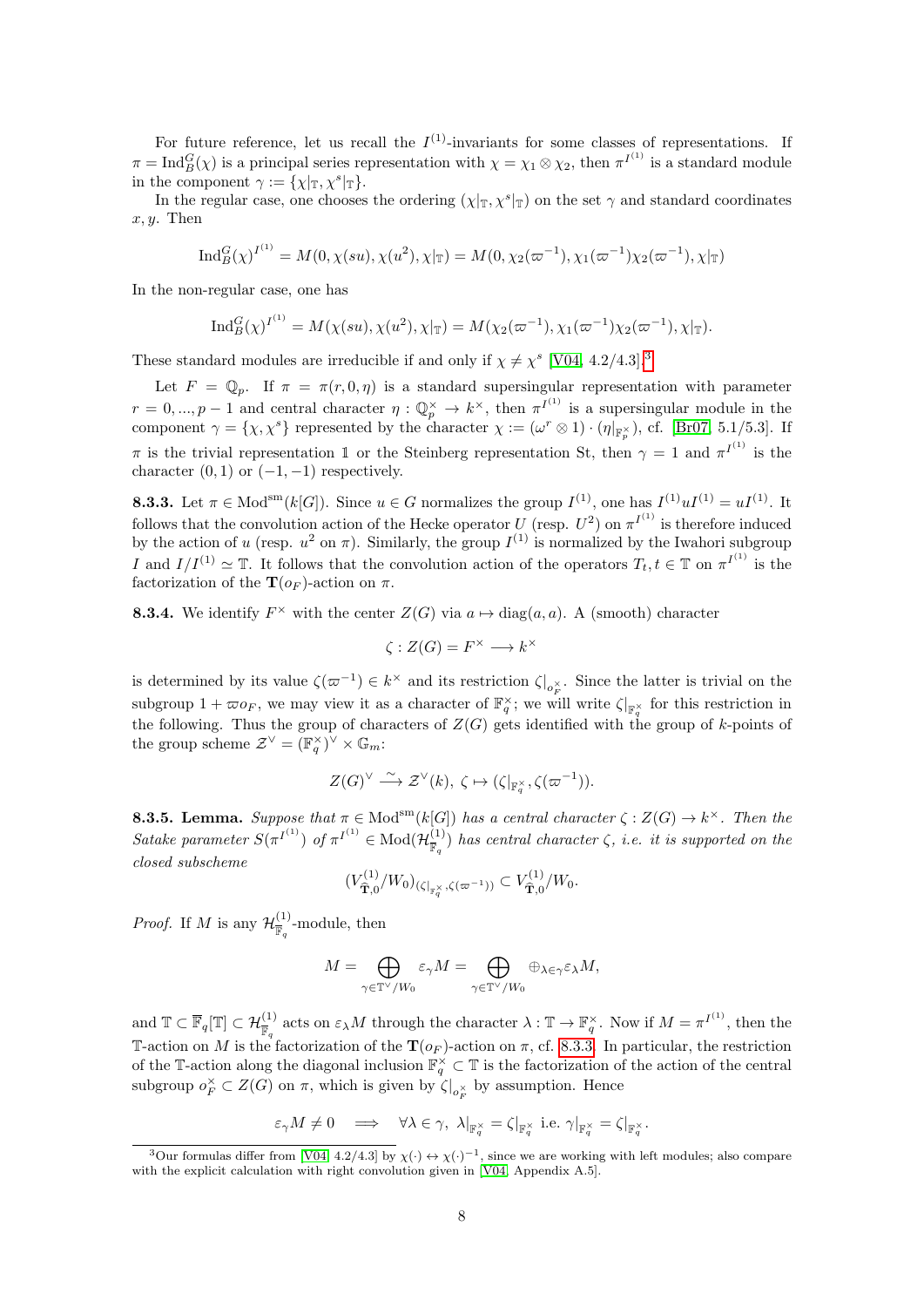Moreover, the element  $u^2 = \text{diag}(\varpi^{-1}, \varpi^{-1}) \in Z(G)$  acts on  $\pi$  by multiplication by  $\zeta(\varpi^{-1})$  by assumption. Therefore, by [8.3.3,](#page-7-1) the Hecke operator  $z_2 := U^2 \in \mathcal{H}_{\mathbb{F}_q}^{(1)}$  acts on  $\pi^{I^{(1)}}$  by multiplication by  $\zeta(\varpi^{-1})$ . Thus we have obtained that  $S(\pi^{I^{(1)}})$  is supported on

$$
\coprod_{\gamma \in (\mathbb{T}^\vee/W_0)_{\text{reg}}, \gamma|_{\mathbb{F}_q^\times} = \zeta|_{\mathbb{F}_q^\times}} V_{\widehat{\mathbf{T}}, 0, \zeta(\varpi^{-1})} \coprod_{\gamma \in (\mathbb{T}^\vee/W_0)_{\text{non-reg}}, \gamma|_{\mathbb{F}_q^\times} = \zeta|_{\mathbb{F}_q^\times}} V_{\widehat{\mathbf{T}}, 0, \zeta(\varpi^{-1})}/W_0 = (V_{\widehat{\mathbf{T}}, 0}^{(1)}/W_0)_{(\zeta|_{\mathbb{F}_q^\times}, \zeta(\varpi^{-1}))}.
$$

Next, recall the twisting action of the group  $\mathcal{Z}^{\vee}(k)$  on the standard  $\mathcal{H}^{(1)}_{\overline{n}}$  $\frac{(\mathbf{L})}{\overline{\mathbb{F}}_q}$ -modules and their simple constituents [8.1.4.](#page-3-1)

<span id="page-8-0"></span>**8.3.6. Proposition.** Let  $\pi \in Mod^{ladm}(k[G])$  be irreducible or a reducible principal series representation. Let  $\eta: F^\times \to k^\times$  be a character. Then

$$
(\pi \otimes \eta)^{I^{(1)}} = \pi^{I^{(1)}} . (\eta|_{\mathbb{F}_q^{\times}}, \eta(\varpi^{-1}))
$$

as  $\mathcal{H}^{(1)}_{\overline{w}}$  $\frac{1}{\mathbb{F}_q}$ -modules.

*Proof.* An irreducible locally admissible representation, being a finitely generated  $k[G]$ -module, is admissible [\[Em10,](#page-21-6) 2.2.19]. A principal series representation (irreducible or not) is always admissible [\[Em10,](#page-21-6) 4.1.7]. The list of irreducible admissible smooth G-representations is given in [\[H11b,](#page-22-3) Thm. 1.1]. There are four families: principal series representations, supersingular representations, characters and twists of the Steinberg representation.

We first suppose that  $\pi$  is a principal series representation (irreducible or not), i.e. of the form  $\text{Ind}_{B}^{G}(\chi)$  with a character  $\chi = \chi_{1} \otimes \chi_{2}$ . Then  $\pi \otimes \eta \simeq \text{Ind}_{B}^{G}(\chi_{1} \eta \otimes \chi_{2} \eta)$ . We use the results from [8.3.2.](#page-6-3) The modules  $\pi^{I^{(1)}}$  and  $(\pi \otimes \eta)^{I^{(1)}}$  are standard modules in the components  $\gamma := {\{\chi|\text{T}, \chi^s|\text{T}}\}$  and  $\gamma(\eta|_{\mathbb{F}_q^{\times}})$  respectively. Suppose that  $\gamma$  is regular. We choose the ordering  $(\chi|_{\mathbb{T}}, \chi^s|_{\mathbb{T}})$  and standard coordinates  $x, y$ . Then

$$
\operatorname{Ind}_{B}^{G}(\chi)^{I^{(1)}} = M(0, \chi_{2}(\varpi^{-1}), \chi_{1}(\varpi^{-1})\chi_{2}(\varpi^{-1}), \chi_{|\mathbb{T}})
$$

and

$$
\operatorname{Ind}_{B}^{G}(\chi_{1}\eta\otimes\chi_{2}\eta)^{I^{(1)}}=M(0,\chi_{2}(\varpi^{-1})\eta(\varpi^{-1}),\chi_{1}(\varpi^{-1})\chi_{2}(\varpi^{-1})\eta(\varpi^{-2}),(\chi|_{\mathbb{T}}).(\eta|_{\mathbb{F}_{q}^{\times}})).
$$

This shows  $(\pi \otimes \eta)^{I^{(1)}} = \pi^{I^{(1)}} \cdot (\eta|_{\mathbb{F}_q^{\times}}, \eta(\varpi^{-1}))$  in the regular case. Suppose that  $\gamma$  is non-regular. Then

$$
\operatorname{Ind}_{B}^{G}(\chi)^{I^{(1)}} = M(\chi_{2}(\varpi^{-1}), \chi_{1}(\varpi^{-1})\chi_{2}(\varpi^{-1}), \chi|_{\mathbb{T}})
$$

and

$$
\operatorname{Ind}_{B}^{G}(\chi_{1}\eta\otimes\chi_{2}\eta)^{I^{(1)}}=M(\chi_{2}(\varpi^{-1})\eta(\varpi^{-1}),\chi_{1}(\varpi^{-1})\chi_{2}(\varpi^{-1})\eta(\varpi^{-2}),(\chi|_{\mathbb{T}}).(\eta|_{\mathbb{F}_{q}^{\times}})).
$$

This shows  $(\pi \otimes \eta)^{I^{(1)}} = \pi^{I^{(1)}} \cdot (\eta|_{\mathbb{F}_q^{\times}}, \eta(\varpi^{-1}))$  in the non-regular case.

We now treat the case where  $\pi$  is a character or a twist of the Steinberg representation. Consider the exact sequence

 $1 \to \mathbb{1} \to \text{Ind}_{B}^{G}(1) \to \text{St} \to 1.$ 

According to [\[V04,](#page-22-2) 4.4] the sequence of invariants

$$
(S): 1 \to \mathbb{1}^{I^{(1)}} \to \mathrm{Ind}_{B}^{G}(1)^{I^{(1)}} \to \mathrm{St}^{I^{(1)}} \to 1
$$

is still exact and  $1^{I^{(1)}}$  resp. St<sup>I<sup>(1)</sup> is the trivial character (0, 1) resp. sign character (-1, -1) in the</sup> Iwahori component  $\gamma = 1$ . Tensoring the first exact sequence with  $\eta$  produces the exact sequence

$$
1 \to \eta \to \mathrm{Ind}_{B}^{G}(1) \otimes \eta \to \mathrm{St} \otimes \eta \to 1.
$$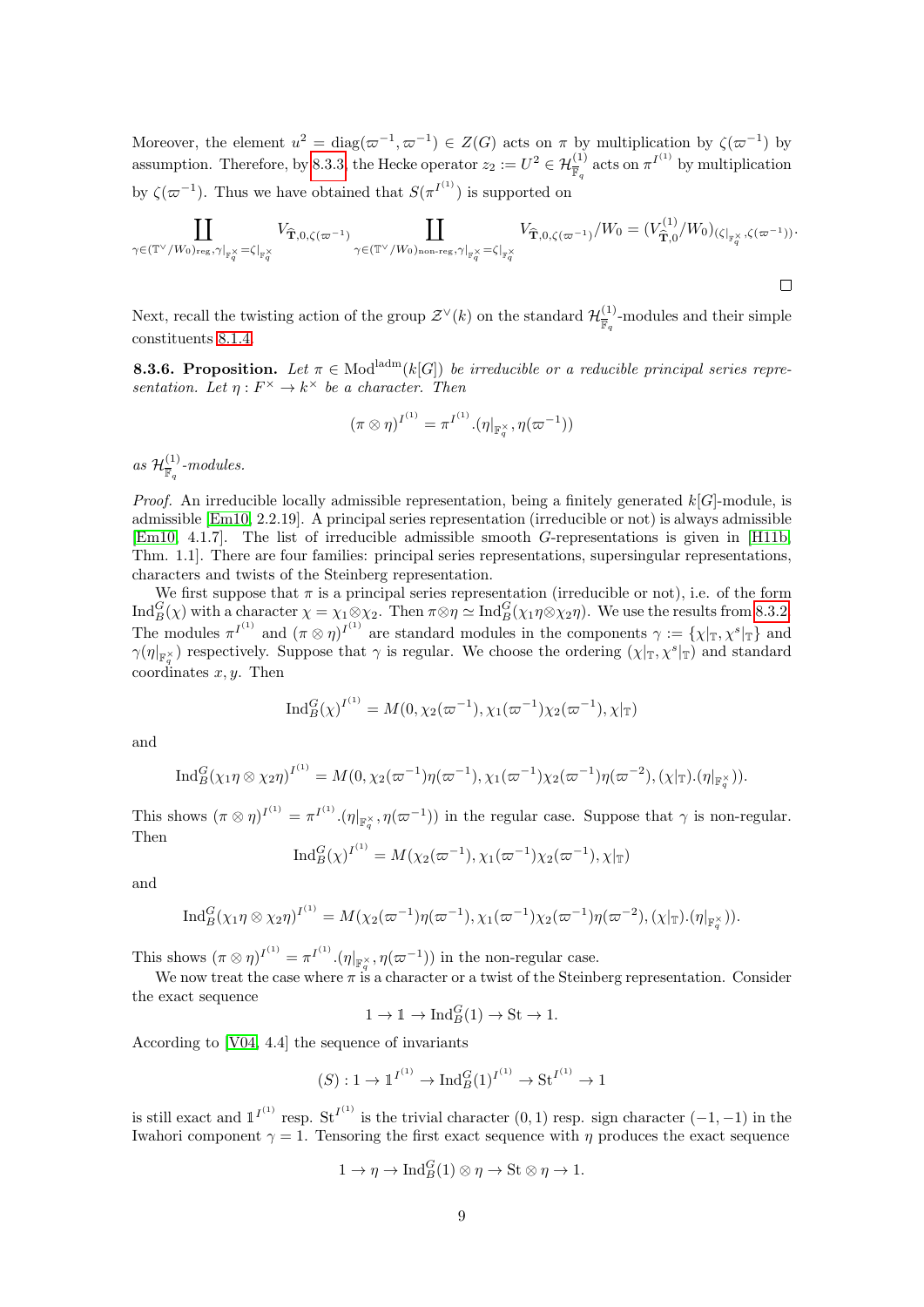Since the restriction  $\eta|_{o_F^{\times}}$  is trivial on  $1 + \varpi o_F$ , one has  $(\eta \circ \det)|_{I^{(1)}} = 1$  and so, as a sequence of  $k$ -vector spaces with  $k$ -linear maps, the sequence of invariants

$$
1 \to \eta^{I^{(1)}} \to (\text{Ind}_B^G(1) \otimes \eta)^{I^{(1)}} \to (\text{St} \otimes \eta)^{I^{(1)}} \to 1
$$

coincides with the sequence (S). It is therefore an exact sequence of  $\mathcal{H}_{\overline{n}}^{(1)}$  $\overline{\mathbb{F}}_q$ -modules, with outer terms being characters of  $\mathcal{H}^{(1)}_{\overline{m}}$  $\frac{N^{(1)}}{\mathbb{F}_q}$ . From the discussion above, we deduce

$$
(\text{Ind}_{B}^{G}(1) \otimes \eta)^{I^{(1)}} = \text{Ind}_{B}^{G}(1)^{I^{(1)}} \cdot (\eta|_{\mathbb{F}_{q}^{\times}}, \eta(\varpi)^{-1}) = M(\eta(\varpi^{-1}), \eta(\varpi^{-2}), 1.(\eta|_{\mathbb{F}_{q}^{\times}})).
$$

It follows then from [\[V04,](#page-22-2) 1.1] that  $\eta^{I^{(1)}}$  must be the trivial character  $(0, \eta(\varpi^{-1}))$  in the component  $1.(\eta|_{\mathbb{F}_q^{\times}})$  and  $(\text{St}\otimes\eta)^{I^{(1)}}$  must be the sign character  $(-1, -\eta(\varpi^{-1}))$  in the component  $1.(\eta|_{\mathbb{F}_q^{\times}})$ . This implies

$$
\eta^{I^{(1)}} = \mathbb{1}^{I^{(1)}} \cdot (\eta|_{\mathbb{F}_q^{\times}}, \eta(\varpi)^{-1})
$$
 and  $(\text{St} \otimes \eta)^{I^{(1)}} = \text{St}^{I^{(1)}} \cdot (\eta|_{\mathbb{F}_q^{\times}}, \eta(\varpi)^{-1}).$ 

This proves the claim in the cases  $\pi = 1$  or  $\pi =$  St. If, more generally,  $\pi = \eta'$  is a general character of G, then

$$
(\pi \otimes \eta)^{I^{(1)}} = (\eta' \eta)^{I^{(1)}} = \mathbb{1}^{I^{(1)}} \cdot ((\eta' \eta)|_{\mathbb{F}_q^{\times}}, (\eta' \eta)(\varpi)^{-1}) = \pi^{I^{(1)}} \cdot (\eta|_{\mathbb{F}_q^{\times}}, \eta(\varpi)^{-1}).
$$

On the other hand, if  $\pi = \text{St} \otimes \eta'$  is a twist of Steinberg, then

$$
(\pi \otimes \eta)^{I^{(1)}} = (\mathrm{St} \otimes (\eta' \eta))^{I^{(1)}} = {\mathrm{St}}^{I^{(1)}} \cdot ((\eta' \eta)|_{\mathbb{F}_q^{\times}}, (\eta' \eta)(\varpi)^{-1}) = \pi^{I^{(1)}} \cdot (\eta|_{\mathbb{F}_q^{\times}}, \eta(\varpi)^{-1}).
$$

It remains to treat the case where  $\pi$  is a supersingular representation. In this case  $\pi \otimes \eta$ is also supersingular and the two modules  $\pi^{I^{(1)}}$  and  $(\pi \otimes \eta)^{I^{(1)}}$  are supersingular  $\mathcal{H}_{\overline{n}}^{(1)}$  $\frac{1}{\mathbb{F}_q}$ -modules [\[V04,](#page-22-2) 4.9]. Let  $\gamma$  be the component of the module  $\pi^{I^{(1)}}$ . By [8.3.3,](#page-7-1) the component of  $(\pi \otimes \eta)^{I^{(1)}}$ equals  $\gamma(\eta|_{\mathbb{F}_q^{\times}})$ . Moreover, if  $U^2$  acts on  $\pi^{I^{(1)}}$  via the scalar  $z_2 \in k^{\times}$ , then  $U^2$  acts on  $(\pi \otimes \eta)^{I^{(1)}}$  via  $z_2(\eta \circ \det)(u^2) = z_2 \eta(\varpi)^{-2}$ , cf. [8.3.3.](#page-7-1) Since the supersingular modules are uniquely characterized by their component and their  $U^2$ -action, we obtain  $(\pi \otimes \eta)^{I^{(1)}} = {\pi^{I^{(1)}}}.(\eta|_{\mathbb{F}_q^{\times}}, \eta(\varpi)^{-1})$ , as claimed.

<span id="page-9-0"></span>**8.3.7.** Let  $F = \mathbb{Q}_p$  with  $p \geq 5$ . We let  $\text{Mod}_{\zeta}^{\text{ladm}}(k[G])$  be the full subcategory of  $\text{Mod}^{\text{sm}}(k[G])$ consisting of locally admissible representations having central character  $\zeta$ . By work of Paškūnas [\[Pas13\]](#page-22-1), the blocks b of the category  $Mod_{\zeta}^{\text{ladm}}(k[G])$ , defined as certain equivalence classes of simple objects, can be parametrized by the set of isomorphism classes  $[\rho]$  of semisimple continuous Galois representations  $\rho : \text{Gal}(\overline{\mathbb{Q}}_p/\mathbb{Q}_p) \to \widehat{\mathbf{G}}(k)$  having determinant det  $\rho = \omega \zeta$ , i.e. by the k-points of  $X_{\zeta}$ . There are three types of blocks. Blocks of type 1 are supersingular blocks. Each such block contains only one irreducible G-representation, which is supersingular. Blocks of type 2 contain only two irreducible representations. These two representations are two generic principal series representations of the form  $\text{Ind}_{B}^{G}(\chi_{1} \otimes \chi_{2}\omega^{-1})$  and  $\text{Ind}_{B}^{G}(\chi_{2} \otimes \chi_{1}\omega^{-1})$  (where  $\chi_{1}\chi_{2} \neq 1, \omega^{\pm 1}$ ). There are four blocks of type 3 which correspond to the four exceptional points. In the even case, each such block contains only three irreducible representations. These representations are of the form  $\eta$ , St  $\otimes \eta$  and  $\text{Ind}_{B}^{G}(\omega \otimes \omega^{-1}) \otimes \eta$ . In the odd case, each block of type 3 contains only one irreducible representation. It is of the form  $\text{Ind}_{B}^{G}(\chi \otimes \chi \omega^{-1}).$ 

<span id="page-9-1"></span>**8.3.8.** Let  $F = \mathbb{Q}_p$  with  $p \ge 5$ . Paškūnas' parametrization  $[\rho] \mapsto b_{[\rho]}$  is compatible with Breuil's semisimple mod p local Langlands correspondence

$$
\rho \mapsto \pi(\rho)
$$

for the group G [\[Br07,](#page-21-5) [Be11\]](#page-21-4), in the sense that if  $\rho$  has determinant  $\omega \zeta$ , then the simple constituents of the G-representation  $\pi(\rho)$  lie in the block  $b_{[\rho]}$  of  $\text{Mod}_{\zeta}^{\text{ladm}}(k[G])$ .

The correspondence and the parametrizations (for varying  $\zeta$ ) commute with twists: for a character  $\eta: \mathbb{Q}_p^{\times} \to k^{\times}$ ,  $\pi(\rho \otimes \eta) = \pi(\rho) \otimes \eta$  and  $b_{[\rho]} \otimes \eta = b_{[\rho \otimes \eta]}$ .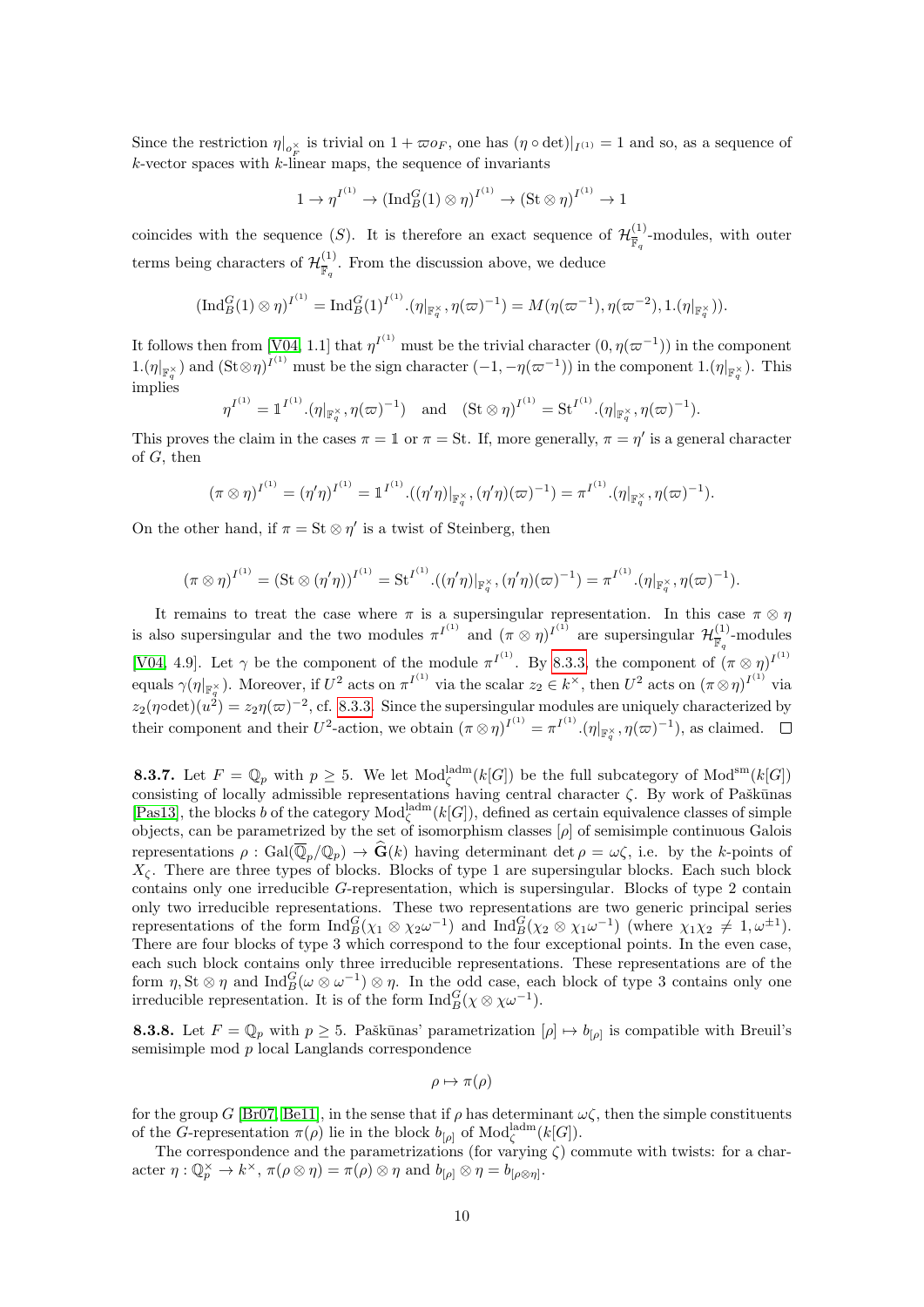<span id="page-10-0"></span>**8.3.9. Theorem.** Suppose  $F = \mathbb{Q}_p$  with  $p \geq 5$ . Fix a character  $\zeta : Z(G) = \mathbb{Q}_p^{\times} \to k^{\times}$ , corresponding to a point  $(\zeta|_{\mathbb{F}_p^{\times}}, \zeta(p^{-1})) \in \mathcal{Z}^{\vee}(k)$  under the identification  $\mathcal{Z}(G)^{\vee} \cong \mathcal{Z}^{\vee}(k)$  from [8.3.4.](#page-7-2) Let  $(V_{\widehat{\mathbf{m}}_{\geq 0}}^{(1)}$  $(\hat{\mathbf{T}}_{\mathcal{D}}^{(1)}/W_0)$ <sub> $\zeta$ </sub> be the space of mod p Satake parameters with central character  $\zeta$  and  $X_{\zeta}$  be the moduli space of mod p Langlands parameters with determinant  $\omega \zeta$ .

There exists a morphism of k-schemes

$$
L_{\zeta}: (V_{\widehat{\mathbf{T}},0}^{(1)}/W_0)_{\zeta} \longrightarrow X_{\zeta}
$$

such that the quasi-coherent  $\mathcal{O}_{X_{\zeta}}$ -module

$$
L_{\zeta*}S(\mathcal M^{(1)}_{\overline{\mathbb F}_p})|_{(V^{(1)}_{\hat{\mathbf T},0}/W_0)_{\zeta}}
$$

equal to the push-forward along  $L_{\zeta}$  of the restriction to  $(V_{\hat{\mathbf{T}}_0}^{(1)})$  $V^{(1)}_{\widehat{\mathbf{T}},0}/W_{0})_{\zeta} \ \subset \ V^{(1)}_{\widehat{\mathbf{T}},0}$  $\hat{\tau}_{0}^{(1)}/W_0$  of the Satake  $parameter\ of\ the\ mod\ p\ antispherical\ module\ \mathcal{M}_{\overline{\mathbb{F}}_p}^{(1)}\ interpolates\ the\ I^{(1)}\textrm{-invariants\ of\ the\ semisimple}$ mod p Langlands correspondence

$$
\begin{array}{ccc}\nX_{\zeta}(k) & \longrightarrow & \text{Mod}_{\zeta}^{\text{ladm}}(k[G]) & \longrightarrow & \text{Mod}(\mathcal{H}_{\overline{\mathbb{F}}_{p}}^{(1)}) \\
x & \longmapsto & \pi(\rho_{x}) & \longmapsto & \pi(\rho_{x})^{I^{(1)}},\n\end{array}
$$

in the sense that for all  $x \in X_{\zeta}(k)$ ,

$$
\left( \left( L_{\zeta *} S(\mathcal{M}_{\overline{\mathbb{F}}_p}^{(1)}) \big|_{(V_{\hat{\mathbf{T}},0}^{(1)}/W_0)_{\zeta}} \right) \otimes_{\mathcal{O}_{X_{\zeta}}} k(x) \right)^{ss} = \left( \mathcal{M}_{\overline{\mathbb{F}}_p}^{(1)} \otimes_{Z(\mathcal{H}_{\overline{\mathbb{F}}_p}^{(1)})} (\mathcal{S}_{\overline{\mathbb{F}}_p}^{(1)})^{-1} (\mathcal{O}_{L_{\zeta}^{-1}(x)}) \right)^{ss} \cong \pi(\rho_x)^{I^{(1)}}
$$
  
in Mod $(\mathcal{H}_{\overline{\mathbb{F}}_p}^{(1)})$ .

<span id="page-10-1"></span>**8.3.10.** The connected components of  $(V_{\widehat{\mathcal{D}}}^{(1)})$  $\hat{T}_{,\Omega}^{(1)}/W_0$ )<sub> $\zeta$ </sub> are either regular and then of type  $\mathbb{A}^1 \cup_0 \mathbb{A}^1$ , or non-regular and then of type  $\mathbb{A}^1$ . The morphism  $L_{\zeta}$  appearing in the theorem depends on the choice of an order of the two affine lines in each regular component. It is surjective and quasi-finite. Moreover, writing  $L^{\gamma}_{\zeta}$  for its restriction to the connected component  $(V^{\gamma}_{\hat{\mathbf{T}}})$  $\int_{\widehat{\bf T},0}^{\gamma} / W_0 \rvert_{\zeta} \subset (V_{\widehat{\bf T},0}^{(1)})$  $\hat{\hat{\mathbf{T}}}_{0}^{(1)}/W_{0}\right)_{\zeta},$ one has:

- (e) Even case. All connected components are of type  $\mathbb{A}^1 \cup_0 \mathbb{A}^1$ , except for the two 'exterior' components which are of type  $\mathbb{A}^1$ .  $L^{\gamma}_{\zeta}$  is an open immersion for any  $\gamma$ .
- (o) *Odd case*. All connected components are of type  $\mathbb{A}^1 \cup_0 \mathbb{A}^1$ .  $L_{\zeta}$  is an open immersion on all connected components, except for the two 'exterior' ones. On an 'exterior' component  $\gamma$ , the restriction of  $L^{\gamma}_{\zeta}$  to one irreducible component  $\mathbb{A}^{1}$  is an open immersion, and its restriction to the open complement  $\mathbb{G}_m$  is a degree 2 finite flat covering of its image, with branched locus equal to the intersection of this image with the exceptional locus of  $X_{\zeta}$ .

8.3.11. Note that the semisimple mod  $p$  Langlands correspondence associates with any semisimple  $\rho : \text{Gal}(\overline{\mathbb{Q}}_p/\mathbb{Q}_p) \to \widehat{\mathbf{G}}(k)$  a semisimple smooth G-representation  $\pi(\rho)$  of length 1, 2 or 3, hence whose semisimple  $\mathcal{H}_{\overline{x}}^{(1)}$ <sup>(1)</sup>-module of  $I^{(1)}$ -invariants  $\pi(\rho)^{I^{(1)}}$  has length 1,2 or 3. On the other hand, the antispherical map

$$
\text{ASph} : (V_{\widehat{\mathbf{T}},0}^{(1)}/W_0)(k) \longrightarrow \{\text{left } \mathcal{H}_{\overline{\mathbb{F}}_q}^{(1)}\text{-modules}\}
$$

has an image consisting of  $\mathcal{H}^{(1)}_{\overline{n}}$  $\frac{N}{\mathbb{F}_q}$ -modules are of length 1 or 2, cf. [\[PS,](#page-22-0) 7.4.9] and [PS, 7.4.15]. Theorem [8.3.9](#page-10-0) combined with the properties [8.3.10](#page-10-1) of the morphism  $L_{\zeta}$  provide the following case-by-case elucidation of the  $\mathcal{H}^{(1)}_{\overline{n}}$  $\frac{1}{\mathbb{F}_p}$ -modules  $\pi(\rho)^{I^{(1)}}$ .

<span id="page-10-2"></span>**8.3.12.** Corollary. Let  $x \in X_{\zeta}(k)$ , corresponding to  $\rho_x$  :  $Gal(\overline{\mathbb{Q}}_p/\mathbb{Q}_p) \to \widehat{\mathbf{G}}(k)$ . Then the  $\mathcal{H}_{\overline{\mathbb{F}}_p}^{(1)}$  $\frac{1}{\mathbb{F}_p}$  module  $\pi(\rho)^{I^{(1)}}$  admits the following explicit description.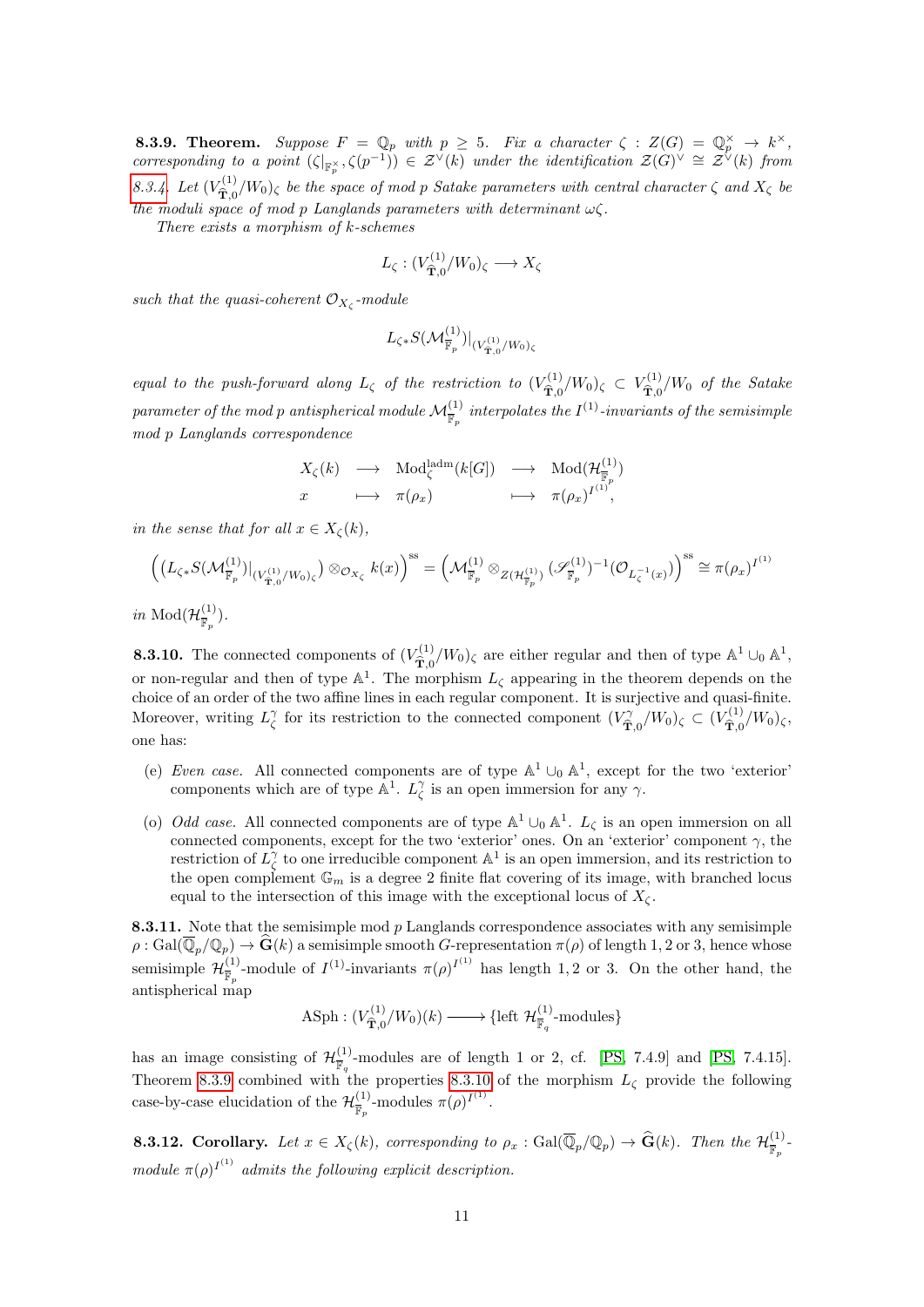(i) If  $x \in X_{\zeta}^{irred}(k)$ , then the fibre  $L_{\zeta}^{-1}(x) = \{v\}$  has cardinality 1 and

$$
\pi(\rho_x)^{I^{(1)}} \simeq \text{ASph}(v).
$$

It is irreducible and supersingular.

(ii) If  $x \in X_{\zeta}^{red}(k) \setminus \{$ the four exceptional points}, then  $L_{\zeta}^{-1}(x) = \{v_1, v_2\}$  has cardinality 2 and

$$
\pi(\rho_x)^{I^{(1)}} \simeq \text{ASph}(v_1) \oplus \text{ASph}(v_2).
$$

It has length 2.

(iiie) If  $x \in X_{\zeta}^{red}(k)$  is exceptional in the even case, then  $L_{\zeta}^{-1}(x) = \{v_1, v_2\}$  has cardinality 2 and

$$
\pi(\rho_x)^{I^{(1)}} \simeq \text{ASph}(v_1)^{\text{ss}} \oplus \text{ASph}(v_2).
$$

It has length 3.

(iiio) If  $x \in X_{\zeta}^{red}(k)$  is exceptional in the odd case, then  $L_{\zeta}^{-1}(x) = \{v\}$  has cardinality 1 and

$$
\pi(\rho_x)^{I^{(1)}} \simeq \text{ASph}(v) \oplus \text{ASph}(v).
$$

It has length 2.

<span id="page-11-0"></span>8.3.13. Now we proceed to the proof of [8.3.9,](#page-10-0) [8.3.10](#page-10-1) and [8.3.12.](#page-10-2)

We start by defining the morphism  $L_{\zeta}$  at the level of k-points. Let  $v \in (V_{\hat{\mathbf{T}}_0}^{(1)})$  $\hat{\mathbf{T}}_{0}^{(1)}/W_{0}$ )<sub> $\zeta$ </sub> $(k)$  and let its connected component be indexed by  $\gamma \in \mathbb{T}^{\vee}/W_0$ .

1. Suppose that  $\gamma$  is regular. Then  $\text{ASph}(v) = \text{ASph}^{\gamma}(v)$  is a simple two-dimensional  $\mathcal{H}_{\overline{v}}^{\gamma}$ . For the module, cf. [\[PS,](#page-22-0) 7.4.9]. Let  $\pi \in Mod^{sm}(k[G])$  be the simple module, unique up to isomorphism, such that  $\pi^{I^{(1)}} \simeq \text{ASph}^{\gamma}(v)$ , cf. [8.3.2.](#page-6-3) Then  $\pi \in \text{Mod}_{\zeta}^{\text{ladm}}(k[G])$  with

$$
\zeta=(\zeta|_{\mathbb{F}_p^\times},\zeta(p^{-1}))=(\gamma|_{\mathbb{F}_p^\times},z_2)
$$

by [8.3.5.](#page-7-3) Let b be the block of  $Mod_{\zeta}^{\text{ladm}}(k[G])$  which contains π. We define  $L_{\zeta}(v)$  to be the point of  $X_{\mathcal{C}}(k)$  which corresponds to b.

2. Suppose that  $\gamma$  is non-regular.

(a) If  $v \in D(2)_{\gamma}(k)$ , then  $\text{Asph}(v) = \text{Asph}^{\gamma}(2)(v)$  is a simple two-dimensional  $\mathcal{H}_{\mathbb{F}_p}^{\gamma}$ -module, cf. [\[PS,](#page-22-0) 7.4.15]. As in the regular case, there is a simple module  $\pi$ , unique up to isomorphism, such that  $\pi^{I^{(1)}} \simeq \text{ASph}^{\gamma}(2)(v)$ . It has central character  $\zeta = (\gamma|_{\mathbb{F}_p^{\times}}, z_2)$  and there is a block b of  $\text{Mod}_{\zeta}^{\text{ladm}}(k[G])$  which contains  $\pi$ . We define  $L_{\zeta}(v)$  to be the point of  $X_{\zeta}(k)$  which corresponds to b.

(b) If  $v \in D(1)_{\gamma}(k)$ , then ASph $(v)$ <sup>ss</sup> is the direct sum of the two characters forming the antispherical pair  $\text{ASph}^{\gamma}(1)(v) = \{(0, z_1), (-1, -z_1)\}\$  where  $z_2 = z_1^2$ , cf. [\[PS,](#page-22-0) 7.4.15]. As in the regular case, there are two simple modules  $\pi_1$  and  $\pi_2$ , unique up to isomorphism, such that  $\pi_1^{I^{(1)}} \simeq (0, z_1)$  and  $\pi_2^{I^{(1)}} \simeq (-1, -z_1)$  and  $\pi_1, \pi_2$  have central character  $\zeta = (\gamma|_{\mathbb{F}_p^{\times}}, z_2)$ . Moreover, we claim that there is a unique block b of  $Mod_{\zeta}^{\mathrm{ladm}}(k[G])$  which contains both  $\pi_1$  and  $\pi_2$ . Indeed, if  $\gamma = \{1 \otimes 1\}$  and  $z_1 = 1$ , then  $\pi_1 = \mathbb{1}$  and  $\pi_2 = \text{St}$ , cf. [8.3.2.](#page-6-3) Then by [8.3.6](#page-8-0) it follows more generally that if  $\gamma = {\omega^r \otimes \omega^r}$ , then  $\pi_1 = \eta$  and  $\pi_2 = \text{St} \otimes \eta$  with  $\eta = (\eta|_{\mathbb{F}_p^{\times}}, \eta(p^{-1})) := (\omega^r, z_1)$ . Consequently  $\pi_1, \pi_2$  are contained in a unique block b of type 3, cf. [8.3.7.](#page-9-0) We define  $L_{\zeta}(v)$  to be the point of  $X_{\zeta}(k)$  which corresponds to b.

Thus we have a well-defined map of sets  $L_{\zeta}$ :  $(V_{\widehat{\mathbf{\hat{m}}}}^{(1)})$  $\hat{T}_{\hat{\mathbf{T}},0}^{(1)}/W_0)_{\zeta}(k) \longrightarrow X_{\zeta}(k).$ 

We show property (i) of [8.3.12.](#page-10-2) Let  $x \in X_{\zeta}^{\text{irred}}(k)$  and suppose  $L_{\zeta}(v) = x$ . Then  $b_x$  is a supersingular block, contains a unique irreducible representation  $\pi$ , which is supersingular, and  $\pi = \pi(\rho_x)$ , cf. [8.3.7-](#page-9-0)[8.3.8.](#page-9-1) By definition of  $L_{\zeta}$ , one has  $\text{ASph}(v) \simeq \pi^{I^{(1)}}$ . Since the antispherical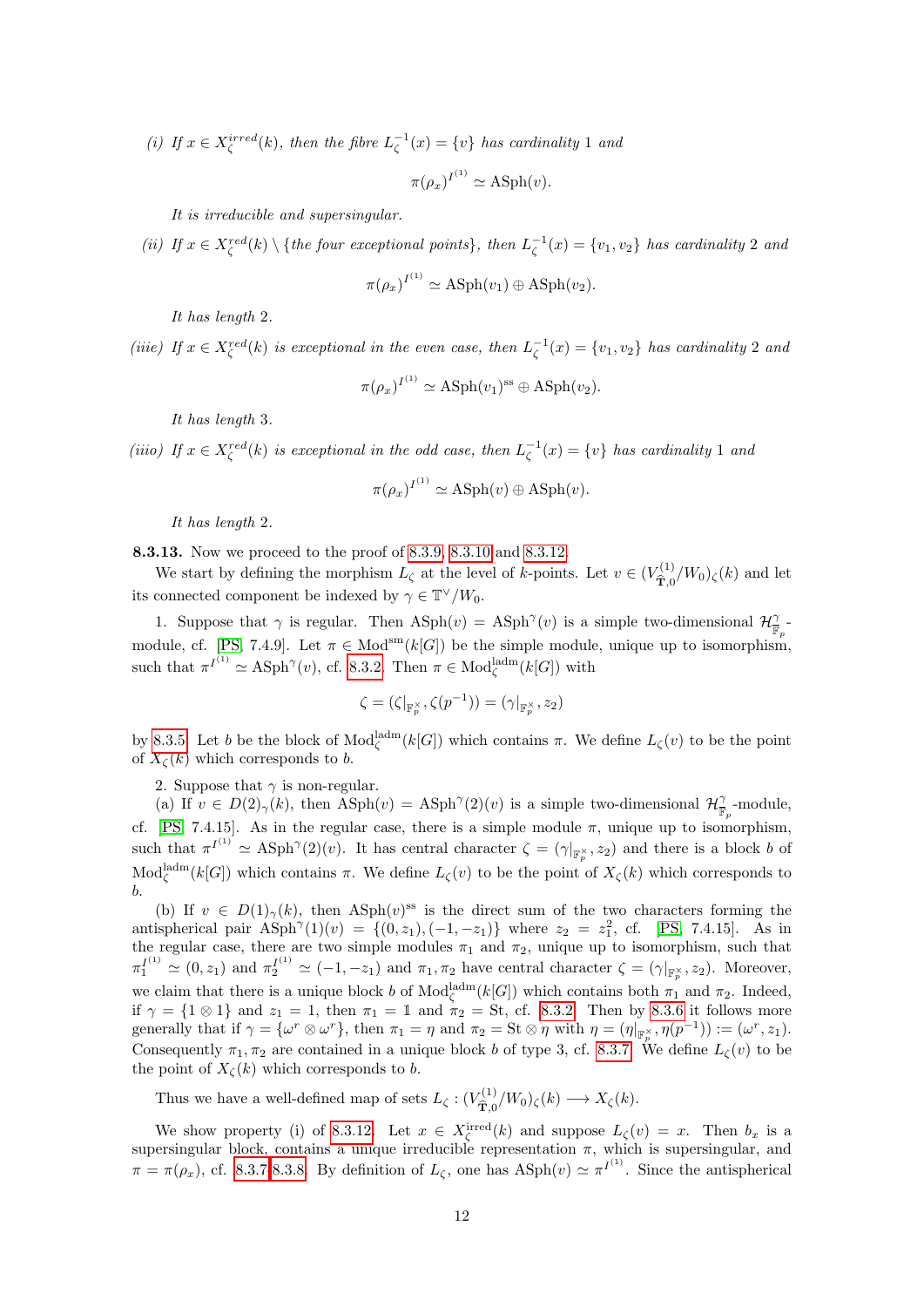map ASph is 1 : 1 over supersingular modules, cf. [\[PS,](#page-22-0) 7.4.9] and [\[PS,](#page-22-0) 7.4.15], such a preimage v of x exists and is uniquely determined by x. Summarizing, we have  $L_{\zeta}^{-1}(x) = \{v\}$  and  $\text{ASph}(v) \simeq$  $\pi(\rho_x)^{I^{(1)}}$ . This is property (i).

As a next step, we take a second character  $\eta: \mathbb{Q}_p^{\times} \to k^{\times}$  and show that the diagram

$$
(V_{\hat{\mathbf{T}},0}^{(1)}/W_0)_{\zeta}(k) \xrightarrow{L_{\zeta}} X_{\zeta}(k)
$$

$$
\cdot \eta \bigg|_{\simeq} \qquad \simeq \bigg| \big(\cdot\big) \otimes \eta
$$

$$
(V_{\hat{\mathbf{T}},0}^{(1)}/W_0)_{\zeta\eta^2}(k) \xrightarrow{L_{\zeta\eta^2}} X_{\zeta\eta^2}(k)
$$

commutes. Here, the vertical arrows are the bijections coming from [8.1.9](#page-4-1) and [8.2.2.](#page-5-1) To verify the commutativity, let  $v \in (V_{\widehat{\mathfrak{m}}})^{\{1\}}$  $(\hat{\mathbf{T}},0/\hat{W}_0)$ <sub> $\zeta(k)$ </sub> and let its connected component be indexed by  $\gamma \in \mathbb{T}^{\vee}/W_0$ . Suppose that  $\gamma$  is regular or that  $\gamma$  is non-regular with  $v \in D(2)_{\gamma}(k)$ . Let  $\pi$  be the simple Gmodule with  $\pi^{I^{(1)}} \simeq \text{ASph}(v)$  and let  $b_{[\rho]}$  be the block corresponding to the point  $L_{\zeta}(v)$ . By the equivariance property [8.1.5,](#page-3-2) one has  $\text{ASph}(v.\eta) \simeq \text{ASph}(v).\eta$ . Taking  $I^{(1)}$ -invariants is compatible with twist, cf. [8.3.6,](#page-8-0) and so  $L_{\zeta n^2}(v.\eta)$  corresponds to the block which contains the representation  $\pi \otimes \eta$ , i.e. to  $b_{[\rho]} \otimes \eta = b_{[\rho \otimes \eta]}$ , cf. [8.3.8,](#page-9-1) and so  $L_{\zeta \eta^2}(v.\eta) = [\rho \otimes \eta] = L_{\zeta}(v).\eta$ .

If  $v \in D(1)_{\gamma}(k)$ , let  $\pi_1$  and  $\pi_2$  be the simple modules such that  $(\pi_1 \oplus \pi_2)^{I^{(1)}} \simeq \text{ASph}^{\gamma}(v)$ <sup>ss</sup>. As before, we conclude from  $\text{ASph}(v.\eta)^\text{ss} \simeq \text{ASph}(v)^\text{ss} \otimes \eta$  that  $L_{\zeta\eta^2}(v.\eta)$  corresponds to the block which contains  $\pi_1 \otimes \eta$  and  $\pi_2 \otimes \eta$  and that  $L_{\zeta \eta^2}(v.\eta) = L_{\zeta}(v).\eta$ . The commutativity of the diagram is proved.

Thus, we are reduced to prove that the map  $L_{\zeta}$  comes from a morphism of k-schemes satisfying [8.3.9](#page-10-0) and the remaining parts of [8.3.12](#page-10-2) in the two basic cases of a character  $\zeta$  such that  $\zeta(p^{-1}) = 1$ and  $\zeta|_{\mathbb{F}_p^{\times}} \in \{1, \omega^{-1}\}.$  This is established in the next two subsections.

#### <span id="page-12-0"></span>8.4 The morphism  $L_{\zeta}$  in the basic even case

Let  $\zeta : \mathbb{Q}_p^{\times} \to k^{\times}$  be the trivial character. Here we show that the map of sets  $L_{\zeta} : (V_{\widehat{\mathbf{T}}^0}^{(1)})$  $\hat{\mathbf{T}}_{0}^{(1)}/W_{0}$ )<sub> $\zeta$ </sub> $(k) \rightarrow$  $X_{\zeta}(k)$  that we have defined in [8.3.13](#page-11-0) satisfies properties (ii) and (iiie) of [8.3.12,](#page-10-2) and we define a morphism of k-schemes  $L_{\zeta}$ :  $(V_{\widehat{\mathbf{T}}_{0}}^{(1)})$  $\hat{T}_{\overline{X}}^{(1)}/W_0$ <sub> $\zeta \longrightarrow X_{\zeta}$ </sub> which coincides with the previous map of sets at the level of k-points. By construction, it will have the properties [8.3.10.](#page-10-1) This will complete the proof of [8.3.12,](#page-10-2) [8.3.10](#page-10-1) and [8.3.9](#page-10-0) in the case of an even character.

<span id="page-12-1"></span>**8.4.1.** We verify the properties (ii) and (iiie). We work over an irreducible component  $\mathbb{P}^1$  with label " $\text{Sym}^r \otimes \det^a \mid \text{Sym}^{p-3-r} \otimes \det^{r+1+a}$ " where  $0 \le r \le p-3$  and  $0 \le a \le p-2$ , cf. [8.2.3.](#page-5-2) On this component, we choose an affine coordinate x around the double point having  $Sym^r \otimes det^a$ as one of its Serre weights. Away from this point, we have  $x \neq 0$  and the corresponding Galois representation has the form

$$
\rho_x = \begin{pmatrix} \operatorname{unr}(x)\omega^{r+1} & 0\\ 0 & \operatorname{unr}(x^{-1}) \end{pmatrix} \otimes \eta
$$

with  $\eta = \omega^a$ . By [\[Be11,](#page-21-4) 1.3] or [\[Br07,](#page-21-5) 4.11], we have

$$
\pi(\rho_x) = \pi(r, x, \eta)^{ss} \oplus \pi([p - 3 - r], x^{-1}, \omega^{r+1}\eta)^{ss} =: \pi_1 \oplus \pi_2
$$

where  $[p-3-r]$  denotes the unique integer in  $\{0, ..., p-2\}$  which is congruent to  $p-3-r$  modulo  $p-1$ . Now suppose that  $L_{\zeta}(v) = x$ . We distinguish two cases.

1. The generic case  $0 < r < p-3$ . In this case, the point x lies on one of the 'interior' components of the chain  $X_{\zeta}$ , which has no exceptional points. The length of  $\pi(\rho_x)$  is 2. Indeed,  $\pi_1 = \pi(r, x, \eta)$  and  $\pi_2 = \pi(p-3-r, x^{-1}, \omega^{r+1}\eta)$  are two irreducible principal series representations [\[Br07,](#page-21-5) Thm. 4.4]. The block  $b_x$  is of type 2 and contains only these two irreducible representations, cf. [8.3.7-](#page-9-0)[8.3.8.](#page-9-1) We may write

$$
\pi_1 = \mathrm{Ind}_B^G(\chi) \otimes \eta
$$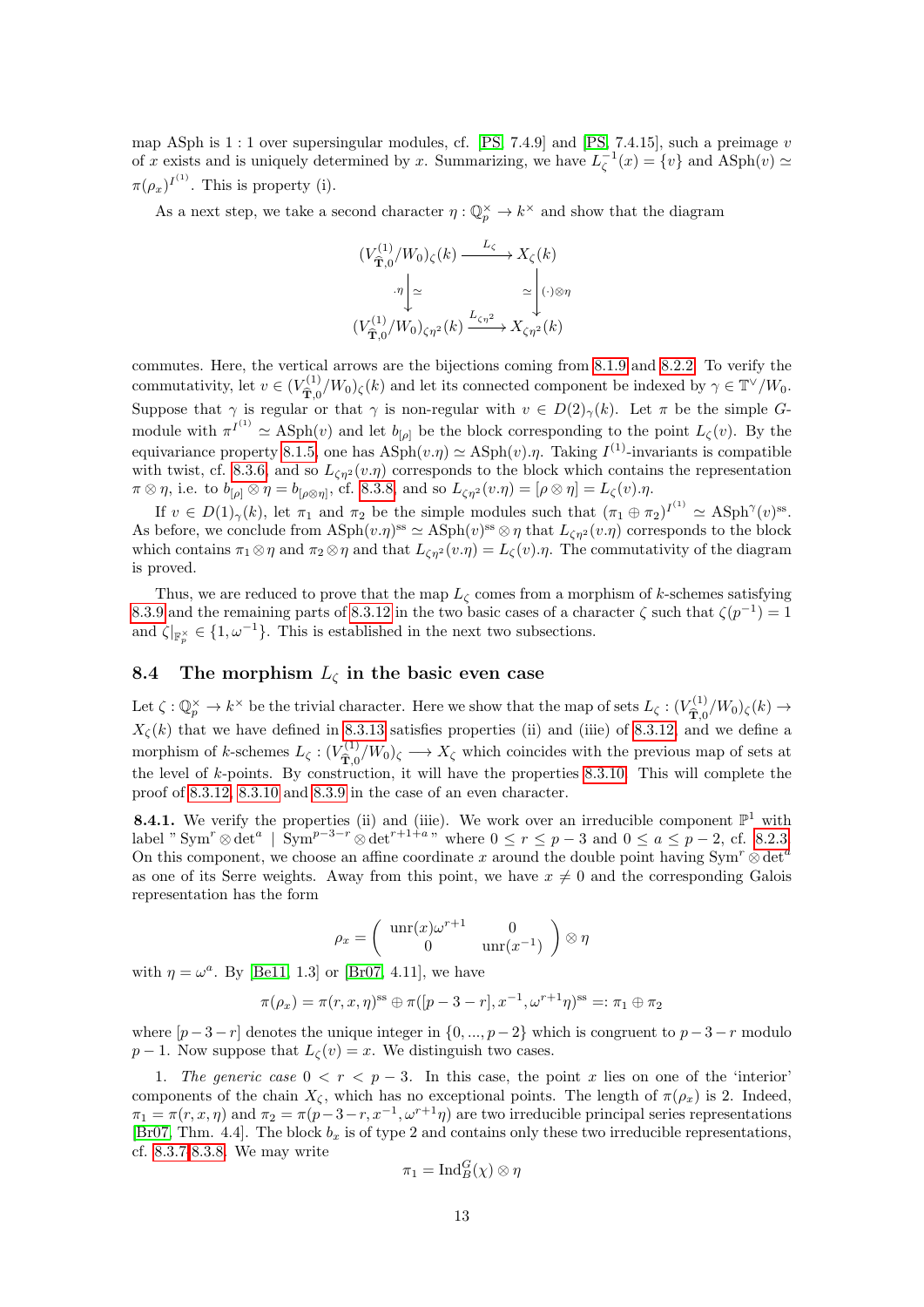with  $\chi = \text{unr}(x) \otimes \omega^r \text{unr}(x^{-1})$ , according to [\[Br07,](#page-21-5) Rem. 4.4(ii)]. By our assumptions on r, the character  $\chi|_{\mathbb{T}} = 1 \otimes \omega^r$  is regular (i.e. different from its s-conjugate). We conclude from [8.3.6](#page-8-0) and [8.3.2](#page-6-3) that  $\pi_1^{I^{(1)}}$  is a simple 2-dimensional standard module in the regular component represented by the character  $(1 \otimes \omega^r) . (\eta|_{\mathbb{F}_p^{\times}}) = (\eta|_{\mathbb{F}_p^{\times}}) \otimes (\eta|_{\mathbb{F}_p^{\times}}) \omega^r \in \mathbb{T}^{\vee}$ . Similarly, we may write

$$
\pi_2 = \mathrm{Ind}_B^G(\chi) \otimes \omega^{r+1} \eta
$$

where now  $\chi = \text{unr}(x^{-1}) \otimes \omega^{p-3-r} \text{unr}(x)$ . By our assumptions on r, the character  $\chi|_{\mathbb{T}} =$  $1 \otimes \omega^{p-3-r}$  is regular and we conclude, as above, that the  $I^{(1)}$ -invariants  $\pi_2^{I^{(1)}}$  form a simple 2dimensional standard module in the regular component represented by the character  $(\eta|_{\mathbb{F}_p^{\times}}) \omega^{r+1} \otimes$  $(\eta|_{\mathbb{F}_n^{\times}})\omega^{r+1}\omega^{p-3-r} \in \mathbb{T}^{\vee}$ . Note that the component of  $\pi_1^{I^{(1)}}$  is different from the component of p  $\pi_2^{I^{(1)}}$ , by our assumptions on r.

We conclude from  $L_{\zeta}(v) = x$  that either  $\text{ASph}(v) = \pi_1^{I^{(1)}}$  or  $\text{ASph}(v) = \pi_2^{I^{(1)}}$ . Since for  $\gamma$ regular, the map  $ASph^{\gamma}$  is a bijection onto all simple  $\mathcal{H}^{\gamma}_{\overline{\mathbb{F}}_p}$  modules, cf. [\[PS,](#page-22-0) 7.4.9], one finds that  $L_{\zeta}^{-1}(x) = \{v_1, v_2\}$  has cardinality 2 and

$$
\text{ASph}(v_1) \oplus \text{ASph}(v_2) \simeq \pi(\rho_x)^{I^{(1)}}.
$$

This settles property (ii) of [8.3.12](#page-10-2) in the generic case.

2. The boundary cases  $r \in \{0, p-3\}$ . In this case, the point x lies on one of the two 'exterior' components of  $X_{\zeta}$ . On such a component, we will denote the variable x rather by  $z_1$ , which is the notation<sup>[4](#page-13-0)</sup> which we used already in [8.2.3.](#page-5-2)

(a) Suppose that  $z_1 \neq \pm 1$ . The length of  $\pi(\rho_{z_1})$  is 2. Indeed, as in the generic case,  $\pi_1 =$  $\pi(r, z_1, \eta)$  and  $\pi_2 = \pi(p-3-r, z_1^{-1}, \omega^{r+1}\eta)$  are two irreducible principal series representations. The block  $b_{z_1}$  is of type 2 and contains only these two irreducible representations. It follows, as above, that their invariants  $\pi_1^{I^{(1)}}$  and  $\pi_2^{I^{(1)}}$  are simple 2-dimensional standard modules, in the components represented by  $(\eta|_{\mathbb{F}_p^{\times}}) \otimes (\eta|_{\mathbb{F}_p^{\times}}) \omega^r \in \mathbb{T}^{\vee}$  and  $(\eta|_{\mathbb{F}_p^{\times}}) \omega^{r+1} \otimes (\eta|_{\mathbb{F}_p^{\times}}) \omega^{r+1} \omega^{p-3-r} \in \mathbb{T}^{\vee}$  respectively. Since  $r \in \{0, p-3\}$ , one of these components is regular, the other non-regular. In particular, the two components are different. We conclude from  $L_{\zeta}(v) = z_1$  that either  $\text{ASph}(v) = \pi_1^{(1)}$ or ASph $(v) = \pi_2^{I^{(1)}}$ . Since for non-regular  $\gamma$ , the map ASph<sup> $\gamma$ </sup>(2) is a bijection from  $D(2)_{\gamma}(k)$ onto all simple standard  $\mathcal{H}_{\overline{\mathbb{F}}_p}^{\gamma}$ -modules, cf. [\[PS,](#page-22-0) 7.4.15], we may conclude as in the generic case:  $L_{\zeta}^{-1}(z_1) = \{v_1, v_2\}$  has cardinality 2 and

$$
\text{ASph}(v_1) \oplus \text{ASph}(v_2) \simeq \pi(\rho_{z_1})^{I^{(1)}}.
$$

This settles property [8.3.12](#page-10-2) (ii) in the remaining case  $z_1 \neq \pm 1$ .

(b) Suppose now that  $z_1 = \pm 1$ , i.e. we are at one of the four exceptional points. We will verify property (iiie). The length of  $\pi(\rho_{z_1})$  is 3. Indeed, the representation  $\pi(0,\pm 1,\eta)$  is a twist of the representation  $\pi(0, 1, 1)$  (note that  $\pi(r, z_1, \eta) \simeq \pi(r, -z_1, \text{unr}(-1)\eta)$ ) according to [\[Br07,](#page-21-5) Rem.  $4.4(v)$ ], which itself is an extension of 1 by St, cf. [\[Br07,](#page-21-5) Thm.  $4.4(iii)$ ]. As in the case (a), the representation  $\pi_2 = \pi(p-3, \pm 1, \omega \eta)$  is an irreducible principal series representation. The block  $b_{z_1}$ is of type 3 and contains only these three irreducible representations. The invariants  $\pi_1^{I^{(1)}}$  form a direct sum of two antispherical characters in a non-regular component  $\gamma$ , whereas the invariants  $\pi_2^{I^{(1)}}$  form a simple standard module in a regular component, as before. Since for non-regular  $\gamma$ , the map  $\text{ASph}^{\gamma}(1)$  is a bijection from  $D(1)_{\gamma}(k)$  onto all antispherical pairs of characters of  $\mathcal{H}_{\mathbb{F}_p}^{\gamma}$ , cf. [\[PS,](#page-22-0) 7.4.15], we may conclude that  $L_{\zeta}^{-1}(z_1) = \{v_1, v_2\}$  has cardinality 2 with  $v_1 \in D(1)_{\gamma}(k)$ and  $\text{ASph}^{\gamma}(1)(v_1)^{ss} = \pi_1^{I^{(1)}}$ . In particular,

$$
\text{ASph}(v_1)^{\text{ss}} \oplus \text{ASph}(v_2) \simeq \pi(\rho_x)^{I^{(1)}}.
$$

This settles property [8.3.12](#page-10-2) (iiie).

<span id="page-13-0"></span><sup>4</sup>The reason for this notation will become clear in the discussion of the non-regular case in [8.4.2.](#page-14-0)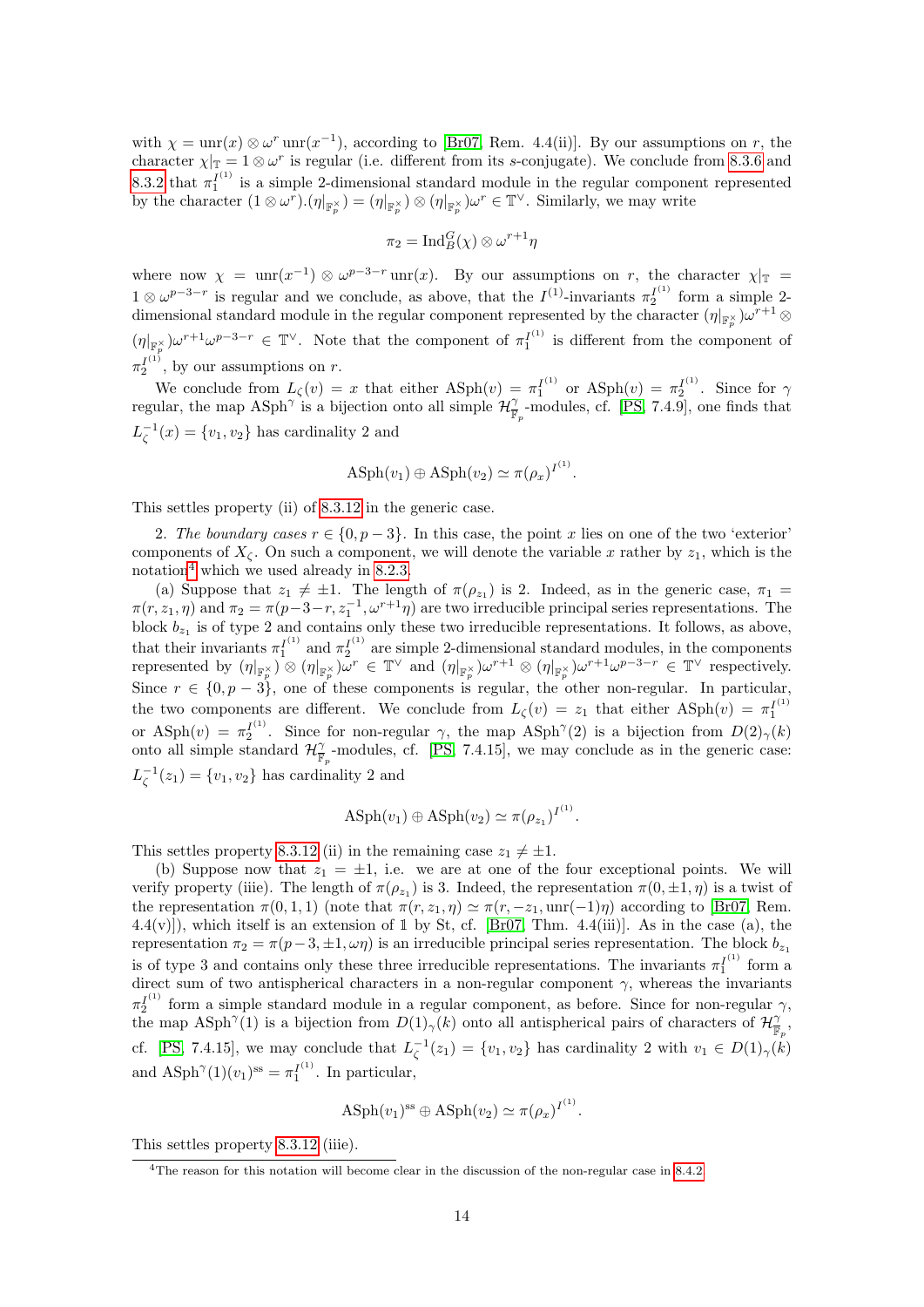<span id="page-14-0"></span>**8.4.2.** We define a morphism of k-schemes  $L_{\zeta}$  :  $(V_{\widehat{\mathbf{T}}_{0}}^{(1)})$  $\hat{T}_{\hat{T},0}^{(1)}/W_0$ )<sub> $\zeta \longrightarrow X_{\zeta}$ </sub> which coincides on k-points with the map of sets  $L_{\zeta}$  :  $(V_{\widehat{\mathbf{T}}}_{0}^{(1)})$  $\hat{T}_{\hat{T},0}^{(1)}/W_0$ )<sub> $\zeta(k) \longrightarrow X_{\zeta}(k)$ . We work over a connected component of</sub>  $(V_{\widehat{\mathbf{m}}_{\geq 0}}^{(1)}$  $\hat{T}_{\overline{1,0}}(W_0)$ <sub> $\zeta$ </sub>, indexed by some  $\gamma \in \mathbb{T}^{\vee}/W_0$ . Let v be a k-point of this component.

Since  $\zeta|_{\mathbb{F}_p^{\times}} = 1$ , the connected components of  $(V_{\widehat{\mathbf{T}},0}^{(1)})$  $\int_{\tilde{\mathbf{T}},0}^{(1)}/W_0\mathcal{L}$  are indexed by the fibre  $(\cdot)|_{\mathbb{F}_p^{\times}}^{-1}(1)$ . This fibre consists of the  $\frac{p-3}{2}$  regular components, represented by the characters of T

$$
\chi_k=\omega^k\otimes \omega^{-k}
$$

for  $k = 1, ..., \frac{p-3}{2}$ , and of the two non-regular components, given by  $\chi_0$  and  $\chi_{\frac{p-1}{2}}$ , cf. [8.1.2.](#page-2-3) We distinguish two cases. Note that  $z_2 = \zeta(p^{-1}) = 1$ .

1. The regular case  $0 < k < \frac{p-1}{2}$ . We fix the order  $\gamma = (\chi_k, \chi_k^s)$  on the set  $\gamma$  and choose the standard coordinates  $x, y$ . According to [\[PS,](#page-22-0) 7.4.8], our regular connected component identifies with two affine lines intersecting at the origin:

$$
V_{\widehat{\mathbf{T}},0,1} \simeq \mathbb{A}^1 \cup_0 \mathbb{A}^1.
$$

Suppose that  $v = (0, 0)$  is the origin, so that  $\text{ASph}(v)$  is a supersingular module. Let  $\pi(r, 0, \eta)$  be the corresponding supersingular representation. It corresponds to the irreducible Galois representation  $\rho(r,\eta) = \text{ind}(\omega_2^{r+1}) \otimes \eta$ , in the notation of [\[Be11,](#page-21-4) 1.3], whence  $L_{\zeta}(v) = [\rho(r,\eta)]$ . According to [8.3.2,](#page-6-3) the component of the Hecke module  $\pi(r, 0, \eta)^{I^{(1)}}$  is given by  $(\omega^r \otimes 1) \cdot (\eta|_{\mathbb{F}_p^{\times}})$ . Setting  $\eta|_{\mathbb{F}_p^{\times}} = \omega^a$ , this implies  $(\omega^r \otimes 1) \cdot (\eta|_{\mathbb{F}_p^{\times}}) = \omega^{r+a} \otimes \omega^a = \chi_k$  and hence  $a = -k$  and  $r = 2k$ . Therefore the Serre weights of the irreducible representation  $\rho(r,\eta)$  are  $\{\text{Sym}^{2k} \otimes \det^{-k}, \text{Sym}^{p-1-2k} \otimes \det^{k}\},$  cf. [\[Br07,](#page-21-5) 1.9].

Comparing these pairs of Serre weights with the list [8.2.3](#page-5-2) shows that the  $\frac{p-3}{2}$  points

{origin  $(0,0)$  on the component  $(\chi_k, \chi_k^s)$ }

for  $0 < k < \frac{p-1}{2}$  are mapped successively to the  $\frac{p-3}{2}$  double points of the chain  $X_{\zeta}$ .

Fix  $0 < k < \frac{p-1}{2}$  and consider the double point

$$
Q = L_{\zeta}(\text{origin } (0,0) \text{ on the component } \gamma = (\chi_k, \chi_k^s)).
$$

As we have just seen, Q lies on the irreducible component  $\mathbb{P}^1$  whose label includes the weight  $\text{Sym}^{2k} \otimes \det^{-k}$  (i.e. on the component " $\text{Sym}^{2k} \otimes \det^{-k}$  |  $\text{Sym}^{p-3-2k} \otimes \det^{k+1}$ "). We fix an affine coordinate on this  $\mathbb{P}^1$  around Q, which we will also call x (there will be no risk of confusion with the standard coordinate above!). Away from Q, the affine coordinate  $x \neq 0$  parametrizes Galois representations of the form

$$
\rho_x = \begin{pmatrix} \operatorname{unr}(x)\omega^{2k+1} & 0\\ 0 & \operatorname{unr}(x^{-1}) \end{pmatrix} \otimes \eta
$$

with  $\eta := \omega^{-k}$ . As we have seen above,  $\pi(\rho_x) = \pi(2k, x, \eta) \oplus \pi(p-3-2k, x^{-1}, \omega^{r+1}\eta) =: \pi_1 \oplus \pi_2$ . Moreover,  $\pi_1 = \text{Ind}_{B}^{G}(\chi) \otimes \eta$  with  $\chi = \text{unr}(x) \otimes \omega^{2k} \text{unr}(x^{-1})$ . Since

$$
(1 \otimes \omega^{2k}).(\eta|_{\mathbb{F}_p^{\times}}) = \omega^{-k} \otimes \omega^k = \chi_k^s \in \mathbb{T}^{\vee},
$$

we deduce from the regular case of [8.3.2](#page-6-3) that

$$
\pi_1^{I^{(1)}} = M(0, x, 1, \chi_k^s)
$$

is a simple 2-dimensional standard module. Note that  $M(0, x, 1, \chi^s_k) = M(x, 0, 1, \chi_k)$  according to [\[V04,](#page-22-2) Prop. 3.2].

Now suppose that  $v = (x, 0), x \neq 0$ , denotes a point on the x-line of  $\mathbb{A}^1_k \cup_0 \mathbb{A}^1_k$ . In particular,  $\text{ASph}^{\gamma}(v) = M(x, 0, 1, \chi_k)$ . By our discussion, the point  $L_{\zeta}((x, 0))$  corresponds to the block which contains  $\pi_1$ . Since  $\pi_1$  lies in the block parametrized by  $[\rho_x]$ , cf. [8.3.8,](#page-9-1) it follows that

$$
L_{\zeta}((x,0))=[\rho_x]=x\in\mathbb{G}_m\subset\mathbb{P}^1\subset X_{\zeta}.
$$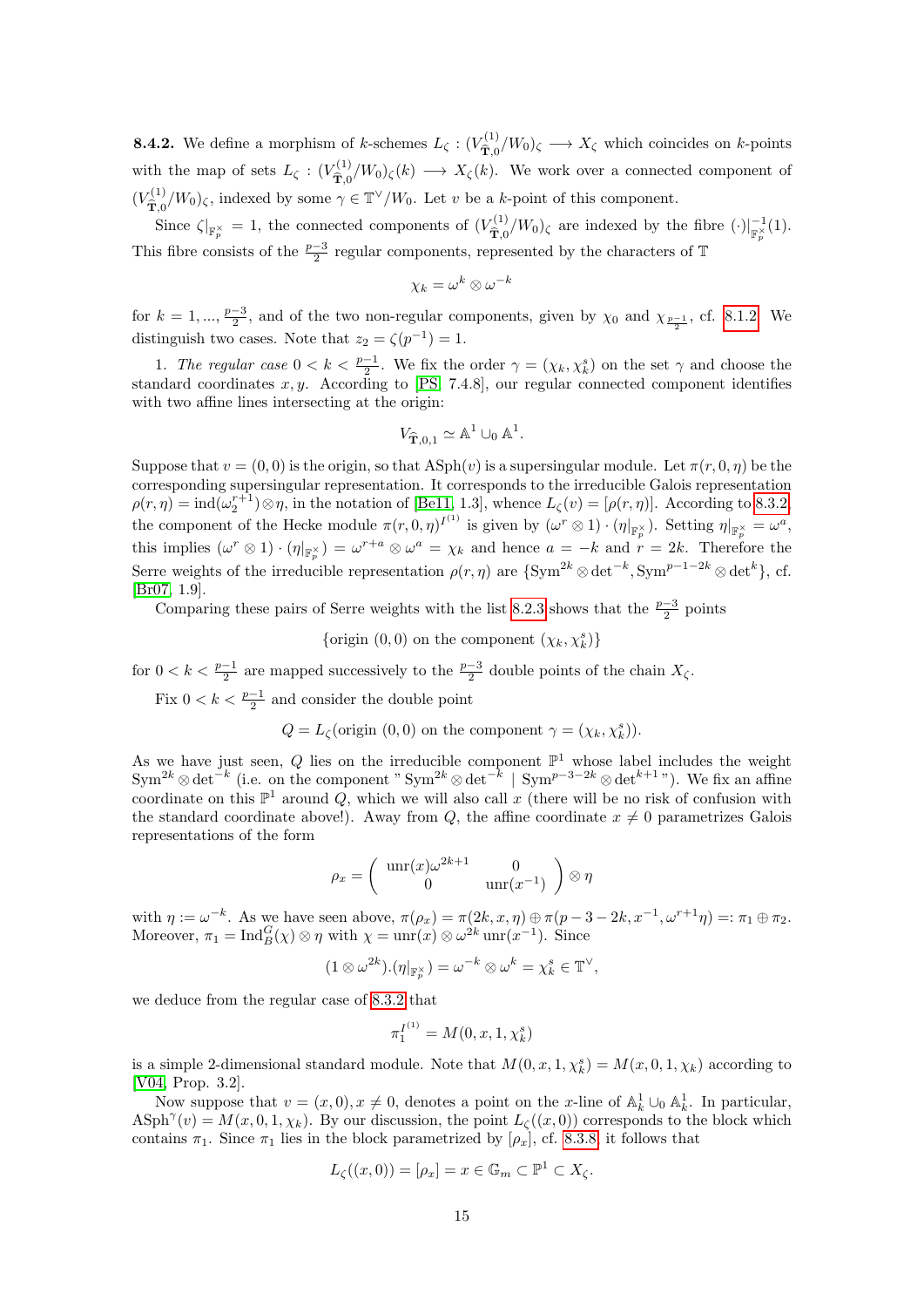Since (0,0) maps to Q, i.e. to the point at  $x = 0$ , the map  $L_{\zeta}$  identifies the whole affine x-line  $\mathbb{A}^1 = \{(x, 0) : x \in k\} \subset V_{\widehat{\mathbf{T}},0,1}$  with the affine  $x$ -line  $\mathbb{A}^1 \subset \mathbb{P}^1 \subset X_{\zeta}$ .

On the other hand, the double point Q lies also on the irreducible component  $\mathbb{P}^1$  whose labelling includes the other weight of Q, i.e. the weight  $Sym^{p-1-2k} \otimes \det^k$ . We fix an affine coordinate y on this  $\mathbb{P}^1$  around Q. Away from Q, the coordinate  $y \neq 0$  parametrizes Galois representations of the form

$$
\rho_x = \begin{pmatrix} \operatorname{unr}(y)\omega^{p-2k} & 0\\ 0 & \operatorname{unr}(y^{-1}) \end{pmatrix} \otimes \eta
$$

with  $\eta := \omega^k$ . As in the first case,  $\pi(\rho_y)$  contains  $\pi_1 := \pi(p-1-2k, y, \eta) = \text{Ind}_{B}^{G}(\chi) \otimes \eta$  as a direct summand, where now  $\chi = \text{unr}(y) \otimes \omega^{p-1-2k} \text{unr}(y^{-1})$ . Since

$$
(1\otimes \omega^{p-1-2k}).(\eta|_{\mathbb{F}_p^{\times}})=\omega^k\otimes \omega^{-k}=\chi_k\in \mathbb{T}^{\vee},
$$

we deduce, as above, that  $\pi_1^{I^{(1)}} = M(0, y, 1, \chi_k)$  is a simple 2-dimensional standard module.

Now suppose that  $v = (0, y), y \neq 0$ , denotes a point on the y-line of  $\mathbb{A}^1_k \cup_0 \mathbb{A}^1_k$ . In particular,  $\text{ASph}^{\gamma}(v) = M(0, y, 1, \chi_k)$ . By our discussion, the point  $L_{\zeta}((0, y))$  corresponds to the block which contains  $\pi_1$ . Since  $\pi_1$  lies in the block parametrized by  $[\rho_y]$ , cf. [8.3.8,](#page-9-1) it follows that

$$
L_{\zeta}((0,y)) = [\rho_y] = y \in \mathbb{G}_m \subset \mathbb{P}^1 \subset X_{\zeta}.
$$

Since  $(0,0)$  maps to Q, i.e. to the point at  $y=0$ , the map  $L_{\zeta}$  identifies the whole affine y-line  $\mathbb{A}^1 = \{(0, y) : y \in k\} \subset V_{\widehat{\mathbf{T}},0,1}$  with the affine y-line  $\mathbb{A}^1 \subset \mathbb{P}^1 \subset X_{\zeta}$ .

In this way, we get an open immersion of each regular connected component of  $(V_{\widehat{\mathbf{G}}_{\widehat{\mathbf{G}}}}^{(1)})$  $\hat{\mathbf{T}}_{0}^{(1)}/W_{0}$ )<sub> $\zeta$ </sub> in the scheme  $X_{\zeta}$ , which coincides on k-points with the restriction of the map of sets  $L_{\zeta}$ .

2. The non-regular case  $k \in \{0, \frac{p-1}{2}\}$ . We choose the Steinberg coordinate  $z_1$ . According to [\[PS,](#page-22-0) 7.4.10], our non-regular connected component identifies with an affine line :

$$
V_{\widehat{\mathbf{T}},0,z_2}/W_0 \simeq \mathbb{A}^1.
$$

Suppose that  $v = (0)$  is the origin, so that  $\text{ASph}(v)$  is a supersingular module. Let  $\pi(r, 0, \eta)$ be the corresponding supersingular representation so that  $L_{\zeta}(v) = [\rho(r,\eta)]$ . Exactly as in the regular case, we may conclude that the Serre weights of the irreducible representation  $\rho(r,\eta)$ are  ${\{\text{Sym}^{2k} \otimes \det^{-k}, \text{Sym}^{p-1-2k} \otimes \det^{k}\}}$ . For the two values of  $k = 0$  and  $k = \frac{p-1}{2}$  we find  $\{Sym^0, Sym^{p-1}\}\$ and  $\{Sym^0 \otimes \det^{\frac{p-1}{2}}, Sym^{p-1} \otimes \det^{\frac{p-1}{2}}\}$  respectively. Comparing with the list [8.2.3](#page-5-2) shows that the 2 points

{origin (0) on the component  $(\chi_k = \chi_k^s)$ }

for  $k \in \{0, \frac{p-1}{2}\}\$ are mapped to the 2 smooth points in  $X_{\zeta}^{\text{irred}}$ , which lie on the two 'exterior' components of  $X_{\zeta}$ , cf. [8.2.3.](#page-5-2)

Fix  $k \in \{0, \frac{p-1}{2}\}$  and consider the point

 $Q = L_{\zeta}$ (origin (0) on the component  $\gamma = (\chi_k = \chi_k^s)$ ).

As we have just seen, Q lies on an 'exterior' irreducible component  $\mathbb{P}^1$  whose label includes the weight Sym<sup>0</sup> ⊗ det<sup>k</sup>. We fix an affine coordinate on this  $\mathbb{P}^1$  around Q, which we call  $z_1$  (there will be no risk of confusion with the Steinberg coordinate above!). Away from Q, the affine coordinate  $z_1 \neq 0$  parametrizes Galois representations of the form

$$
\rho_{z_1} = \begin{pmatrix} \operatorname{unr}(z_1)\omega & 0\\ 0 & \operatorname{unr}(z_1^{-1}) \end{pmatrix} \otimes \eta
$$

with  $\eta := \omega^k$ . As in the regular case,  $\pi(\rho_{z_1}) = \pi(0, z_1, \eta)$ <sup>ss</sup>  $\oplus \pi(p-3, z_1^{-1}, \omega \eta)$ <sup>ss</sup>. Moreover,  $\pi(0, z_1, \eta) = \text{Ind}_{B}^{G}(\chi) \otimes \eta$  with  $\chi = \text{unr}(z_1) \otimes \text{unr}(z_1^{-1})$  <sup>[5](#page-15-0)</sup>. Since

$$
(1 \otimes 1).(\eta|_{\mathbb{F}_p^{\times}}) = \omega^k \otimes \omega^k = \chi_k = \chi_k^s \in \mathbb{T}^{\vee},
$$

<span id="page-15-0"></span><sup>&</sup>lt;sup>5</sup>The representations  $\pi(0, z_1, \eta)$  constitute the *unramified* principal series of G.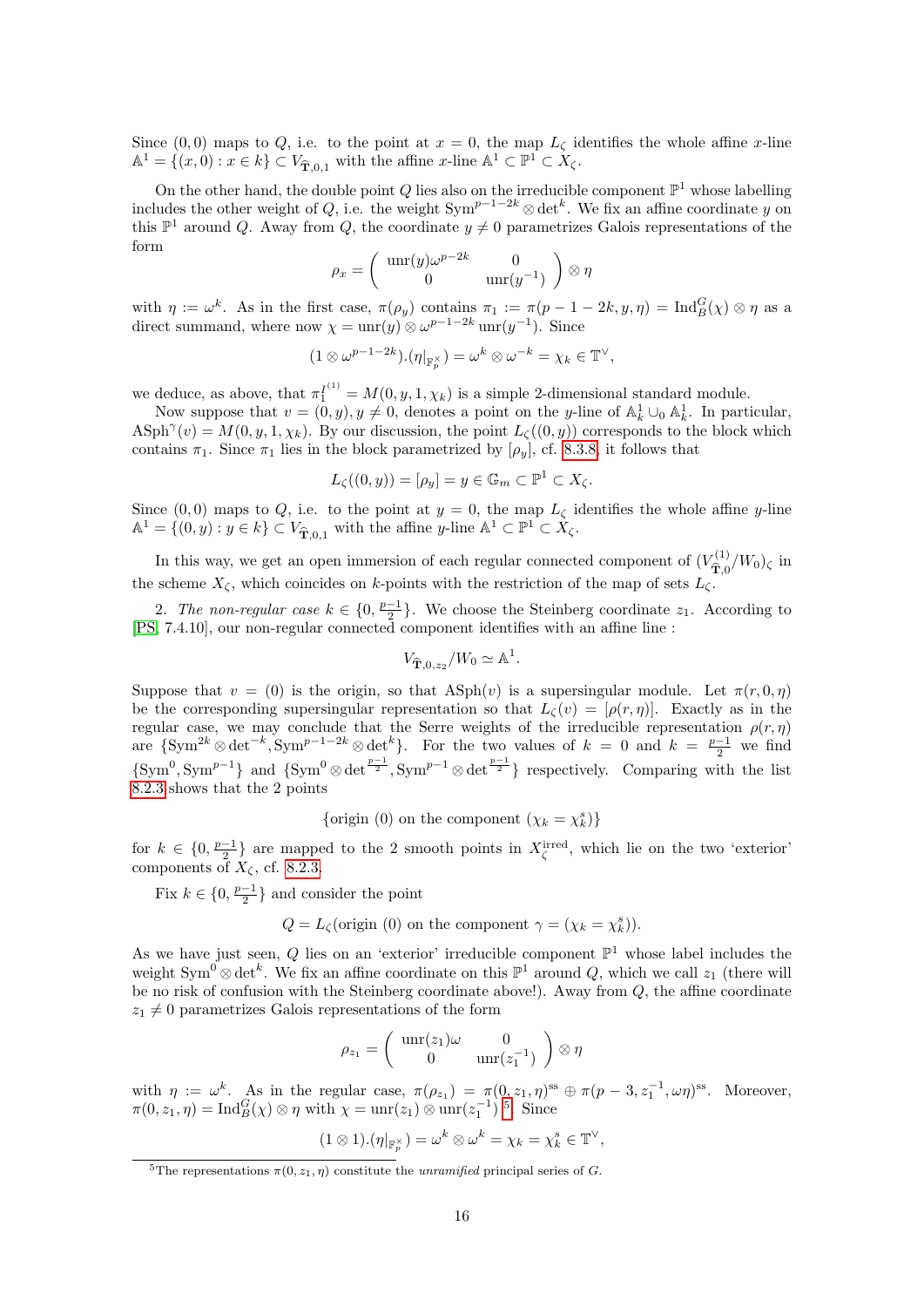we deduce from the non-regular case of [8.3.2](#page-6-3) that  $\pi(0, z_1, \eta)^{I^{(1)}} = M(z_1, 1, \chi_k)$  is a 2-dimensional standard module. Moreover, the standard module is simple if and only if  $\chi \neq \chi^s$ , i.e. if and only if  $z_1 \neq \pm 1$ .

Now let  $v = z_1 \neq 0$  denote a nonzero point on our connected component  $\mathbb{A}^1 = V_{\hat{\mathbf{T}},0,1}/W_0$ . Suppose that  $z_1 \neq \pm 1$ , i.e.  $v \in D(2)_{\gamma}$ . In particular,  $\text{Asph}(v) = M(z_1, 1, \gamma)$  is irreducible. By our discussion, the point  $L_{\mathcal{L}}(z_1)$  corresponds to the block (a block of type 2) which contains  $\pi(0, z_1, \eta)$ . Suppose that  $z_1 = \pm 1$ , i.e.  $v \in D(1)_{\gamma}$ . In particular,  $\text{ASph}^{\text{ss}}(v) = M(z_1, 1, \chi_k)^{\text{ss}}$  and again,  $L_{\zeta}(z_1)$  corresponds to the block (now a block of type 3) which contains the simple constituents of  $\pi(0, z_1, \eta)$ <sup>ss</sup>. In both cases, we conclude

$$
L_{\zeta}(z_1) = [\rho_{z_1}] = z_1 \in \mathbb{G}_m \subset \mathbb{P}^1 \subset X_{\zeta}.
$$

Since (0) maps to Q, i.e. to the point at  $z_1 = 0$ , the map  $L_{\zeta}$  identifies the whole  $z_1$ -line  $\mathbb{A}^1$  =  $V_{\widehat{\mathbf{T}},0,1}/W_0$  with the  $z_1$ -line  $\mathbb{A}^1 \subset \mathbb{P}^1 \subset X_{\zeta}$ .

In this way, we get an open immersion of each non-regular connected component of  $(V_{\hat{\mathbf{m}}}^{(1)})$  $\hat{\mathbf{T}}_{0}^{(1)}/W_{0}$ ) in the scheme  $X_{\zeta}$ , which coincides on k-points with the restriction of the map of sets  $L_{\zeta}$ .

#### <span id="page-16-0"></span>8.5 The morphism  $L_{\zeta}$  in the basic odd case

Let  $\zeta := \omega^{-1} : \mathbb{Q}_p^{\times} \to k^{\times}$ . Here we show that the map of sets  $L_{\zeta} : (V_{\hat{\mathbf{T}}_0}^{(1)})$  $T_{\hat{\mathbf{T}},0}^{(1)}/W_0$ )<sub> $\zeta(k) \to X_{\zeta}(k)$  that</sub> we have defined in [8.3.13](#page-11-0) satisfies properties (ii) and (iiio) of [8.3.12,](#page-10-2) and we define a morphism of k-schemes  $L_{\zeta}$  :  $(V_{\widehat{\mathbf{T}}}_{0}^{(1)})$  $\hat{T}_{\overline{X}}^{(1)}/W_0$ )<sub> $\zeta \longrightarrow X_{\zeta}$ </sub> which coincides with the previous map of sets at the level of k-points. By construction, it will have the properties [8.3.10.](#page-10-1) This will complete the proof of [8.3.12,](#page-10-2) [8.3.10](#page-10-1) and [8.3.9](#page-10-0) in the case of an odd character.

<span id="page-16-1"></span>**8.5.1.** We verify properties (ii) and (iiio). We work over an irreducible component  $\mathbb{P}^1$  with label "  $\text{Sym}^r \otimes \det^a$  |  $\text{Sym}^{p-3-r} \otimes \det^{r+1+a}$ " where  $1 \leq r \leq p-2$  and  $0 \leq a \leq p-2$ , cf. [8.2.4.](#page-6-4) We distinguish two cases.

1. The generic case  $r \neq p - 2$ . In this case, the irreducible component of  $X_{\zeta}$  we consider is an 'interior' component and has no exceptional points. On this component, we choose an affine coordinate x around the double point having  $Sym^r \otimes det^a$  as one of its Serre weights. Away from this point, we have  $x \neq 0$  and the corresponding Galois representation has the form

$$
\rho_x = \begin{pmatrix} \operatorname{unr}(x)\omega^{r+1} & 0\\ 0 & \operatorname{unr}(x^{-1}) \end{pmatrix} \otimes \eta
$$

with  $\eta = \omega^a$ . As before, we have

$$
\pi(\rho_x) = \pi(r, x, \eta)^{\text{ss}} \oplus \pi([p-3-r], x^{-1}, \omega^{r+1}\eta)^{\text{ss}}.
$$

The length of  $\pi(\rho_x)$  is 2. Indeed, by our assumptions on r, the principal series representations  $\pi(r, x, \eta)$  and  $\pi(p-3-r, x^{-1}, \omega^{r+1}\eta)$  are irreducible and the block  $b_x$  contains only these two irreducible representations. We may follow the argument of the generic case of [8.4.1](#page-12-1) word for word and deduce property [8.3.12](#page-10-2) (ii).

2. The two boundary cases  $r = p - 2$ . In this case, the irreducible component is one of the two 'exterior' components with labels " $\text{Sym}^{p-2}$  | " $\text{Sym}^{-1}$ "" or "" $\text{Sym}^{-1} \det^{\frac{p-1}{2}}$ " |  $\text{Sym}^{p-2} \det^{\frac{p-1}{2}}$ ". Points of the open locus  $X_{\zeta}^{\text{red}}$  lying on such a component correspond to twists of unramified Galois representations of the form

$$
\rho_{x+x^{-1}} = \begin{pmatrix} \text{unr}(x) & 0\\ 0 & \text{unr}(x^{-1}) \end{pmatrix} \otimes \eta
$$

with  $\eta = 1$  or  $\eta = \omega^{\frac{p-1}{2}}$ . Let us concentrate on one of the two components, i.e. let us fix  $\eta$ .

Mapping an unramified Galois representation  $\rho_{x+x^{-1}}$  to  $t := x + x^{-1} \in k$  identifies this open locus with the *t*-line  $\mathbb{A}^1 \subset \mathbb{P}^1$ . We have

$$
\pi(\rho_t) = \pi(p-2, x, \eta)^{ss} \oplus \pi(p-2, x^{-1}, \eta)^{ss} =: \pi_1 \oplus \pi_2
$$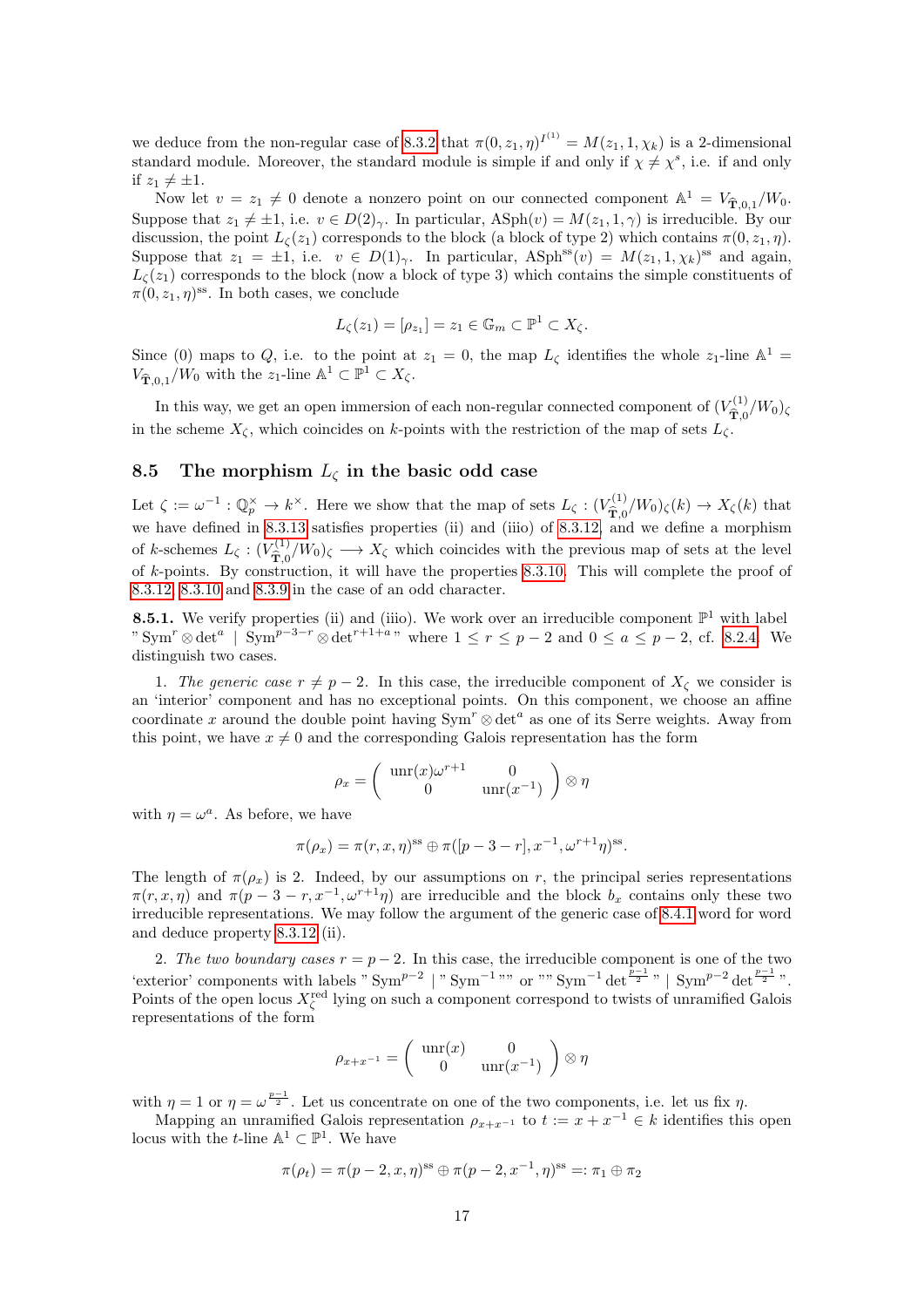since  $[p-3-(p-2)] = p-2$  (indeed,  $p-3-(p-2) = -1 \equiv p-2 \mod (p-1)$ ). The length of  $\pi(\rho_t)$  is 2. Indeed,  $\pi_1 = \pi(p-2, x, \eta)$  and  $\pi_2 = \pi(p-2, x^{-1}, \eta)$  are two irreducible principal series representations and the block  $b_t$  contains only these two irreducible representations. They are isomorphic if and only if  $x = \pm 1$ , i.e. if and only if  $t = \pm 2$  is an exceptional point. In this case,  $b_t$  contains only one irreducible representation and is of type 3, otherwise it is of type 2.

We may write

$$
\pi_1 = \text{Ind}_B^G(\chi) \otimes \eta
$$

with  $\chi = \text{unr}(x) \otimes \omega^{p-2} \text{unr}(x^{-1})$ . Similarly for  $\pi_2$ . The character  $\chi|_{\mathbb{F}_p^{\times}} = 1 \otimes \omega^{p-2}$  is regular (i.e. different from its s-conjugate) and we are in the regular case of  $8.3.2$ . We conclude that  $\pi_1^{I^{(1)}} = M(0, x, 1, (1 \otimes \omega^{p-2}).\eta) \text{ and } \pi_2^{I^{(1)}} = M(0, x^{-1}, 1, (1 \otimes \omega^{p-2}).\eta) \text{ are both simple 2-dimensional and } \pi_2^{I^{(1)}} = M(0, x^{-1}, 1, (1 \otimes \omega^{p-2}).\eta)$ standard modules in the regular component  $\gamma$  represented by the character  $(1 \otimes \omega^{p-2}) \cdot (\eta|_{\mathbb{F}_p^{\times}}) =$  $(\eta|_{\mathbb{F}_p^{\times}}) \otimes (\eta|_{\mathbb{F}_p^{\times}}) \omega^{p-2} \in \mathbb{T}^{\vee}$ . They are isomorphic if and only if  $t = \pm 2$ . We choose an order  $\gamma = ((\eta|_{\mathbb{R}_{\infty}^{\times}}) \otimes (\eta|_{\mathbb{R}_{\infty}^{\times}}) \omega^{p-2}, (\eta|_{\mathbb{R}_{\infty}^{\times}}) \omega^{p-2} \otimes (\eta|_{\mathbb{R}_{\infty}^{\times}}))$  on the set  $\gamma$ . Then from  $L_{\zeta}(v) = t$  we get that either  $\text{A} \text{Sph}^{\gamma}(v) = \pi_1^{I^{(1)}} \text{ or } \text{A} \text{Sph}^{\gamma}(v) = \pi_2^{I^{(1)}}.$  Since for regular  $\gamma$ , the map  $\text{A} \text{Sph}^{\gamma}$  is a bijection onto all simple  $\mathcal{H}_{\mathbb{F}_p}^{\gamma}$ -modules, cf. [\[PS,](#page-22-0) 7.4.9], one finds that  $L_{\zeta}^{-1}(t) = \{v_1, v_2\}$  has cardinality 2 if  $t \neq \pm 2$  and then

$$
\text{ASph}(v_1) \oplus \text{ASph}(v_2) \simeq \pi(\rho_t)^{I^{(1)}}.
$$

This settles property [8.3.12](#page-10-2) (ii). In turn, if  $t = \pm 2$  is an exceptional point, then  $L_{\zeta}^{-1}(t) = \{v\}$  has cardinality 1 and

$$
\mathrm{ASph}(v) \oplus \mathrm{ASph}(v) \simeq \pi(\rho_t)^{I^{(1)}}.
$$

This settles property [8.3.12](#page-10-2) (iiio).

**8.5.2.** We define a morphism of k-schemes  $L_{\zeta}$  :  $(V_{\widehat{\mathbf{T}}_{0}}^{(1)})$  $\hat{T}_{\hat{T},0}^{(1)}/W_0$ )<sub> $\zeta \longrightarrow X_{\zeta}$ </sub> which coincides on k-points with the map of sets  $L_{\zeta}$  :  $(V_{\widehat{\mathbf{T}}}_{0}^{(1)})$  $\hat{T}_{\hat{T},0}^{(1)}/W_0$ )<sub> $\zeta(k) \longrightarrow X_{\zeta}(k)$ . We work over a connected component of</sub>  $(V_{\widehat{\mathbf{m}}_{\geq 0}}^{(1)}$  $\hat{T}_{\overline{1,0}}(W_0)$ <sub> $\zeta$ </sub>, indexed by some  $\gamma \in \mathbb{T}^{\vee}/W_0$ . Let v be a k-point of this component.

Since  $\zeta|_{\mathbb{F}_p^{\times}} = \omega^{-1}$ , the connected components of  $(V_{\widehat{\mathbf{T}}, 0}^{(1)})$  $\int_{\tilde{\mathbf{T}},0}^{(1)}/W_0)_{\zeta}$  are indexed by the fibre  $(\cdot)|_{\mathbb{F}_p^{\times}}^{-1}(\omega^{-1}).$ This fibre consists of the  $\frac{p-1}{2}$  regular components, represented by the characters

$$
\chi_k=\omega^{k-1}\otimes \omega^{-k}
$$

for  $k = 1, ..., \frac{p-1}{2}$ , cf. [8.1.2.](#page-2-3) Recall that  $z_2 = \zeta(p) = 1$ .

Fix an order  $\gamma = (\chi_k, \chi_k^s)$  on the set  $\gamma$  and choose standard coordinates x, y. According to [\[PS,](#page-22-0) 7.4.8], our regular connected component identifies with two affine lines intersecting at the origin:

$$
V_{\widehat{\mathbf{T}},0,1} \simeq \mathbb{A}^1 \cup_0 \mathbb{A}^1.
$$

Suppose that  $v = (0, 0)$  is the origin, so that  $\text{ASph}(v)$  is a supersingular module. Let  $\pi(r, 0, \eta)$  be the corresponding supersingular representation. It corresponds to the irreducible Galois representation  $\rho(r,\eta)$ , in the notation of [\[Be11,](#page-21-4) 1.3], whence  $L_{\zeta}(v) = [\rho(r,\eta)]$ . According to [8.3.2,](#page-6-3) the component of  $\pi(r,0,\eta)^{I^{(1)}}$  is given by  $(\omega^r \otimes 1) \cdot (\eta|_{\mathbb{F}_p^{\times}})$ . Setting  $\eta|_{\mathbb{F}_p^{\times}} = \omega^a$ , this implies  $(\omega^r \otimes 1) \cdot (\eta|_{\mathbb{F}_p^{\times}}) =$  $\omega^{r+a} \otimes \omega^a = \chi_k$  and hence  $a = -k$  and  $r = 2k - 1$ . The Serre weights of the irreducible representation  $\rho(r,\eta)$  are therefore  $\{\text{Sym}^{2k-1}\otimes \det^{-k}, \text{Sym}^{p-2k}\otimes \det^{k-1}\},$  cf. [\[Br07,](#page-21-5) 1.9].

Comparing these pairs of Serre weights with the list [8.2.4](#page-6-4) shows that the  $\frac{p-1}{2}$  points

{origin  $(0,0)$  on the component  $(\chi_k, \chi_k^s)$ }

for  $k = 1, ..., \frac{p-1}{2}$  are mapped successively to the  $\frac{p-1}{2}$  double points of the chain  $X_{\zeta}$ . We distinguish two cases.

1. The generic case  $1 < k < \frac{p-1}{2}$ . In this case, the argument proceeds as in the regular case of [8.4.2.](#page-14-0) Consider the double point

$$
Q = L_{\zeta}
$$
(origin (0,0) on the component  $\gamma = (\chi_k, \chi_k^s)$ ).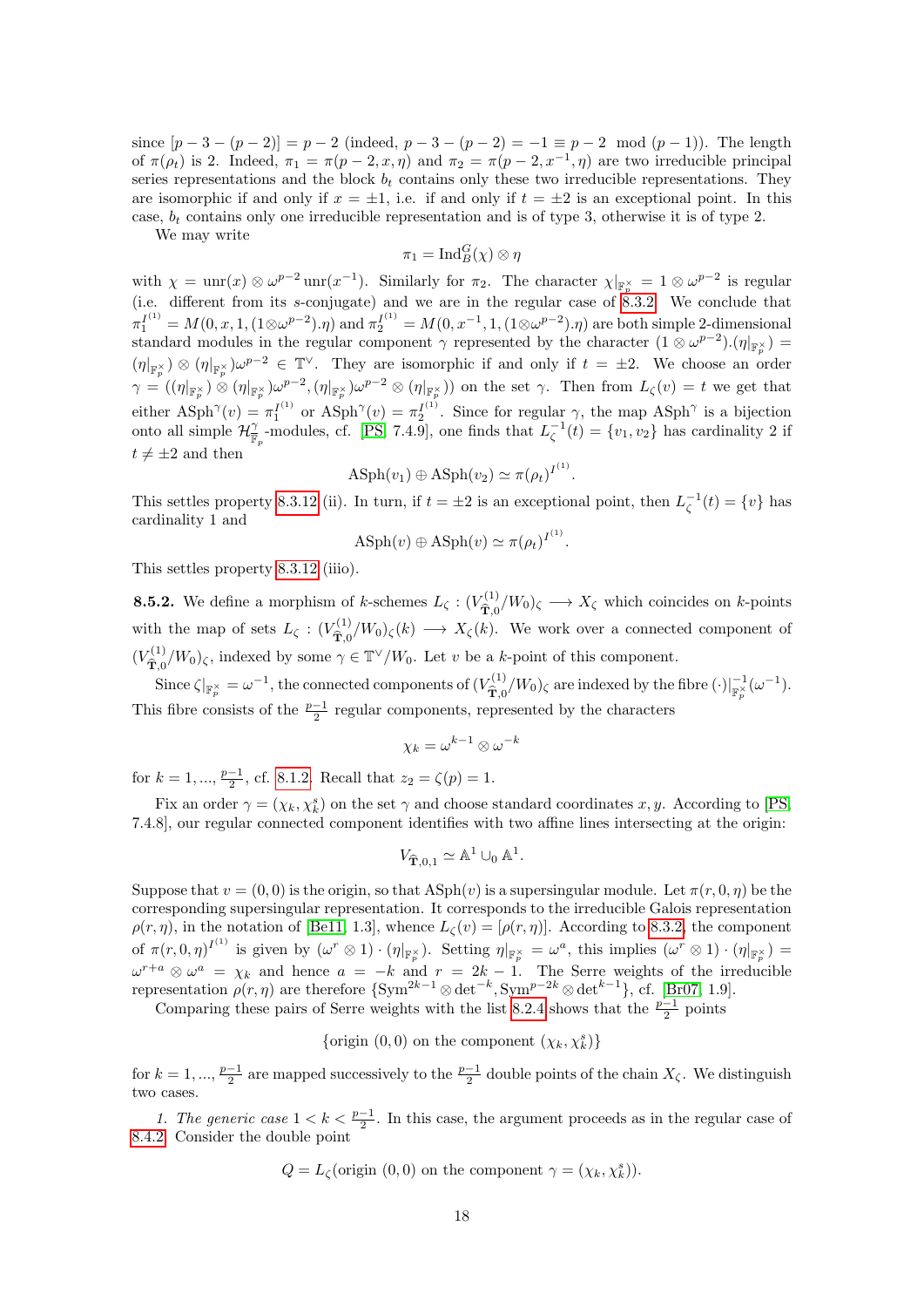As we have just seen, Q lies on an 'interior' irreducible component  $\mathbb{P}^1$  whose label includes the weight Sym<sup>2k-1</sup> ⊗ det<sup>-k</sup>. We fix an affine coordinate on this  $\mathbb{P}^1$  around Q, which we will also call x. Away from Q, the affine coordinate  $x \neq 0$  parametrizes Galois representations of the form

$$
\rho_x = \begin{pmatrix} \operatorname{unr}(x)\omega^{2k} & 0\\ 0 & \operatorname{unr}(x^{-1}) \end{pmatrix} \otimes \eta
$$

with  $\eta := \omega^{-k}$ . As we have seen above,  $\pi(\rho_x) = \pi(2k-1, x, \eta) \oplus \pi(p-3-2k+1, x^{-1}, \omega^{2k}\eta) =: \pi_1 \oplus \pi_2$ . Moreover,  $\pi_1 = \text{Ind}_{B}^{G}(\chi) \otimes \eta$  with  $\chi = \text{unr}(x) \otimes \omega^{2k-1} \text{unr}(x^{-1})$ . Since

$$
(1 \otimes \omega^{2k-1}).(\eta|_{\mathbb{F}_p^{\times}}) = \omega^{-k} \otimes \omega^{k-1} = \chi_k^s \in \mathbb{T}^{\vee},
$$

we deduce from the regular case of [8.3.2](#page-6-3) that  $\pi_1^{I^{(1)}} = M(0, x, 1, \chi_k^s)$  is a simple 2-dimensional standard module. Note that  $M(0, x, 1, \chi_k^s) = M(x, 0, 1, \chi_k)$  according to [\[V04,](#page-22-2) Prop. 3.2].

Now suppose that  $v = (x, 0), x \neq 0$ , denotes a nonzero point on the x-line of  $\mathbb{A}^1 \cup_0 \mathbb{A}^1$ . In particular,  $\text{ASph}^{\gamma}(v) = M(x, 0, 1, \chi_k)$ . Our discussion shows that the point  $L_{\zeta}((x, 0))$  corresponds to the block which contains  $\pi_1$ . Since  $\pi_1$  lies in the block parametrized by  $[\rho_x]$ , cf. [8.3.8,](#page-9-1) it follows that

$$
L_{\zeta}((x,0)) = [\rho_x] = x \in \mathbb{G}_m \subset \mathbb{P}^1.
$$

Since  $(0,0)$  maps to Q, i.e. to the point at  $x = 0$ , the map  $L_{\zeta}$  identifies the whole affine x-line  $\mathbb{A}^1 = \{(x, 0) : x \in k\} \subset V_{\widehat{\mathbf{T}},0,1}$  with the affine  $x$ -line  $\mathbb{A}^1 \subset \mathbb{P}^1 \subset X_{\zeta}$ .

On the other hand, the double point  $Q$  also lies on the irreducible component whose labelling includes the other weight of Q, i.e. the weight Sym<sup>p-2k</sup> ⊗ det<sup>k-1</sup>. We fix an affine coordinate y on this  $\mathbb{P}^1$  around Q. Away from Q, the coordinate  $y \neq 0$  parametrizes Galois representations of the form

$$
\rho_y = \begin{pmatrix} \operatorname{unr}(y)\omega^{p-2k+1} & 0\\ 0 & \operatorname{unr}(y^{-1}) \end{pmatrix} \otimes \eta
$$

with  $\eta := \omega^{k-1}$ . As in the first case,  $\pi(\rho_y)$  contains  $\pi_1 := \pi(p-2k, y, \eta) = \text{Ind}_{B}^{G}(\chi) \otimes \eta$  as a direct summand, where now  $\chi = \text{unr}(y) \otimes \omega^{p-2k} \text{unr}(y^{-1})$ . Since

$$
(1\otimes \omega^{p-2k}).(\eta|_{\mathbb{F}_p^{\times}})=\omega^{k-1}\otimes \omega^{-k}=\chi_k\in \mathbb{T}^{\vee},
$$

we deduce from the regular case of [8.3.2](#page-6-3) that  $\pi_1^{I^{(1)}} = M(0, y, 1, \chi_k)$  is a simple 2-dimensional standard module.

Now suppose that  $v = (0, y), y \neq 0$ , denotes a nonzero point on the y-line of  $\mathbb{A}^1 \cup_0 \mathbb{A}^1$ . In particular,  $\text{ASph}^{\gamma}(v) = M(0, y, 1, \chi_k)$ . Our discussion shows that the point  $L_{\zeta}((0, y))$  corresponds to the block which contains  $\pi_1$ , parametrized by  $[\rho_y]$ . Hence

$$
L_{\zeta}((0,y)) = [\rho_y] = y \in \mathbb{G}_m \subset \mathbb{P}^1.
$$

Since (0,0) maps to Q, i.e. to the point at  $y = 0$ , the map  $L_{\zeta}$  identifies the whole y-line  $\mathbb{A}^1$  =  $\{(0, y) : y \in k\} \subset V_{\widehat{\mathbf{T}},0,1}$  with the affine y-line  $\mathbb{A}^1 \subset \mathbb{P}^1 \subset X_{\zeta}$ .

In this way, we get an open immersion of each connected component  $(V^{\gamma}_{\widehat{\mathbf{m}}}$  $\int_{\widehat{\mathbf{T}},0}^{\gamma}/W_0$ )<sub> $\zeta$ </sub> of  $(V_{\widehat{\mathbf{T}},0}^{(1)})$  $\hat{\hat{\mathbf{T}},0}^{(1)}/W_0$ ) such that  $\gamma = (\chi_k, \chi_k^s)$  with  $1 < k < \frac{p-1}{2}$ , in the scheme  $X_{\zeta}$ , which coincides on k-points with the restriction of the map of sets  $L_{\zeta}$ .

2. The two boundary cases  $k \in \{1, \frac{p-1}{2}\}$ . Consider the double point

 $Q = L_{\zeta}$ (origin (0,0) on the component  $\gamma = (\chi_k, \chi_k^s)$ ).

As we have just seen, Q lies on an 'interior' irreducible component  $\mathbb{P}^1$  whose label includes the weight Sym<sup>1</sup> ⊗ det<sup>-1</sup> (for k = 1) or the weight Sym<sup>1</sup> ⊗ det<sup> $\frac{p-3}{2}$ </sup> (for k =  $\frac{p-1}{2}$ ). We fix an affine coordinate on this  $\mathbb{P}^1$  around Q, which we will call z. Away from Q, the coordinate  $z \neq 0$ parametrizes Galois representations of the form

$$
\rho_z = \begin{pmatrix} \operatorname{unr}(z)\omega^2 & 0\\ 0 & \operatorname{unr}(z^{-1}) \end{pmatrix} \otimes \eta
$$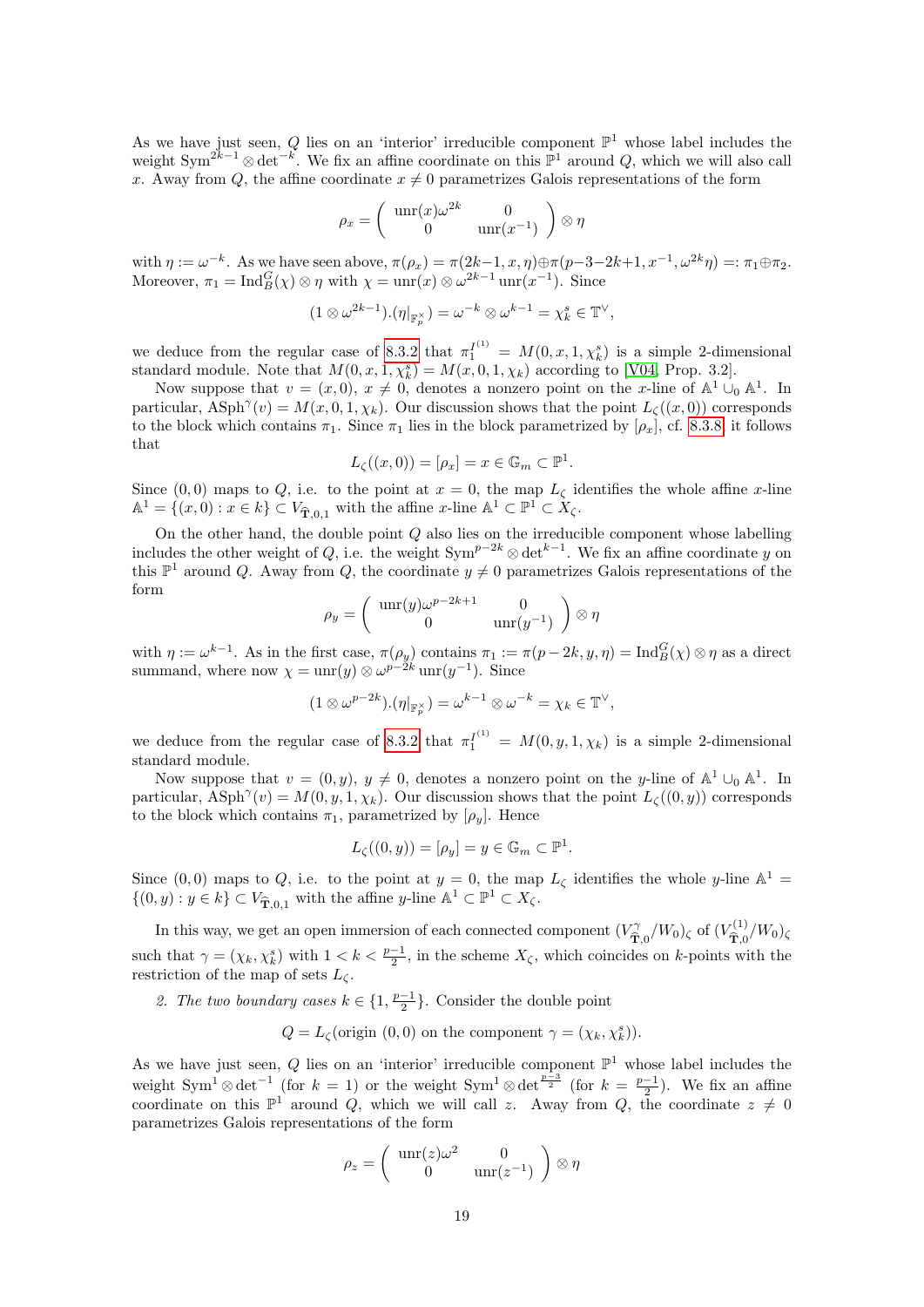with  $\eta = \omega^{-1}$  or  $\eta = \omega^{\frac{p-3}{2}}$ .

Let  $k = 1$ , i.e.  $\eta = \omega^{-1}$ . Following the argument in the generic case word for word, we may conclude that  $L_{\zeta}$  identifies the x-line  $\mathbb{A}^1 = \{(x, 0) : x \in k\} \subset V_{\hat{\mathbf{T}},0,1}$  with the z-line  $\mathbb{A}^1 \subset \mathbb{P}^1 \subset X_{\zeta}$ .

Let  $k = \frac{p-1}{2}$ , i.e.  $\eta = \omega^{\frac{p-3}{2}}$ . As in the generic case, we may conclude that  $L_{\zeta}$  identifies the y-line  $\mathbb{A}^1 = \{(\tilde{0}, y) : y \in k\} \subset V_{\widehat{\mathbf{T}},0,1}$  with the z-line  $\mathbb{A}^1 \subset \mathbb{P}^1 \subset X_{\zeta}$ .

On the other hand, the double point Q lies also on the irreducible component  $\mathbb{P}^1$  whose labelling includes the other weight of Q, i.e. the weight Sym<sup>p-2</sup> (for  $k = 1$ ) or the weight Sym<sup>p-2</sup> ⊗ det<sup> $\frac{p-1}{2}$ </sup> (for  $k = \frac{p-1}{2}$ ). These are the two 'exterior' components. Points of the open locus  $X_{\zeta}^{\text{red}}$  lying on such a component correspond to unramified (up to twist) Galois representations of the form

$$
\rho_t = \left(\begin{array}{cc} \text{unr}(z) & 0\\ 0 & \text{unr}(z^{-1}) \end{array}\right) \otimes \eta
$$

where  $\eta = 1$  (for  $k = 1$ ) or  $\eta = \omega^{\frac{p-1}{2}}$  (for  $k = \frac{p-1}{2}$ ) and with  $t = z + z^{-1} \in \mathbb{A}^1 \subset \mathbb{P}^1$ . As in the boundary case of [8.5.1,](#page-16-1) we have  $\pi(\rho_t) = \pi(\overline{p-2}, z, \eta) \oplus \pi(\overline{p-2}, z^{-1}, \eta) =: \pi_1 \oplus \pi_2$  and these are irreducible principal series representations. We may write  $\pi_1 = \text{Ind}_{B}^{G}(\chi) \otimes \eta$  with  $\chi =$  $unr(z) \otimes \omega^{p-2}$  unr $(z^{-1})$ . The character  $\chi|_{\mathbb{F}_p^{\times}} = 1 \otimes \omega^{p-2}$  is regular (i.e. different from its s-conjugate) and we are in the regular case of [8.3.2.](#page-6-3) We conclude that

$$
\pi_1^{I^{(1)}} = M(0, z, 1, (1 \otimes \omega^{p-2}).\eta)
$$

is a simple 2-dimensional standard module in the regular component represented by the character

$$
(1 \otimes \omega^{p-2}).(\eta|_{\mathbb{F}_p^{\times}}) = (\eta|_{\mathbb{F}_p^{\times}}) \otimes (\eta|_{\mathbb{F}_p^{\times}}) \omega^{p-2} = (\eta|_{\mathbb{F}_p^{\times}}) \otimes (\eta|_{\mathbb{F}_p^{\times}}) \omega^{-1} \in \mathbb{T}^{\vee}
$$

.

This latter character equals  $\chi_1$  for  $\eta = 1$  and  $(\chi_{p-1}^{\qquad})^s$  for  $\eta = \omega^{\frac{p-1}{2}}$  (indeed, note that  $\frac{p-1}{2} \equiv -\frac{p-1}{2}$ mod  $p-1$ ).

Now suppose that  $k = 1$ , i.e.  $\eta = 1$ . Let  $v = (0, y)$ ,  $y \neq 0$ , be a nonzero point on the y-line of  $\mathbb{A}^1 \cup_0 \mathbb{A}^1$ . In particular,  $\text{ASph}^{\gamma}(v) = M(0, y, 1, \chi_1)$ . Our discussion shows that the point  $L_{\zeta}((0, y))$ corresponds to the block which contains  $\pi_1$ , i.e. which is parametrized by  $[\rho_t]$ . It follows that

$$
L_{\zeta}((0, y)) = [\rho_t] = t = y + y^{-1} \in \mathbb{A}^1 \subset \mathbb{P}^1.
$$

Since (0,0) maps to Q, i.e. to the point at  $t = \infty$ , the map of sets  $L_{\zeta}$  maps the k-points of the whole affine y-line  $\mathbb{A}^1 = \{(0, y) : y \in k\} \subset V_{\hat{\mathbf{T}},0,1}$  to the k-points of the whole 'left exterior' component  $\mathbb{P}^1 \subset X_{\zeta}$  via the formula

$$
\begin{array}{rcl}\n\mathbb{A}^1 & \longrightarrow & \mathbb{P}^1 \\
y & \longmapsto & \begin{cases}\ny + y^{-1} & \text{if } y \neq 0 \\
\infty = Q & \text{if } y = 0.\n\end{cases}\n\end{array}
$$

This formula is algebraic: indeed, for  $y \in \mathbb{A}^1 \setminus \{\pm i\}$  (where  $\pm i$  are the roots of the polynomial  $f(y) = y^2 + 1$ , we have  $y + y^{-1} \neq 0$  and  $(y + y^{-1})^{-1} = y/(y^2 + 1)$ , which is equal to 0 at  $y = 0$ . Moreover, it glues at the origin  $(0,0)$  with the open immersion of the x-line of  $V_{\hat{\mathbf{T}},0,1} = \mathbb{A}^1 \cup_0 \mathbb{A}^1$ in  $X_{\zeta}$  defined above, since both map  $(0,0)$  to  $Q$ . We take the resulting morphism of k-schemes  $\mathbb{A}^1 \cup_0 \mathbb{A}^1 \to X_{\zeta}$  as the definition of  $L_{\zeta}$  on the connected component  $(V_{\widehat{\mathbf{T}}_0}^{(\chi_1,\chi_1^s)})$  $\hat{\mathbf{T}}_{0,0}^{(\chi_1,\chi_1^s)}/W_0$ )<sub> $\zeta$ </sub> of  $(V_{\mathbf{\hat{T}},0}^{(1)})$  $\hat{\hat{\mathbf{T}}}_{0}^{(1)}/W_{0}\rangle_{\zeta}.$ Note that its restriction to the open subset  $\{y \neq 0\}$  in the y-line  $\mathbb{A}^1$  is the morphism  $\mathbb{G}_m \to \mathbb{A}^1$ corresponding to the ring extension

$$
k[t] \longrightarrow k[y, y^{-1}] = k[t][y]/(y^2 - ty + 1),
$$

and that the discriminant  $t^2 - 4$  of  $y^2 - ty + 1 \in k[t][y]$  vanishes precisely at the two exceptional points  $t = \pm 2$ .

Suppose  $k = \frac{p-1}{2}$ , i.e.  $\eta = \omega^{\frac{p-1}{2}}$ . Let  $v = (x, 0), x \neq 0$ , denote a nonzero point on the *x*-line of  $\mathbb{A}^1 \cup_0 \mathbb{A}^1$ . In particular,

$$
\text{ASph}^\gamma(v) = M(0,x,1,(\chi_{\frac{p-1}{2}})^s) = M(x,0,1,\chi_{\frac{p-1}{2}}).
$$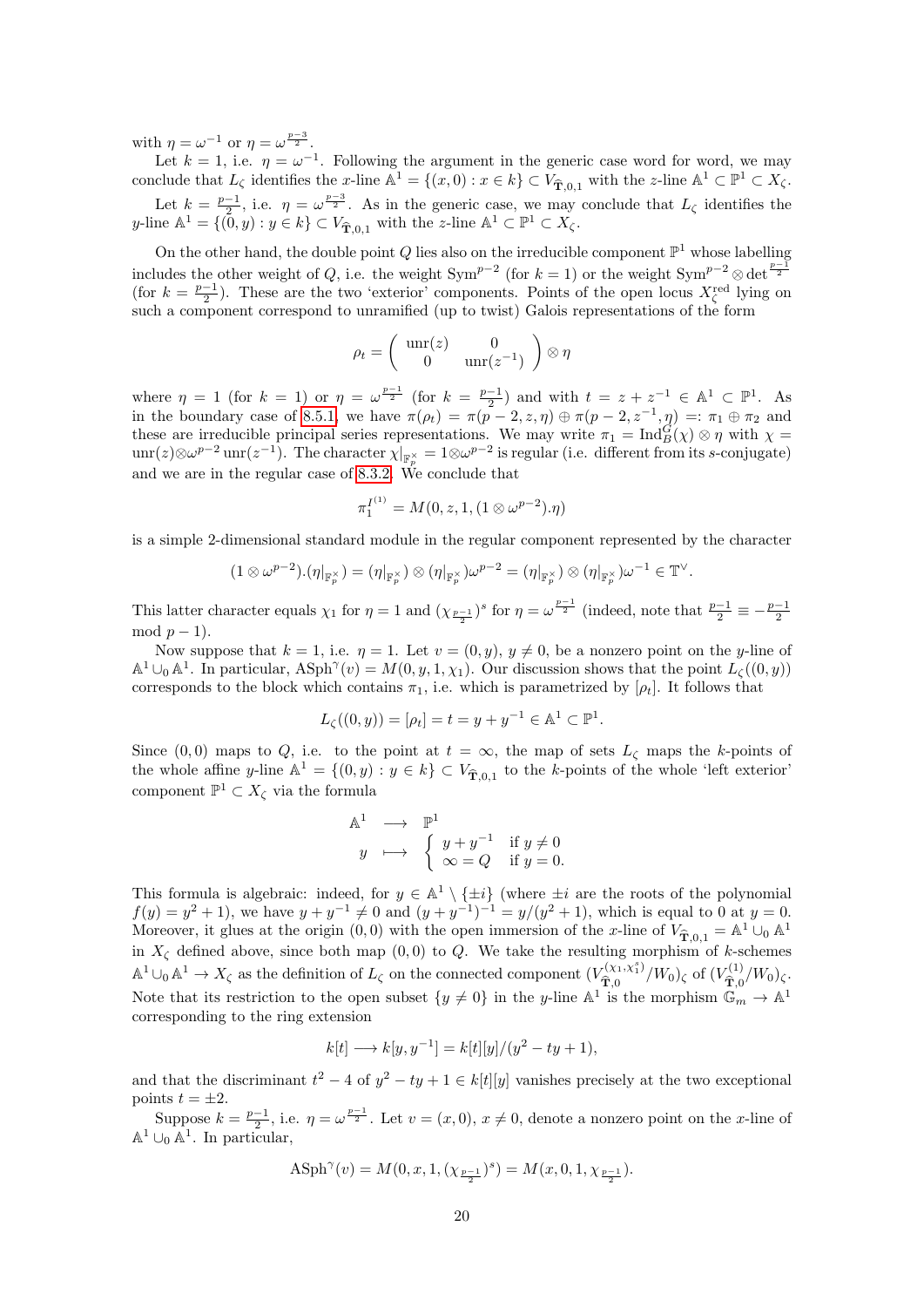Our discussion shows that the point  $L_{\zeta}((x,0))$  corresponds to the block which contains  $\pi_1$ , i.e. which is parametrized by  $[\rho_t]$ . It follows that  $L_{\zeta}((x,0)) = [\rho_t] = t = x + x^{-1} \in \mathbb{A}^1 \subset \mathbb{P}^1$ . Since  $(0, 0)$  maps to the point Q at  $t = \infty$ , the map of sets  $L_{\zeta}$  maps the k-points of the whole affine x-line  $\mathbb{A}^1 = \{(x, 0) : y \in k\} \subset V_{\hat{\mathbf{T}},0,1}$  to the k-points of the whole 'right exterior' component  $\mathbb{P}^1 \subset X_{\zeta}$  via the formula

$$
\begin{array}{ccc}\n\mathbb{A}^1 & \longrightarrow & \mathbb{P}^1 \\
x & \longmapsto & \begin{cases}\nx + x^{-1} & \text{if } x \neq 0 \\
\infty = Q & \text{if } x = 0.\n\end{cases}\n\end{array}
$$

This formula is algebraic. Moreover, it glues at the origin  $(0,0)$  with the open immersion of the y-line of  $V_{\hat{\mathbf{T}},0,1} = \mathbb{A}^1 \cup_0 \mathbb{A}^1$  in  $X_{\zeta}$  defined above, since both map  $(0,0)$  to Q. We take the resulting morphism of k-schemes  $\mathbb{A}^1 \cup_0 \mathbb{A}^1 \to X_{\zeta}$  as the definition of  $L_{\zeta}$  on the connected component  $(V_{\widehat{\mathbf{R}}^0}^{(\chi_{p-1},(\chi_{p-1})^s)})$  $\int_{\widehat{\mathbf{T}},0}^{\sqrt{\lambda}\frac{p-1}{2},\sqrt{\lambda}\frac{p-1}{2}}$  /  $W_0$ )<sub> $\zeta$ </sub> of  $(V_{\widehat{\mathbf{T}},0}^{(1)})$  $\hat{\mathbf{T}}_{0}^{(1)}/W_{0}$ )<sub> $\zeta$ </sub>.

#### <span id="page-20-0"></span>8.6 A mod p Langlands parametrization in families for  $F = \mathbb{Q}_p$

In this subsection we continue to assume that  $F = \mathbb{Q}_p$  with  $p \geq 5$ .

**8.6.1.** Recall the mod p parametrization functor  $P : \text{Mod}(\mathcal{H}_{\overline{p}}^{(1)})$  $(\frac{F_p}{\mathbb{F}_p}) \rightarrow \text{SP}_{\widehat{\mathbf{G}},0}$  from [\[PS,](#page-22-0) 7.3.6]. For  $\zeta \in \mathcal{Z}^{\vee}(k)$ , let  $\text{Mod}_{\zeta}(\mathcal{H}_{\overline{\mathbb{R}}}^{(1)})$  $\frac{1}{\mathbb{F}_p}$ ) be the full subcategory of  $\text{Mod}(\mathcal{H}_{\overline{\mathbb{F}}_p}^{(1)})$  $(\frac{1}{\mathbb{F}_p})$  whose objets are the  $\mathcal{H}^{(1)}_{\overline{\mathbb{F}}_p}$  $\frac{1}{\mathbb{F}_p}$  – modules whose Satake parameter is supported on the closed subscheme  $(V_{\hat{\mathbf{T}}_0}^{(1)}/W_0)_{\zeta} \subset V_{\hat{\mathbf{T}}_0}^{(1)}/W_0$ .  $\mathbf{T},0'$   $\cdots$   $0\%$   $\subset$   $\mathbf{T},0$  $\mathrm{A}$   $\mathcal{H}^{(1)}_{\overline{w}}$  $\frac{(1)}{\mathbb{F}_p}$ -module M lies in the category  $\text{Mod}_{\zeta}(\mathcal{H}_{\overline{\mathbb{F}}_p}^{(1)})$  $\binom{1}{\mathbb{F}_p}$  if and only if: M is only supported in  $\gamma$ components where  $\gamma|_{\mathbb{F}_p^{\times}} = \zeta|_{\mathbb{F}_p^{\times}}$  and the operator  $U^2$  acts on M via the  $\mathbb{G}_m$ -part of  $\zeta$ . Set  $SP_{\widehat{\mathbf{G}},0,\zeta} :=$  $\operatorname{QCoh}((V_{\widehat{\mathfrak{m}}})^{\{1\}}$  $T_{\hat{\mathbf{T}},0}^{(1)}/W_0)$ <sub> $\zeta$ </sub>), the category of quasi-coherent modules on the k-scheme  $(V_{\hat{\mathbf{T}},0}^{(1)})$  $\hat{\mathbf{T}}_{0}^{(1)}/W_{0}$ )<sub> $\zeta$ </sub>. Then *F* induces a mod  $p \, \zeta$ -parametrization functor

$$
P_{\zeta} : \mathrm{Mod}_{\zeta}(\mathcal{H}_{\overline{\mathbb{F}}_p}^{(1)}) \longrightarrow \mathrm{SP}_{\widehat{\mathbf{G}},0,\zeta}.
$$

For  $\zeta \in \mathcal{Z}^{\vee}(k)$ , also recall the category  $LP_{\widehat{\mathbf{G}},0,\zeta}} := \mathrm{QCoh}(X_{\zeta})$  of mod p Langlands parameters with determinant  $\omega\zeta$  from [8.2.5;](#page-6-5) it induces the functor

$$
L_{\zeta*}: \mathrm{SP}_{\widehat{\mathbf{G}},0,\zeta} \longrightarrow \mathrm{LP}_{\widehat{\mathbf{G}},0,\zeta}
$$

push-forward along the k-morphism  $L_{\zeta}$ :  $(V_{\widehat{\mathbf{T}}_0}^{(1)})$  $\hat{\mathbf{T}}_{0}^{(1)}/W_{0}\right)_{\zeta} \rightarrow X_{\zeta}$  from [8.3.9.](#page-10-0)

Finally recall that for  $\zeta \in \mathcal{Z}^{\vee}(k)$ , the functor of  $I^{(1)}$ -invariants  $(\cdot)^{I^{(1)}}$ : Mod<sup>sm</sup> $(k[G]) \rightarrow$  $\rm Mod({\mathcal H}_{\scriptscriptstyle \overline{\mathbb{R}}}^{(1)}$  $(\frac{1}{\mathbb{F}_p})$  induces a functor

$$
(\cdot)^{I^{(1)}}_{\zeta}: \mathrm{Mod}^{\mathrm{sm}}_{\zeta}(k[G]) \to \mathrm{Mod}_{\zeta}(\mathcal{H}^{(1)}_{\overline{\mathbb{F}}_p}),
$$

by [8.3.5.](#page-7-3)

**8.6.2. Definition.** Let  $\zeta \in \mathcal{Z}^{\vee}(k)$ . The mod p  $\zeta$ -Langlands parametrization functor is the functor

$$
L_{\zeta}P_{\zeta} := L_{\zeta*} \circ P_{\zeta} :
$$
  

$$
Mod_{\zeta}(\mathcal{H}_{\overline{\mathbb{F}}_q}^{(1)})
$$
  

$$
\downarrow
$$
  

$$
LP_{\widehat{\mathbf{G}},0,\zeta}.
$$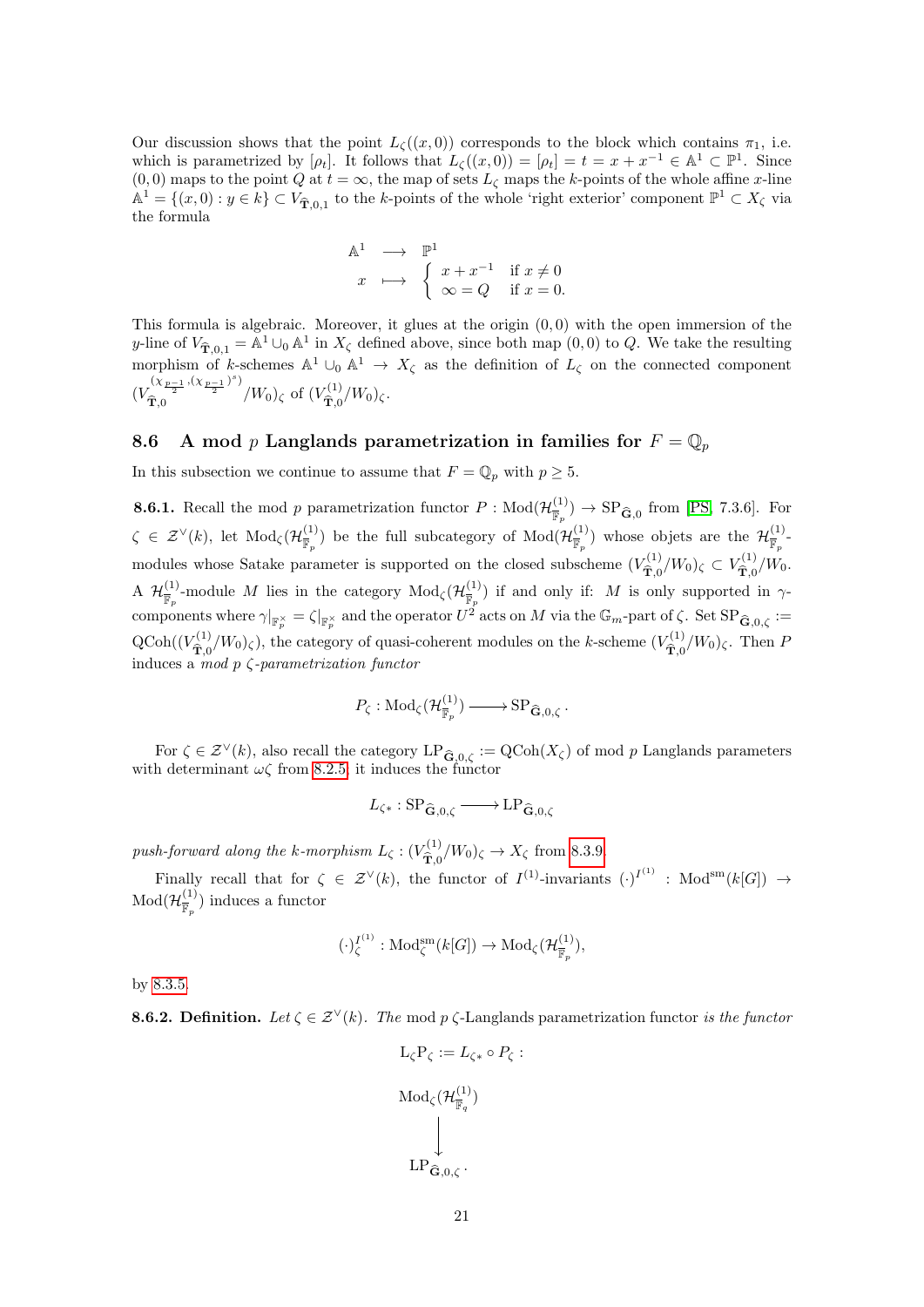*Identifying*  $\zeta$  with a central character of G, the functor  $L_{\zeta}P_{\zeta}$  extends to the category  $\text{Mod}_{\zeta}^{\text{sm}}(k[G])$ by precomposing with the functor  $\left(\cdot\right)_{\zeta}^{I^{(1)}}$  :  $\text{Mod}_{\zeta}^{\text{sm}}(k[G]) \to \text{Mod}_{\zeta}(\mathcal{H}_{\overline{\mathbb{F}}_{\overline{n}}}^{(1)})$  $(\frac{1}{\overline{\mathbb{F}}_p})$ :

:

$$
\begin{array}{c}\nL_{\zeta}P_{\zeta} \circ (\cdot)_{\zeta}^{I^{(1)}} \\
\text{Mod}_{\zeta}^{\text{sm}}(k[G]) \\
\downarrow \\
\text{LP}_{\widehat{\mathbf{G}},0,\zeta}.\n\end{array}
$$

<span id="page-21-3"></span>**8.6.3. Theorem.** Suppose  $F = \mathbb{Q}_p$  with  $p \geq 5$ . Fix a character  $\zeta : Z(G) = \mathbb{Q}_p^{\times} \to k^{\times}$ , corresponding to a point  $(\zeta|_{\mathbb{F}_p^{\times}}, \zeta(p^{-1})) \in \mathcal{Z}^{\vee}(k)$  under the identification  $\mathcal{Z}(G)^{\vee} \cong \mathcal{Z}^{\vee}(k)$  from [8.3.4.](#page-7-2)

The mod p  $\zeta$ -Langlands parametrization functor  $L_{\zeta}P_{\zeta}$  interpolates the Langlands parametrization of the blocks of the category  $\text{Mod}_{\zeta}^{\text{ladm}}(k[G]), \text{ cf. 8.3.7 : for all } x \in X_{\zeta}(k) \text{ and for all } \pi \in b_{[\rho_x]},$  $\text{Mod}_{\zeta}^{\text{ladm}}(k[G]), \text{ cf. 8.3.7 : for all } x \in X_{\zeta}(k) \text{ and for all } \pi \in b_{[\rho_x]},$  $\text{Mod}_{\zeta}^{\text{ladm}}(k[G]), \text{ cf. 8.3.7 : for all } x \in X_{\zeta}(k) \text{ and for all } \pi \in b_{[\rho_x]},$ 

$$
\mathcal{L}_{\zeta} \mathcal{P}_{\zeta}(\pi^{I^{(1)}}) = \begin{cases} i_{x*}(\pi^{I^{(1)}}) & \text{if } x \text{ is not an exceptional point in the odd case} \\ i_{x*}(\pi^{I^{(1)}})^{\oplus 2} & \text{otherwise} \end{cases} \in \mathcal{L} \mathcal{P}_{\widehat{\mathbf{G}},0,\zeta}
$$

where  $i_x : \text{Spec}(k) \to X_{\zeta}$  is the k-point x.

Proof. By definition of a block of a category as a certain equivalence class of simple objects [\[Pas13\]](#page-22-1), if  $\pi \in b_{[\rho_x]}$  then in particular  $\pi$  is simple. Then  $\pi^{I^{(1)}}$  is simple too, and hence has a central character. Therefore  $P_{\zeta}(\pi^{I^{(1)}})$  is the underlying k-vector space of  $\pi^{I^{(1)}}$  supported at the k-point  $v \in (V_{\hat{\mathbf{T}}_0}^{(1)}/W_0)_{\zeta}$  corresponding to its central character under the isomorphism  $\mathscr{S}_{\overline{\mathbb{R}}}^{(1)}$  $\frac{\partial^{(1)}}{\mathbb{F}_p}$ , which lies  $\mathbf{T},0$ on some connected component  $\gamma$ . Suppose  $\dim_k(\pi^{I^{(1)}}) = 2$ . Then  $\pi^{I^{(1)}}$  is isomorphic to the simple standard module of  $\mathcal{H}_{\overline{\mathbb{F}}_p}^{\gamma}$  with central character v, i.e. to  $\mathrm{ASph}^{\gamma}(v)$ , and hence  $L_{\zeta}(v) = x$ by definition of the map of sets  $L_{\zeta}(k)$ . Suppose  $\dim_k(\pi^{I^{(1)}}) = 1$ . Then  $\pi^{I^{(1)}}$  is one of the two antispherical characters of  $\mathcal{H}_{\overline{\mathbb{F}}_p}^{\gamma}$  whose restriction to the center  $Z(\mathcal{H}_{\overline{\mathbb{F}}_p}^{\gamma})$  is equal to v, i.e. it is one of the simple constituents of  $(\rm{ASph}^{\gamma}(v))^{ss}$ , and hence again  $L_{\zeta}(v) = x$  by definition of the map of sets  $L_{\zeta}(k)$ . Now if x is not an exceptional point in an odd case, then  $L_{\zeta}$  is an open immersion at  $v$ , and otherwise it has ramification index 2 at  $v$ . The theorem follows.  $\Box$ 

#### References

- <span id="page-21-4"></span>[Be11] L. BERGER, La correspondance de Langlands locale p-adique pour  $GL_2(\mathbb{Q}_p)$ , Astérisque 339 (2011), 157-180.
- <span id="page-21-5"></span>[Br07] C. BREUIL, Representations of Galois and of  $GL_2$  in characteristic p, Course at Columbia University (2007), [https://www.imo.universite-paris-saclay.fr/](https://www.imo.universite-paris-saclay.fr/~breuil/PUBLICATIONS/New-York.pdf)∼breuil/PUBLICATIONS/ [New-York.pdf](https://www.imo.universite-paris-saclay.fr/~breuil/PUBLICATIONS/New-York.pdf).
- <span id="page-21-2"></span>[CEGS19] A. CARAIANI, M. EMERTON, T. GEE, D. SAVITT, *Moduli stacks of two-dimensional* Galois representations, Preprint (2019), arXiv:1908.07019.
- <span id="page-21-6"></span>[Em10] M. Emerton, Ordinary parts of admissible representations of p-adic reductive groups I. Definition and first properties, Asterisque 331 (2010), 335–381.
- <span id="page-21-0"></span>[Em19] M. EMERTON, *Localizing*  $GL_2(\mathbb{Q}_p)$ -representations, Talk at Padova School on Serre conjectures and the p-adic Langlands program 2019, <https://mediaspace.unipd.it/channel/School+> <on+Serre+conjectures+and+the+p-adic+Langlands+program/119214951>.
- <span id="page-21-1"></span>[EG19] M. EMERTON, T. GEE, Moduli stacks of étale  $(\varphi, \Gamma)$ -modules and the existence of crystalline lifts, Preprint (2019) arXiv:1908.07185.